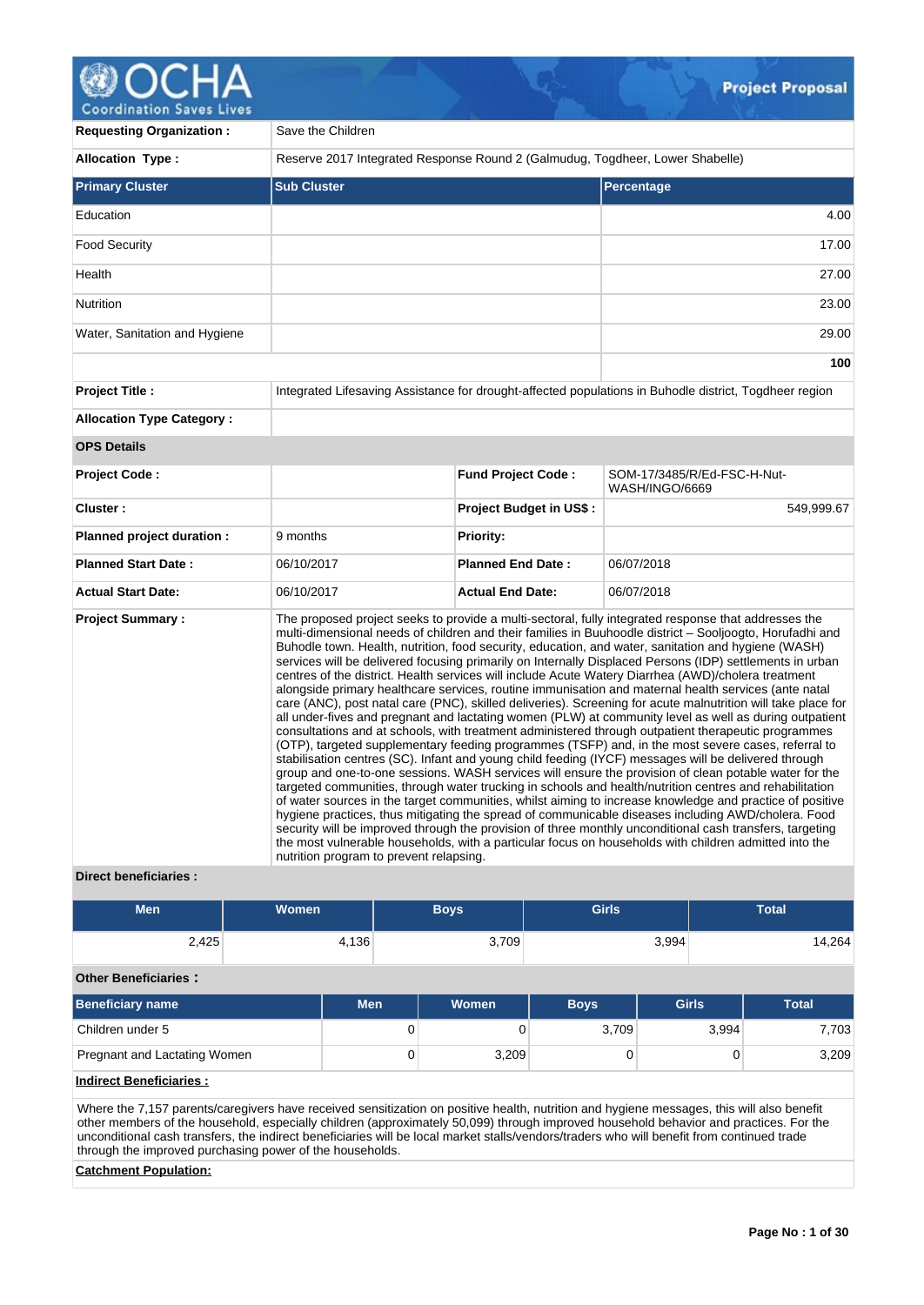Buhodle district has an estimated total population of 71,318 people. This project will specifically target vulnerable populations in Sooljoogto, Horufadhi and Buhodle town which have a population of approximately 38,515.

#### **Link with allocation strategy :**

SC is proposing a multi-sector integrated response that addresses the multi-dimensional needs of children and their families in Buuhoodle district, targeting the same beneficiaries with multiple activities, with a particular emphasis on the prevention of and response to AWD/cholera. As the project will build on SC's existing programming in Buhodle, which is already focused on the AWD/cholera response, this will allow an immediate scale-up to ensure a rapid response for the most vulnerable populations.

#### **Sub-Grants to Implementing Partners :**

| <b>Partner Name</b>                                        | <b>Partner Type</b> | <b>Budget in US\$</b> |
|------------------------------------------------------------|---------------------|-----------------------|
|                                                            |                     |                       |
| Other fronting executed for the express project (to deta). |                     |                       |

#### **Other funding secured for the same project (to date) :**

| <b>Other Funding Source</b> | <b>Other Funding Amount</b> |
|-----------------------------|-----------------------------|
|                             |                             |

# **Organization focal point :**

| <b>Name</b>           | <b>Title</b>                      | <b>Email</b>                       | <b>Phone</b> |
|-----------------------|-----------------------------------|------------------------------------|--------------|
| Laura Jepson-Lay      | Head of Program<br>Development    | laura.jepson@savethechildren.org   | 0732888852   |
| <b>Beatrix Masime</b> | Director for Awards<br>Management | Beatrix.Masime@savethechildren.org | 0722 816 684 |
| <b>BACKGROUND</b>     |                                   |                                    |              |

#### **1. Humanitarian context analysis**

According to FSNAU and FEWSNET Quarterly Brief (June 2017), the much-awaited Gu rains (April to June) started one to two weeks late, was 30-50 percent below average, and erratically distributed in many parts of Somalia. The amount of Gu rainfall was near average in pastoral livelihoods in Sool, Sanaag, Bari and Nugaal regions, with the exception of parts of agro-pastoral areas of Togdheer (specifically localized parts of Hawd in Burao, Buhoodle and Odweyne), among others; where below average to poor pasture and water conditions persist. As a result, farming activities are likely to be constrained by the prevailing drought condition in agro-pastoral areas, and most of the rural livelihoods resorted to expensive livestock feeding using cereals and fodder purchased from the market to save their declining livestock.

As a result of the persisting drought conditions, current food security outcomes and humanitarian needs are expected to persist in most parts Somalia through the end of 2017, and in some pastoral and agro-pastoral livelihoods, food security outcomes are actually expected to deteriorate through the end of the year. The latest FSNAU technical release (May 2017) states 3.2 million people will be in Crisis (Integrated Phase Classification (IPC) 3) and Emergency (IPC 4), and an additional 3.5 million will be Stressed (IPC 2). Famine (IPC Phase 5) is still a possibility in the event that there is significant interruption to current food assistance programs, prices rise sharply and household food access declines further, and an effective response to ongoing disease outbreaks is not implemented. Food security related factors (poor food consumption and high food prices), , as well as increased in diseases (primarily AWD/ cholera) due to poor water, sanitation and hygiene (WASH) conditions are considered contributing factors for the reported high levels of acute malnutrition, with 15-30% Global Acute Malnutrition (GAM) among rural pastoral and agro-pastoral populations. Data obtained from the Nutrition Cluster indicate substantial increase in new admission of acutely malnourished children to treatment and feeding centers since the beginning of the year. Levels of morbidity are also high (>20%) (FSNAU, June 2017) and high levels of acute malnutrition is likely one of the main contributing factors as the immune system in malnourished children becomes compromised. Despite ongoing and scaled up efforts, AWD/cholera outbreak in Somalia has not yet been brought under control. According to data obtained from the Ministry of Health (MOH) and World Health Organisation (WHO) covering the period from January 1 to June 18, 2017, a cumulative total of 53 015 suspected AWD/cholera cases and 795 deaths have been recorded across Somalia which can be primarily attributed to the reduced access to safe drinking water as the drought has dried up existing strategic water points, meaning families are forced to travel long distances to access functioning water points, pay increased prices from priate water vendors, or utilize unsafe water sources. The increased time required to collect water, as well as family splitting, migration in search of water/pasture, and increasing pressure to contribute to household income, is resulting in children dropping out of school. Currently, more than 379,000 children are enrolled in schools in drought affected areas and at least 30% of these are in immediate risk of dropping out (according to the Education Cluster 'Keeping Children Safe' report #5).

#### **2. Needs assessment**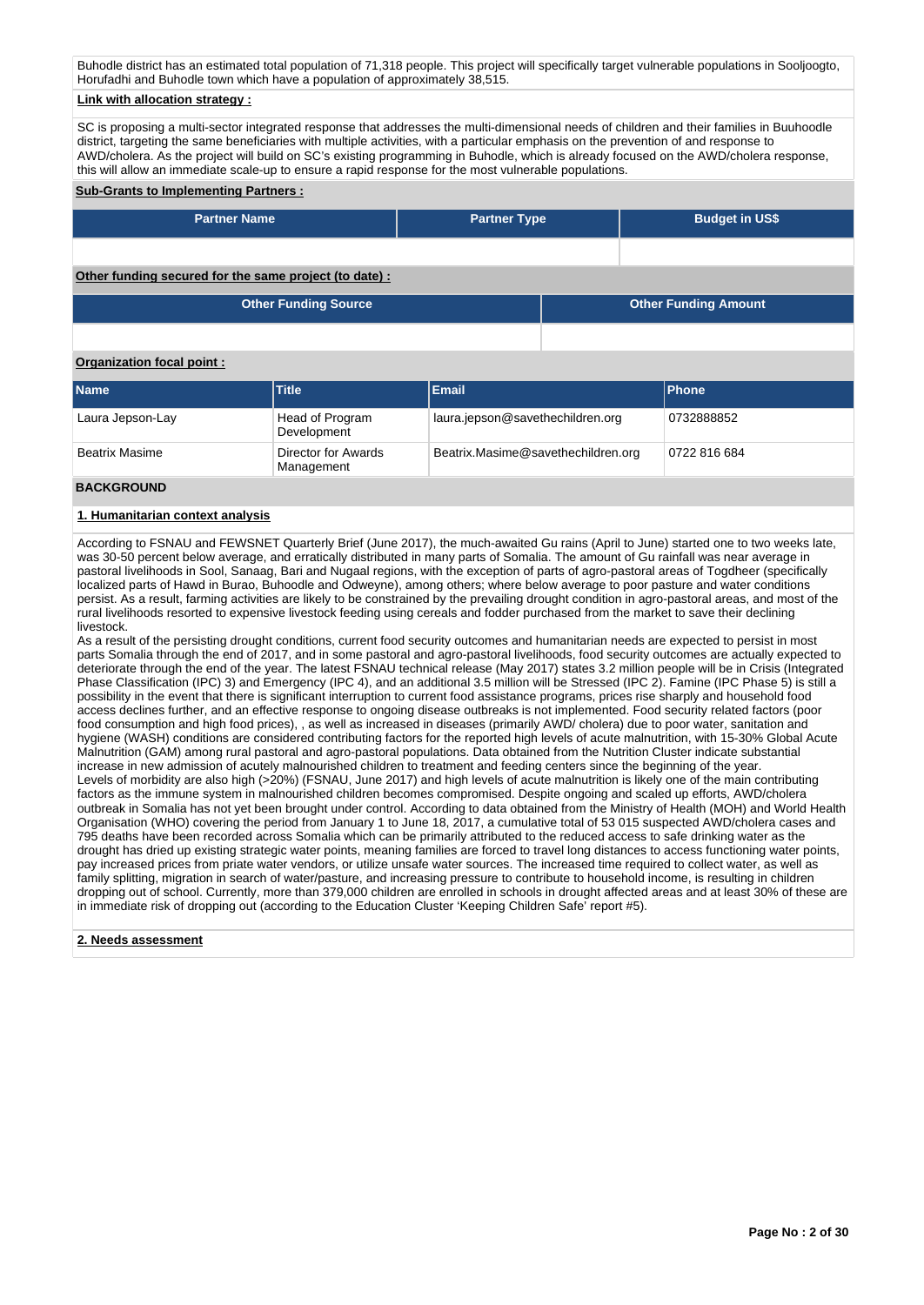Parts of Togdheer received less than 50% average rainfall between March and June and less than 50% of the affected population have been reached with humanitarian assistance in much of this region. According to a rapid needs assessment in Buhoodle (HADMA, February 2017), Berkeds were totally dried out and empty in the rural villages with one strategic borehole broken due to overuse. The acute water shortage, exacerbated by lack of sanitation facilities and poor hygiene practices, has been a primary driver in the AWD/cholera outbreak in the district. There have been 15,716 cases and 293 deaths reported in Somaliland, of which 11,181 cases and 225 deaths were in Togdheer region alone (as of 10th July 2017) , an attack rate in entire Togdheer region is 1.6% . Buuhoodle has been badly affected with many recorded cases coming through the porous border from Ethiopia. Furthermore, cases of measles continue to rise across Somalia. A total of 5,689 cases have been reported as of 23 April, 700 more than the previous week. Of the reported cases, 51 per cent are children under age 5. Furthermore, suspected cases of measles were reported from all regions in 2017 – but Banadir (1,419) and Togdheer (1,075) regions accounted for almost 44 per cent of the cases. In Togdheer, there are 24 Health Centres and 32 Primary Health Units. There is poor referral system due to lack of transport means (ambulances) or support to referral system. According MOH HMIS, the prevalent morbidities are: AWD, Measles, Acute respiratory disease, Skin diseases, Eye diseases. Access to health care for women and girls is a challenge, with responsibility for decisions related to health-seeking behavior, such as when to travel to a clinic for treatment, residing with male members of the household and contributing to delays in seeking care.

By April 2017, Togdheer was cited as one of the worst-affected regions in terms of livelihoods. According to the FSNAU June 2017-January 2018 food security outlook report, the food security situation in the Hawd livelihood zone (that covers Togdheer) sharply declined during the Jilaal period. Pasture and water availability in Togdheer is still below average and thus livestock body conditions have not improved. In many areas herd sizes have declined 30-60 percent from baseline levels. As a result, households have fewer sellable animals thus reducing their purchasing power. According to FSNAU, emergency food security outcomes (IPC 4) are projected in the south-eastern parts of Somaliland through to January 2018. The Northern Inland Pastoral zone showed the greatest increase in MAM rates from 18% at Deyr 2016/2017 to Critical levels of 25.7% post-Jilaal. SAM rates saw similar increases. Sub-optimal infant and young child care and feeding practices are common and have a significant impact on malnutrition

With regards to education, assessments indicate that close to 30,000 children have dropped out of school in Puntland and Somaliland due to the drought. In Somaliland 41% of school children do not have access to safe water and 77% have no access to food provision. In Somaliland, large numbers of people remain displaced, with Buuhoodle district specifically receiving large numbers in 2017. This has also compromised access to education services for many displaced children, as well as putting increased pressure on already limited and overstretched resources.

#### **3. Description Of Beneficiaries**

Save the Children will implement an integrated response whereby beneficiaries will benefit from multiple activities and services provided with a view to address the multi-dimensional and inter-related needs of drought-affected people.

Health: Primary healthcare services will be made available to men, women, girls and boys who need them in the catchment population, but based on our other health programming across the country, this will primarily benefit children under five, who are the most vulnerable to common illnesses, as well as pregnant and lactating women who will benefit from maternal health. Health promotion activities will target all segments of the population, targeting both men and women, particularly taking into account the gender dynamic on women's decision making power in the Somalia context.

Nutrition: Nutrition services will be provided to boys and girls aged 0 -59 months and Pregnant & Lactating Women who will be screened and identified with Moderate and Severe Acute Malnutrition according to the admissions criteria. IYCF promotion will target parents/caregivers of children <2yr, both men and women, as well as other decision makers in the household on child nutrition, such as grandmothers , and community leaders/opinion makers to foster environment of support for optimal IYCF practices. Nutrition beneficiaries will also benefit from access to health services and WASH provision.

WASH: The rehabilitation of water sources will benefit everyone in the catchment population – men, women, boys and girlsSC will target 160 vulnerable households from the IDP population to benefit from latrine construction, which will prioritise the most vulnerable households, such as child and female headed households, and households with high number of children, disabled or elderly members.

FSL: Unconditional cash assistance will target poor and very poor IDP households as defined by wealth ranking and further narrowed down to child-headed households without other forms of support; households headed by disabled persons or elderly persons without support; poor female-headed households; poor households with children admitted in nutrition programs, destitute IDPs; and poor pregnant and lactating women who are at increased risk of malnutrition. SC will also prioritise households with children in the nutrition program (see above) to prevent relapsing.

**4. Grant Request Justification**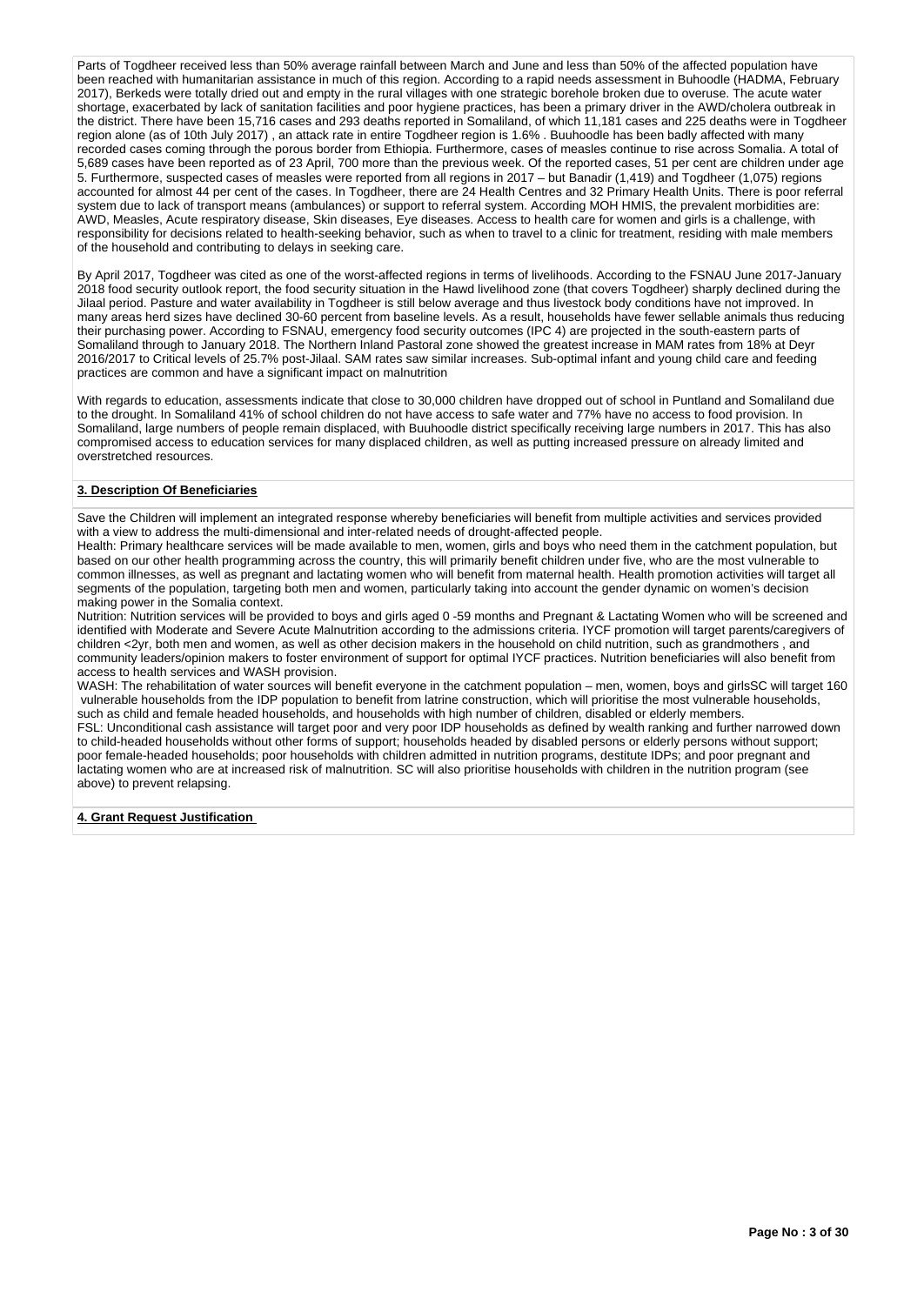According to FSNAU, emergency food security outcomes (IPC 4) are projected in the south-eastern parts of Somaliland through to January 2018. Current projections show food security outcomes in the region deteriorating to Emergency levels (IPC Phase 4) and remaining there through to January 2018. With this comes the risk of increased morbidity and mortality in Buuhoodle, particularly in rural IDP communities where services and resources are already limited and overburdenedscarce. Buuhoodle is in the top five districts to receive large numbers of drought-triggered displacements in 2017 so, in addition to reaching out to rural communities, urban IDP settlements must be prioritised in service delivery. Due to the late start and early cessation of the 2017 Gu rains, pasture and water conditions remain below average to poor in Buuhoodle and many of the existing water sources are compromised by poor hygiene practices. With cases in Buuhoodle district contributing 26% of the total AWD/cholera cases reported in May, measures to increase access to safe potable water and to promote safe hygiene practices are necessary to mitigate the continued spread of disease and prevent future outbreaks. Complementary health services will improve access to emergency healthcare interventions toand reduce morbidity and mortality, particularly among children under five years of age and pregnant and lactating women who are the most vulnerable in any crisis situation, especially those that are malnourished as their immune systems become compromised exposing them to disease. The formation of mobile IERTs will ensure increased access to these life-saving services in hard to reach rural areas. Furthermore, the general population will also benefit through provision of care for communicable and non-communicable diseases among adult and elderly, along with the development of a health response plan as contingency to any outbreak conditions. Through the integration of screening for acute malnutrition and IYCF practices, this programme will pre-empt and mitigate a worsening of the nutrition situation due to continued drought in the region. IIn particular, the promotion of optimal IYCF practices, especially breastfeeding, is a crucial life-saving intervention in a context where water sanitation and hygiene condition is poor. From February 2017, households in Buuhoodle reported selling of assets to pay for water and food and many in pastoral communities were resorting to purchasing food on credit. In a context where households do not have enough food stocks, have accumulated food debt, lack sufficient incomes to purchase food from the markets and the local markets are functioning well; interventions that seek to enhance household purchasing power become highly relevant. Based on current projections, communities in Buuhoodle are likely to see conditions deteriorate without significant intervention. Even with above average Deyr rains predicted, recovery will be slow and current trends in morbidity and mortality are unlikely to improve.

This integrated multi-sector approach will enhance the impact of the intervention in Buuhoodle by providing a holistic response to the multiple needs of the most vulnerable communities. Access to education for displaced and/or drought affected children does not only give them an opportunity to continue or begin their education, but also provide a safe space and access to food and water. The significant increase in displacement is putting additional pressure on the already strained education system in the urban areas and support to these facilities is urgently needed. Furthermore, in areas, like Buhodle, experiencing AWD/cholera outbreaks. Schools provide an essential entry point through which clean water, sanitation facilities and hygiene promotion can be provided to protect children who are most at risk.

#### **5. Complementarity**

SC is currently implementing several projects in Togdheer region as part of the drought response with which this project will build on the existing country infrastructure, lessons learnt, and achievements to leverage value for money and impact. Through internal SC appeal funds, we have been implementing an AWD/Cholera response. German Federal Foreign Office is funding Integrated life-saving health, nutrition and WASH assistance for drought-affected communities in Burao district. DANIDA is supporting static and mobile health teams, integrated with child protection prevention and response services. In terms of coordination, SC will work with other humanitarian actors operating in Buhodle, including ARC and SRCS who are implementing health responses in the district. SC is also actively participating in Somaliland-level drought response coordination meetings and cluster meetings across the thematic sectors to ensure our response is well coordinated with other actors across the region. Due to SC's long operational history and broad geographical coverage in Somalia, it has established positive working relationships with key stakeholders, including national government, local authorities, donors, international and local NGOs, as well as the trust and acceptance of the communities themselves. SC is highly active in national and regional coordination mechanisms in Puntland, Somaliland, South Somalia and Nairobi. We regularly participate in regional and national Cluster coordination - Health, and Nutrition, WASH, Protection, Food Security (including the Cash Working Group), Education, and is the Cluster Co-Coordinator for the Health and Education clusters, and the Chair for the Health NGO forum. This means SC is proactively sharing information with other health agencies; assisting in jointly assessing/analyzing information; prioritizing in-country interventions and locations to fill gaps and avoid the duplication of efforts; monitoring the humanitarian situation and the sector response; adapting/re-planning as necessary; mobilizing resources; and advocating for humanitarian action. As SC intends to prioritise IDPs and new displacements, we will work closely with UNOCHA who coordinates humanitarian partners and local authorities to monitor and assess the influx of IDPs.

#### **LOGICAL FRAMEWORK**

#### **Overall project objective**

Reduction of vulnerabilities of drought-affected population of Buhodle district in Togdheer region

| <b>Education</b>                                                                                                         |                                                                                                                                                                                                     |                                 |  |  |  |  |  |  |  |  |
|--------------------------------------------------------------------------------------------------------------------------|-----------------------------------------------------------------------------------------------------------------------------------------------------------------------------------------------------|---------------------------------|--|--|--|--|--|--|--|--|
| <b>Cluster objectives</b>                                                                                                | <b>Strategic Response Plan (SRP) objectives</b>                                                                                                                                                     | <b>Percentage of activities</b> |  |  |  |  |  |  |  |  |
| Ensure emergencies and crises affected<br>children and youth have access to safe and<br>protective learning environments | 2017-SO1: Provide life-saving and life-<br>sustaining integrated multi-sectoral<br>assistance to reduce acute humanitarian<br>needs and reduce excess mortality among<br>the most vulnerable people | 100                             |  |  |  |  |  |  |  |  |

**Contribution to Cluster/Sector Objectives :** The 1st priority for the Education Cluster is to support children where they live and ensure they can stay in school through provision of community-based school feeding and water in the schools, AWD/Cholera prevention and hygiene promotion, and the provision of appropriate teaching/learning materials. Due to the ongoing AWD/cholera outbreak in Buhodle district, SC's response under this project will primarily focus on WASH, specifically water supply and hygiene promotion, as a preventative measure to the outbreak. As such, school children will be benefit from water trucking to schools, rehabilitation of school latrines as well as be targeted with hygiene promotion activities.

#### **Outcome 1**

Increased access to clean, safe water and improved hygiene awareness in drought affected schools

#### **Output 1.1**

# **Description**

Provide safe and clean drinking water to learners in 4 drought affected schools

#### **Assumptions & Risks**

- security remains stable to ensure continuned access to target communities

- local communities are willing and able to support the schools

**Indicators**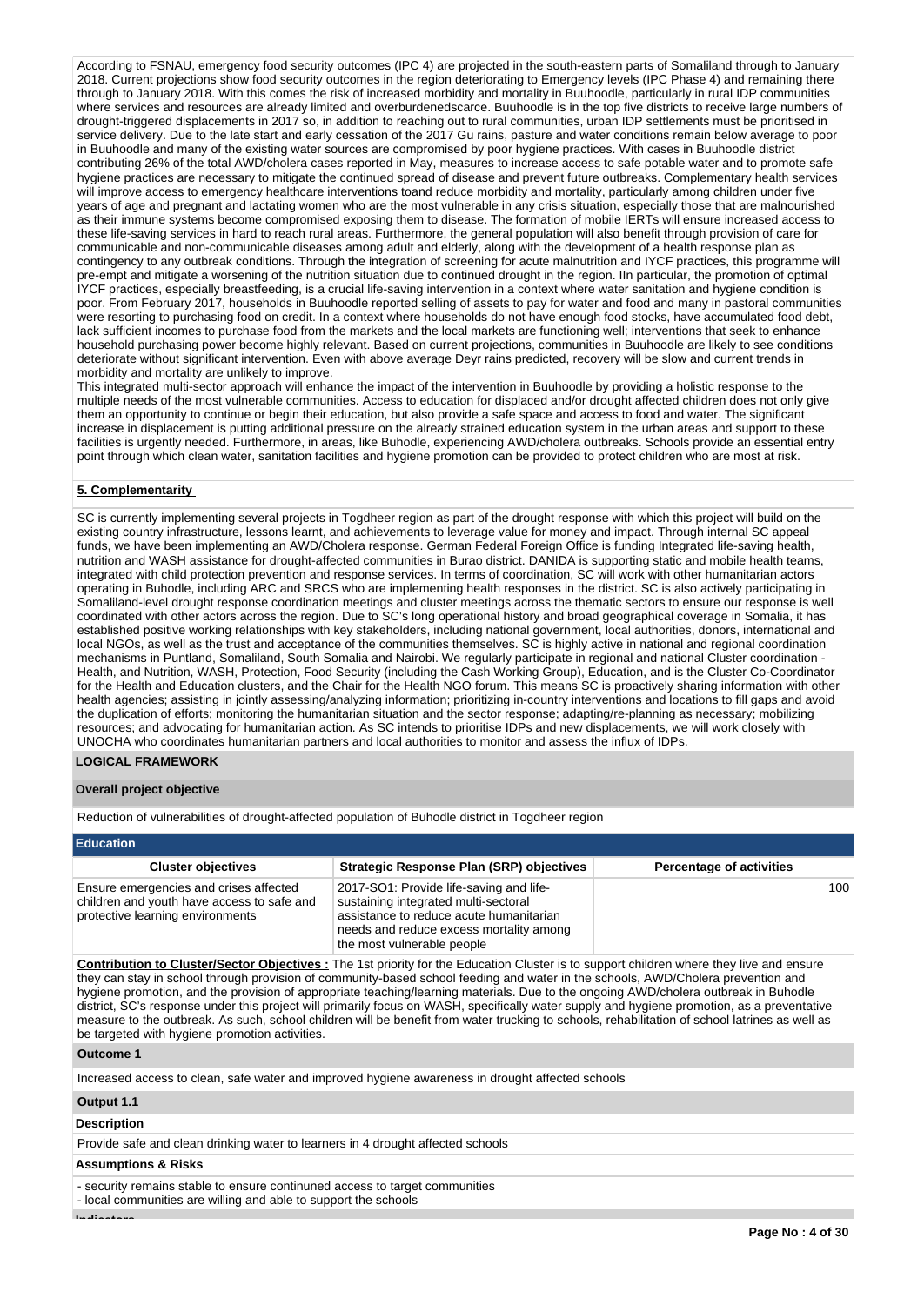# **Indicators**

| iliuluatul ə                   |                                                                                                                                               |                                                                                                                                                                                                                                                                                                                                                                                                           |                                |                     |             |       |               |  |  |  |  |  |
|--------------------------------|-----------------------------------------------------------------------------------------------------------------------------------------------|-----------------------------------------------------------------------------------------------------------------------------------------------------------------------------------------------------------------------------------------------------------------------------------------------------------------------------------------------------------------------------------------------------------|--------------------------------|---------------------|-------------|-------|---------------|--|--|--|--|--|
|                                |                                                                                                                                               |                                                                                                                                                                                                                                                                                                                                                                                                           | <b>End cycle beneficiaries</b> | <b>End</b><br>cycle |             |       |               |  |  |  |  |  |
| Code                           | <b>Cluster</b>                                                                                                                                | <b>Indicator</b>                                                                                                                                                                                                                                                                                                                                                                                          | <b>Men</b>                     | <b>Women</b>        | <b>Boys</b> | Girls | <b>Target</b> |  |  |  |  |  |
| Indicator 1.1.1                | Education                                                                                                                                     | Number of school children (boys/girls) with<br>access to safe drinking water                                                                                                                                                                                                                                                                                                                              |                                |                     | 400         | 400   | 800           |  |  |  |  |  |
|                                | <b>Means of Verification:</b> Activity report, school attendance list, project monitoring reports                                             |                                                                                                                                                                                                                                                                                                                                                                                                           |                                |                     |             |       |               |  |  |  |  |  |
| <b>Activities</b>              |                                                                                                                                               |                                                                                                                                                                                                                                                                                                                                                                                                           |                                |                     |             |       |               |  |  |  |  |  |
| Activity 1.1.1                 |                                                                                                                                               |                                                                                                                                                                                                                                                                                                                                                                                                           |                                |                     |             |       |               |  |  |  |  |  |
|                                | <b>Standard Activity: Water distribution in schools</b>                                                                                       |                                                                                                                                                                                                                                                                                                                                                                                                           |                                |                     |             |       |               |  |  |  |  |  |
|                                |                                                                                                                                               | SCI will provide safe and clean water to 4 public school in Buhoodle through water trucking. The water will be disinfected with chlorination<br>before delivering to the school centers. During the project period 800 children within these school will have access 3.5/p/d for a period of<br>four consecutive months for drinking and hand washing after the toilet as well as flashing of human waste |                                |                     |             |       |               |  |  |  |  |  |
| Output 1.2                     |                                                                                                                                               |                                                                                                                                                                                                                                                                                                                                                                                                           |                                |                     |             |       |               |  |  |  |  |  |
| <b>Description</b>             |                                                                                                                                               |                                                                                                                                                                                                                                                                                                                                                                                                           |                                |                     |             |       |               |  |  |  |  |  |
|                                | Provide gender-segregated latrines in 4 drought affected schools                                                                              |                                                                                                                                                                                                                                                                                                                                                                                                           |                                |                     |             |       |               |  |  |  |  |  |
| <b>Assumptions &amp; Risks</b> |                                                                                                                                               |                                                                                                                                                                                                                                                                                                                                                                                                           |                                |                     |             |       |               |  |  |  |  |  |
|                                | - security remains stable to ensure continued access to target communities<br>- local communities are willing and able to support the schools |                                                                                                                                                                                                                                                                                                                                                                                                           |                                |                     |             |       |               |  |  |  |  |  |

#### **Indicators**

|                 |                |                                                                                                      |            | <b>End cycle beneficiaries</b> |     |     |     |
|-----------------|----------------|------------------------------------------------------------------------------------------------------|------------|--------------------------------|-----|-----|-----|
| Code            | <b>Cluster</b> | <b>Indicator</b>                                                                                     | <b>Men</b> | Women   Boys   Girls   Target  |     |     |     |
| Indicator 1.2.1 | Education      | number of school children (boys/girls) I that have<br>access to latrines and hand washing facilities |            |                                | 100 | 100 | 200 |

**Means of Verification :** Activity reports, project monitoring reports, school attendance lists

#### **Activities**

#### **Activity 1.2.1**

#### **Standard Activity : Water and sanitation infrastructure construction/refurbishment**

Rehabilitation of gender segregate latrines in schools with hand washing facilities: SCI will rehabilitate 4 gender segregated twin latrines for Buhoodle public schools. The rehabilitation works will be involved with the repairing of septic tank, sewage pipes, repairing of wall cracks, casting of new floor slab, replacing old doors, removing old plastering and apply two coats of plastering as well as white washing and painting. the septic tank will be covered with 10cm thick RCC cover mounted with 4 inch vent pipe. Finally hand washing facilities will be installed so that children will be able to wash their hands after the toilet use

#### **Output 1.3**

**Description**

Promotion of hygiene and sanitation awareness in schools

#### **Assumptions & Risks**

- security remains stable to ensure continued access to target communities

- schools, children and teachers are receptive and willing to adopt new hygiene practices

#### **Indicators**

|                 |           |                                                                                       | <b>End cycle beneficiaries</b> |                         |      |     | End<br>cycle |
|-----------------|-----------|---------------------------------------------------------------------------------------|--------------------------------|-------------------------|------|-----|--------------|
| Code            | Cluster   | <b>Indicator</b>                                                                      | Men                            | Women Boys Girls Target |      |     |              |
| Indicator 1.3.1 | Education | Number of school children (boys and girls)<br>reached with hygiene promotion messages |                                |                         | 100. | 100 | 200          |

**Means of Verification :** Hygiene promotion volunteer reports, monitoring reports, key informant interviews

# **Activities**

# **Activity 1.3.1**

# **Standard Activity : Hygiene promotion**

Hygiene sessions will be carried out in 4 target schools through hygiene promotion volunteers identified from the targeted communities and trained on basic hygiene promotion. They will undertake hygiene promotion with both the children, as well as with teachers and CEC members, on the basic steps of participatory hygiene and sanitation transformation (PHAST), which are appropriate for emergency situations. Awareness raising with children will be conducted using age-appropriate messages and approaches. Messages will focus on good personal hygiene practices, safe handling of water for consumption, good use/maintenance of latrines (and ending open defecation), hand washing with soap as well as menstrual hygiene practices. This will have a particular focus on preventing AWD/cholera. This will complement and strengthen hygiene promotion sessions with men and women (a 1.3.1 under the WASH sector) to ensure that there is consistency and consensus in the household on positive hygiene practices.

# **Additional Targets :** n/a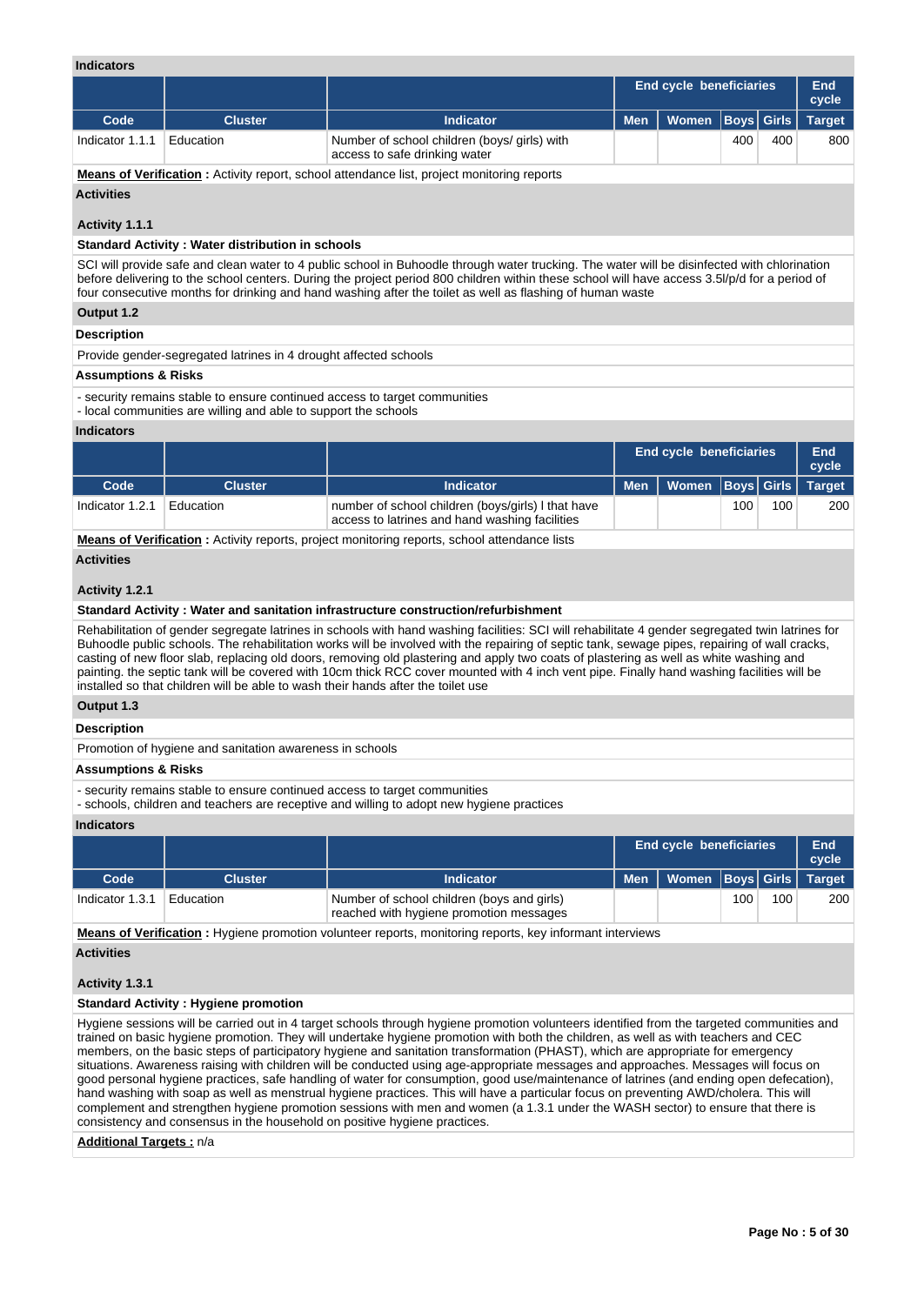| <b>Food Security</b>                           |                                                                                                                                                                                           |                                                                                                                                                                                                                                                                                                                                                                                                                                                                                                                                                                                                                                                                                                                                                                                                                                                                                                                                                                                                                                                                                                                                                                                                                                                                                                                                                                                                                                                          |            |                                 |                   |  |               |  |  |
|------------------------------------------------|-------------------------------------------------------------------------------------------------------------------------------------------------------------------------------------------|----------------------------------------------------------------------------------------------------------------------------------------------------------------------------------------------------------------------------------------------------------------------------------------------------------------------------------------------------------------------------------------------------------------------------------------------------------------------------------------------------------------------------------------------------------------------------------------------------------------------------------------------------------------------------------------------------------------------------------------------------------------------------------------------------------------------------------------------------------------------------------------------------------------------------------------------------------------------------------------------------------------------------------------------------------------------------------------------------------------------------------------------------------------------------------------------------------------------------------------------------------------------------------------------------------------------------------------------------------------------------------------------------------------------------------------------------------|------------|---------------------------------|-------------------|--|---------------|--|--|
|                                                | <b>Cluster objectives</b>                                                                                                                                                                 | <b>Strategic Response Plan (SRP) objectives</b>                                                                                                                                                                                                                                                                                                                                                                                                                                                                                                                                                                                                                                                                                                                                                                                                                                                                                                                                                                                                                                                                                                                                                                                                                                                                                                                                                                                                          |            | <b>Percentage of activities</b> |                   |  |               |  |  |
| seasonality of the livelihoods                 | Improve household immediate access to food<br>through provision of unconditional transfer<br>depending on the severity of food insecurity<br>as per IPC classification, vulnerability and | 2017-SO2: Reduce acute malnutrition levels<br>in settlements for internally displaced and<br>host communities through integrated multi-<br>sectoral emergency response                                                                                                                                                                                                                                                                                                                                                                                                                                                                                                                                                                                                                                                                                                                                                                                                                                                                                                                                                                                                                                                                                                                                                                                                                                                                                   |            | 100                             |                   |  |               |  |  |
|                                                |                                                                                                                                                                                           | <b>Contribution to Cluster/Sector Objectives:</b> Based on the dire FSL and nutrition data in the region, SC will provide vulnerable households<br>with monthly unconditional cash transfers for 3 months (via mobile phone) to enable them to meet their immediate food and non-food needs,<br>with a particular focus on supporting households with children enrolled in nutrition programs to prevent relapsing                                                                                                                                                                                                                                                                                                                                                                                                                                                                                                                                                                                                                                                                                                                                                                                                                                                                                                                                                                                                                                       |            |                                 |                   |  |               |  |  |
| <b>Outcome 1</b>                               |                                                                                                                                                                                           |                                                                                                                                                                                                                                                                                                                                                                                                                                                                                                                                                                                                                                                                                                                                                                                                                                                                                                                                                                                                                                                                                                                                                                                                                                                                                                                                                                                                                                                          |            |                                 |                   |  |               |  |  |
|                                                |                                                                                                                                                                                           | Improved capacity of vulnerable households to meet their essential food and non-food needs.                                                                                                                                                                                                                                                                                                                                                                                                                                                                                                                                                                                                                                                                                                                                                                                                                                                                                                                                                                                                                                                                                                                                                                                                                                                                                                                                                              |            |                                 |                   |  |               |  |  |
| Output 1.1                                     |                                                                                                                                                                                           |                                                                                                                                                                                                                                                                                                                                                                                                                                                                                                                                                                                                                                                                                                                                                                                                                                                                                                                                                                                                                                                                                                                                                                                                                                                                                                                                                                                                                                                          |            |                                 |                   |  |               |  |  |
| <b>Description</b>                             |                                                                                                                                                                                           |                                                                                                                                                                                                                                                                                                                                                                                                                                                                                                                                                                                                                                                                                                                                                                                                                                                                                                                                                                                                                                                                                                                                                                                                                                                                                                                                                                                                                                                          |            |                                 |                   |  |               |  |  |
|                                                |                                                                                                                                                                                           | Provision of unconditional cash transfers to #205 drought affected households in urban IDP settlements                                                                                                                                                                                                                                                                                                                                                                                                                                                                                                                                                                                                                                                                                                                                                                                                                                                                                                                                                                                                                                                                                                                                                                                                                                                                                                                                                   |            |                                 |                   |  |               |  |  |
| <b>Assumptions &amp; Risks</b>                 |                                                                                                                                                                                           |                                                                                                                                                                                                                                                                                                                                                                                                                                                                                                                                                                                                                                                                                                                                                                                                                                                                                                                                                                                                                                                                                                                                                                                                                                                                                                                                                                                                                                                          |            |                                 |                   |  |               |  |  |
| <b>Indicators</b>                              | - Beneficiaries are able to continue access to markets<br>- Beneficiaries are willing and bale to use mobile money                                                                        | - There is no significant changes to cost of MEB over course of the transfer period                                                                                                                                                                                                                                                                                                                                                                                                                                                                                                                                                                                                                                                                                                                                                                                                                                                                                                                                                                                                                                                                                                                                                                                                                                                                                                                                                                      |            |                                 |                   |  |               |  |  |
|                                                |                                                                                                                                                                                           |                                                                                                                                                                                                                                                                                                                                                                                                                                                                                                                                                                                                                                                                                                                                                                                                                                                                                                                                                                                                                                                                                                                                                                                                                                                                                                                                                                                                                                                          |            | <b>End cycle beneficiaries</b>  |                   |  | <b>End</b>    |  |  |
|                                                |                                                                                                                                                                                           |                                                                                                                                                                                                                                                                                                                                                                                                                                                                                                                                                                                                                                                                                                                                                                                                                                                                                                                                                                                                                                                                                                                                                                                                                                                                                                                                                                                                                                                          |            |                                 |                   |  | cycle         |  |  |
| Code                                           | <b>Cluster</b>                                                                                                                                                                            | <b>Indicator</b>                                                                                                                                                                                                                                                                                                                                                                                                                                                                                                                                                                                                                                                                                                                                                                                                                                                                                                                                                                                                                                                                                                                                                                                                                                                                                                                                                                                                                                         | <b>Men</b> | Women                           | <b>Boys</b> Girls |  | <b>Target</b> |  |  |
| Indicator 1.1.1                                | <b>Food Security</b>                                                                                                                                                                      | Number of people in crisis and IDPs receiving<br>unconditional support to improve access to food                                                                                                                                                                                                                                                                                                                                                                                                                                                                                                                                                                                                                                                                                                                                                                                                                                                                                                                                                                                                                                                                                                                                                                                                                                                                                                                                                         |            |                                 |                   |  | 1,230         |  |  |
|                                                |                                                                                                                                                                                           | <b>Means of Verification</b> : Beneficiary registration data base, HH beneficiary master list, third party monitoring, PDM                                                                                                                                                                                                                                                                                                                                                                                                                                                                                                                                                                                                                                                                                                                                                                                                                                                                                                                                                                                                                                                                                                                                                                                                                                                                                                                               |            |                                 |                   |  |               |  |  |
| <b>Activities</b>                              |                                                                                                                                                                                           |                                                                                                                                                                                                                                                                                                                                                                                                                                                                                                                                                                                                                                                                                                                                                                                                                                                                                                                                                                                                                                                                                                                                                                                                                                                                                                                                                                                                                                                          |            |                                 |                   |  |               |  |  |
|                                                |                                                                                                                                                                                           |                                                                                                                                                                                                                                                                                                                                                                                                                                                                                                                                                                                                                                                                                                                                                                                                                                                                                                                                                                                                                                                                                                                                                                                                                                                                                                                                                                                                                                                          |            |                                 |                   |  |               |  |  |
| Activity 1.1.1                                 |                                                                                                                                                                                           |                                                                                                                                                                                                                                                                                                                                                                                                                                                                                                                                                                                                                                                                                                                                                                                                                                                                                                                                                                                                                                                                                                                                                                                                                                                                                                                                                                                                                                                          |            |                                 |                   |  |               |  |  |
|                                                | <b>Standard Activity: Conditional or unconditional Cash transfer</b>                                                                                                                      | Identification of beneficiaries: poor and vulnerable households will be selected to receive unconditional cash transfers especially prioritizing                                                                                                                                                                                                                                                                                                                                                                                                                                                                                                                                                                                                                                                                                                                                                                                                                                                                                                                                                                                                                                                                                                                                                                                                                                                                                                         |            |                                 |                   |  |               |  |  |
| compliance requirements.<br>Group (June 2017). |                                                                                                                                                                                           | those that have one of the following within their household: children with acute malnutrition newly identified in screening; children in<br>stabilization centers; children in outpatient therapeutic feeding centers or a member of the family recently affected by AWD. Sensitization<br>sessions with communities and authorities will be held, in order to ensure the understanding of the project's aims and develop and agree<br>selection and targeting criteria. Project committees composed of community representatives and local leaders will be strengthened to<br>engage effectively with the project sensitization campaigns. Gender equity will be ensured in establishing project committees. Suppliers,<br>including money transfer agents (mobile phone firm) will be trained on beneficiary identification process during distributions and the project<br>Distribute unconditional cash transfer: SC will distribute unconditional cash grants to 205 vulnerable households through mobile cash<br>transfer, building on SC's current experience with mobile transfers, reaching approx. 43,000 HHs). Cash grants will be distributed on a<br>monthly basis, according to a schedule agreed upon with beneficiaries, authorities, and mobile phone companies. Beneficiaries will receive 3<br>transfers of US\$78 at the rate of at least 80% of the current MEB based on the latest guidance provided by the Cash & Markets Working |            |                                 |                   |  |               |  |  |
|                                                |                                                                                                                                                                                           | Post distribution monitoring: Regular post-distribution and market price monitoring and monitoring by independent monitors. SC will employ<br>cash transfer tools and protocols that have been implemented in past projects to improve understanding on the context, measure impact<br>and enhance accountability to beneficiaries and general compliance with SC and donor financial requirements.                                                                                                                                                                                                                                                                                                                                                                                                                                                                                                                                                                                                                                                                                                                                                                                                                                                                                                                                                                                                                                                      |            |                                 |                   |  |               |  |  |
| <b>Additional Targets: n/a</b>                 |                                                                                                                                                                                           |                                                                                                                                                                                                                                                                                                                                                                                                                                                                                                                                                                                                                                                                                                                                                                                                                                                                                                                                                                                                                                                                                                                                                                                                                                                                                                                                                                                                                                                          |            |                                 |                   |  |               |  |  |
| Health                                         |                                                                                                                                                                                           |                                                                                                                                                                                                                                                                                                                                                                                                                                                                                                                                                                                                                                                                                                                                                                                                                                                                                                                                                                                                                                                                                                                                                                                                                                                                                                                                                                                                                                                          |            |                                 |                   |  |               |  |  |
|                                                | <b>Cluster objectives</b>                                                                                                                                                                 | <b>Strategic Response Plan (SRP) objectives</b>                                                                                                                                                                                                                                                                                                                                                                                                                                                                                                                                                                                                                                                                                                                                                                                                                                                                                                                                                                                                                                                                                                                                                                                                                                                                                                                                                                                                          |            | <b>Percentage of activities</b> |                   |  |               |  |  |
| morbidity and mortality                        | Improved access to essential lifesaving<br>health services (quality primary and<br>secondary health care) for crisis-affected<br>populations aimed at reducing avoidable                  | 2017-SO3: Reinforce gender sensitive<br>protection of the displaced and other<br>vulnerable groups at risk                                                                                                                                                                                                                                                                                                                                                                                                                                                                                                                                                                                                                                                                                                                                                                                                                                                                                                                                                                                                                                                                                                                                                                                                                                                                                                                                               |            |                                 |                   |  | 100           |  |  |
|                                                | healthcare as well as disease surveillance and health promotion.                                                                                                                          | <b>Contribution to Cluster/Sector Objectives:</b> In order to improve access to primary health care and therefore reduce excess morbidity and<br>mortality, SC will support 3 static health facilities in urban areas, with a particular focus on IDP settlements - two Health Centres (Sooljoogto<br>& Horufadhi HCs) and Buhodle hospital. The health facilities will provide outpatient consultations, routine immunisations, maternal                                                                                                                                                                                                                                                                                                                                                                                                                                                                                                                                                                                                                                                                                                                                                                                                                                                                                                                                                                                                                |            |                                 |                   |  |               |  |  |
| Outcome 1                                      |                                                                                                                                                                                           |                                                                                                                                                                                                                                                                                                                                                                                                                                                                                                                                                                                                                                                                                                                                                                                                                                                                                                                                                                                                                                                                                                                                                                                                                                                                                                                                                                                                                                                          |            |                                 |                   |  |               |  |  |
|                                                |                                                                                                                                                                                           | Targeted beneficiaries have improved access to quality primary health services in Buhodle district                                                                                                                                                                                                                                                                                                                                                                                                                                                                                                                                                                                                                                                                                                                                                                                                                                                                                                                                                                                                                                                                                                                                                                                                                                                                                                                                                       |            |                                 |                   |  |               |  |  |
| Output 1.1                                     |                                                                                                                                                                                           |                                                                                                                                                                                                                                                                                                                                                                                                                                                                                                                                                                                                                                                                                                                                                                                                                                                                                                                                                                                                                                                                                                                                                                                                                                                                                                                                                                                                                                                          |            |                                 |                   |  |               |  |  |
| <b>Description</b>                             |                                                                                                                                                                                           |                                                                                                                                                                                                                                                                                                                                                                                                                                                                                                                                                                                                                                                                                                                                                                                                                                                                                                                                                                                                                                                                                                                                                                                                                                                                                                                                                                                                                                                          |            |                                 |                   |  |               |  |  |
|                                                |                                                                                                                                                                                           | Provision of emergency basic health services IDPs in Urban Settlements through three static facilities                                                                                                                                                                                                                                                                                                                                                                                                                                                                                                                                                                                                                                                                                                                                                                                                                                                                                                                                                                                                                                                                                                                                                                                                                                                                                                                                                   |            |                                 |                   |  |               |  |  |
| <b>Assumptions &amp; Risks</b>                 |                                                                                                                                                                                           |                                                                                                                                                                                                                                                                                                                                                                                                                                                                                                                                                                                                                                                                                                                                                                                                                                                                                                                                                                                                                                                                                                                                                                                                                                                                                                                                                                                                                                                          |            |                                 |                   |  |               |  |  |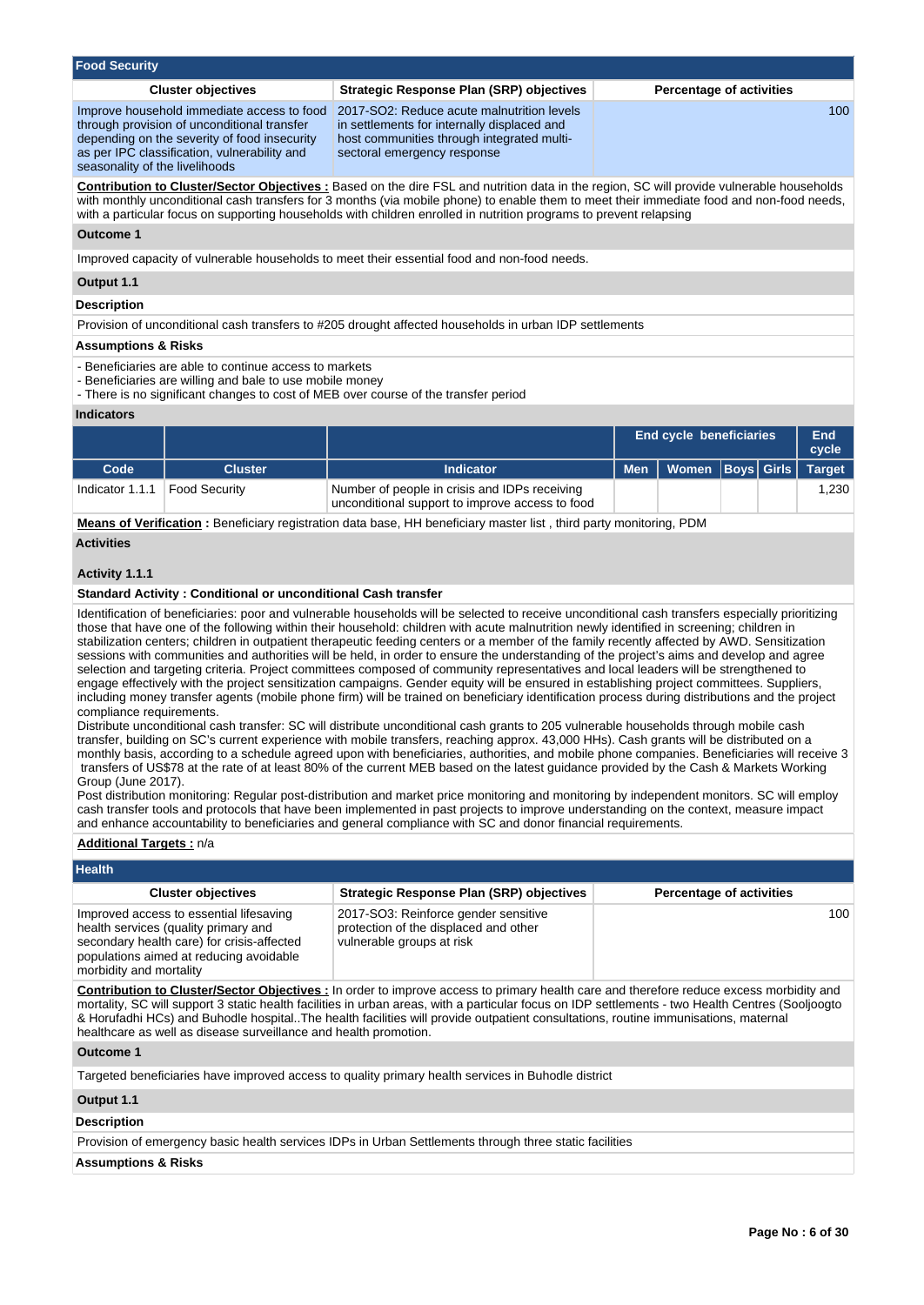- no disruption to logistic supply chain to ensure timely delivery of materials

- security remains stable to ensure continuned access to target communities

- communities are willing and able to utilise services available

- MOH are willing to provide quantity and quality health facility staff required to run the facilities

#### **Indicators**

|                 |                                                                            |                                                                                                                                                                                                   | <b>End cycle beneficiaries</b> |              |                   |  | <b>End</b><br>cycle |
|-----------------|----------------------------------------------------------------------------|---------------------------------------------------------------------------------------------------------------------------------------------------------------------------------------------------|--------------------------------|--------------|-------------------|--|---------------------|
| Code            | <b>Cluster</b>                                                             | <b>Indicator</b>                                                                                                                                                                                  | <b>Men</b>                     | <b>Women</b> | <b>Boys Girls</b> |  | <b>Target</b>       |
| Indicator 1.1.1 | Health                                                                     | Number of health facilities supported                                                                                                                                                             |                                |              |                   |  |                     |
|                 | <b>Means of Verification:</b> Facility reports, project monitoring reports |                                                                                                                                                                                                   |                                |              |                   |  |                     |
| Indicator 1.1.2 | Health                                                                     | Number of pregnant women that complete<br>recommended 4 antenatal care (ANC) visits                                                                                                               |                                |              |                   |  | 1,070               |
|                 |                                                                            | <b>Means of Verification:</b> Mobile clinic and static facility reports, midwife reports                                                                                                          |                                |              |                   |  |                     |
| Indicator 1.1.3 | Health                                                                     | Number of health workers trained on common<br>illnesses and/or integrated management of<br>childhood illnesses, surveillance and emergency<br>preparedness for communicable disease<br>outbreaks. |                                |              |                   |  | 6                   |
|                 |                                                                            | <b>Means of Verification:</b> Training records, attendance sheets, participant lists                                                                                                              |                                |              |                   |  |                     |

**Activities**

#### **Activity 1.1.1**

#### **Standard Activity : Primary health care services, consultations**

Outpatient consultations: Qualified MOH staff (nurses, midwifes etc.) will provide outpatient consultations, including diagnosis and treatment of common illnesses, like diarrhea, pneumonia and malaria, including route immunisation for children and PLWs. Given AWD/cholera is so prominent, health worker will be trained on identification of AWD and case management and control of cases. All cases presenting with AWD/cholera will be given prompt rehydration through the administration of oral rehydration salts (ORS) or intravenous fluids, depending of the severity of cases. For children up to five years, supplementary administration of zinc has a proven effective in reducing duration of diarrhea as well as reduction in successive diarrhea episodes. In order to ensure timely access to treatment, cases will be immediately referred to existing cholera treatment centres for further care if needed. Services will be provided through 3 static facilities in urban areas two Health Centres (Sooljoogto & Horufadhi HCs) and Buhodle hospital. The team will be equipped with essential drugs, vaccines, and the necessary medical equipment and supplies. Financial incentives will be provided to MOH facility personnel. It should be noted that the health services will be integrated with the nutrition services to ensure smooth referrals between the different services. Children under 5 and PLWs will be screened for malnutrition during outpatient consultations and referred accordingly. Through the 3 support health facilities, SC will conduct 12,124 outpatient consultations.

SC will also ensure there is a referral network for health related emergencies whereby CHWs will refer patients to nearby health centres, referral health centres who further refer to regional hospital for secondary care. SC will provide support of fuel and salary for the driver for referral of obstetric emergencies and for birth spacing. Obstetric emergencies will be referred to hospital and provided with free CEmONC services

# **Activity 1.1.2**

#### **Standard Activity : Primary health care services, consultations**

Maternal healthcare services: Provision of preventative and curative care through trained health workers for women of reproductive age, including provision of antenatal care, post natal care, safe deliveries by Skilled Birth Attendant (SBAs, and referrals for complicated deliveries. Survivors of rape will be referred for clinical management of rape to Burao hospital.

#### **Activity 1.1.3**

**Standard Activity : Emergency Preparedness and Response capacities**

In order to build the capacity of health facility staff, SCI will conduct training with six health workers for five days on Integrated Management of Childhood Illnesses (IMCI), to enable participants to classify , identify treatment and treat childhood illnesses; and on Basic Emergency Obstetric and neonatal care(BEmONC) which covers provision of antenatal care, post natal care, safe deliveries and neonatal care. This will improve the quality of the services being provided in the immediate term as well as beyond the life of the project.

# **Output 1.2**

# **Description**

Strengthened surveillance of communicable diseases, including AWD/Cholera, and creation of a preparedness response plan to respond to outbreaks

#### **Assumptions & Risks**

- security remains stable to ensure continuned access to target communities

- CHWs and facility staff are willing and able to collate information and report on a weekly basis

#### **Indicators**

|                 |                |                                                                                                                                                                                                   | End cycle beneficiaries |                      |  |  | End<br>cycle    |
|-----------------|----------------|---------------------------------------------------------------------------------------------------------------------------------------------------------------------------------------------------|-------------------------|----------------------|--|--|-----------------|
| Code            | <b>Cluster</b> | Indicator                                                                                                                                                                                         | <b>Men</b>              | Women   Boys   Girls |  |  | <b>Target</b>   |
| Indicator 1.2.1 | Health         | Number of health workers trained on common<br>illnesses and/or integrated management of<br>childhood illnesses, surveillance and emergency<br>preparedness for communicable disease<br>outbreaks. |                         |                      |  |  | 12 <sup>2</sup> |

**Means of Verification :** Training reports, attendance sheets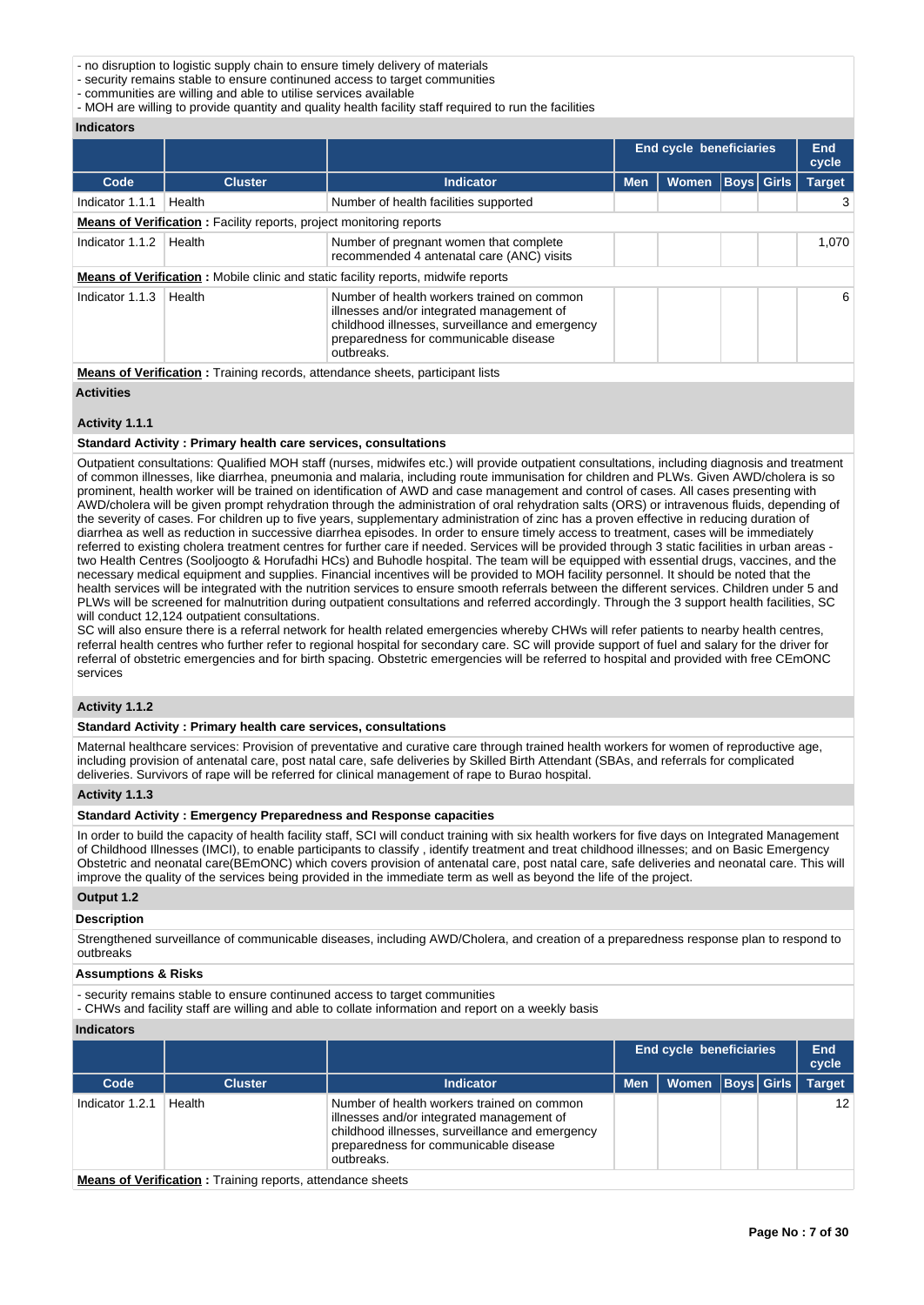| Indicator $1.2.2$   Health |                                                                    | Numbers of facilities providing regular weekly<br><b>DEWS</b> reports |  |  |  |
|----------------------------|--------------------------------------------------------------------|-----------------------------------------------------------------------|--|--|--|
|                            | <b>Means of Verification:</b> Health facility reports/DEWS reports |                                                                       |  |  |  |

# **Activities**

#### **Activity 1.2.1**

#### **Standard Activity : Epidemic disease surveillance**

Recognising the vital role of disease surveillance in ensuring timely and effective response to disease outbreaks, especially in relation to cholera prevention and control, SCI will ensure that information is collected on a routine basis and information on suspected cases shared immediately with the MOH and WHO to trigger immediate action and timely response. To ensure the timely, relevant collection of data, SCI will ensure that the Integrated Disease Surveillance and Response (IDSR) forms are available in all supported facilities. Health workers will fill in the forms and submit them to the district health authorities on a weekly basis for onward transmission to the regional level, and thereafter to the central government. At the community level, health workers will identify and report any outbreak-prone diseases through the nearest facility. The majority of health workers are familiar with this system, but SCI will monitor the correct use of the forms and community reporting and include orientation in any refresher training to ensure that the system is followed. SCI will train and equip response teams comprising of local leaders, health workers and community volunteers on disease surveillance .

#### **Output 1.3**

**Description**

Men, women, boys, and girls reached health promotion messages

#### **Assumptions & Risks**

- security remains stable to ensure continuned access to target communities
- communities are willing and able to utilise services available

#### **Indicators**

|                 |                |                                                                                       |       | <b>End cycle beneficiaries</b><br>Men   Women   Boys   Girls   Target |     |     |       |
|-----------------|----------------|---------------------------------------------------------------------------------------|-------|-----------------------------------------------------------------------|-----|-----|-------|
| Code            | <b>Cluster</b> | <b>Indicator</b>                                                                      |       |                                                                       |     |     |       |
| Indicator 1.3.1 | Health         | Number of people (men, women, boys and girls)<br>reached by health promotion message. | 2.795 | 2.909                                                                 | 698 | 727 | 7,129 |

**Means of Verification :** Hygiene promoter reports, project monitoring reports

#### **Activities**

#### **Activity 1.3.1**

#### **Standard Activity : Awareness campaigns and Social Mobilization**

SC will disseminate Health promotion messages amongst drought affected communities at the facility level and at the community level. SC will develop, print and disseminate translated health and hygiene messages that will be used by CHW for conducting awareness session to target beneficiaries at the community level, via house-to-house visits as well as through small groups. As well as standard positive health practices and behaviours, messages will particularly focus on the prevention of and treatment for AWD/cholera, as well as promote positive health seeking behavior to boost demand for and utilization of the supported health facilities.

#### **Additional Targets :** n/a

| <b>Nutrition</b>                                                                                                                                                             |                                                                                                                                                                                                     |                                 |  |  |  |  |  |  |  |  |
|------------------------------------------------------------------------------------------------------------------------------------------------------------------------------|-----------------------------------------------------------------------------------------------------------------------------------------------------------------------------------------------------|---------------------------------|--|--|--|--|--|--|--|--|
| <b>Cluster objectives</b>                                                                                                                                                    | <b>Strategic Response Plan (SRP) objectives</b>                                                                                                                                                     | <b>Percentage of activities</b> |  |  |  |  |  |  |  |  |
| Improve equitable access to quality lifesaving<br>curative nutrition services through systematic<br>identifi cation, referral and treatment of<br>acutely malnourished cases | 2017-SO1: Provide life-saving and life-<br>sustaining integrated multi-sectoral<br>assistance to reduce acute humanitarian<br>needs and reduce excess mortality among<br>the most vulnerable people | 100                             |  |  |  |  |  |  |  |  |

**Contribution to Cluster/Sector Objectives :** To improve access to quality nutrition services for children under 5 and pregnant and lactating women identified with severe and moderate acute malnutrition, SC will support a network of community nutrition volunteers to undertake community-level screening, and operate OTP services (for SAM) and TSFP services (for MAM) through 3 static health facilities in urban areas - two Health Centres (Sooljoogto & Horufadhi HCs) and Buhodle hospital. These services are integrated with the health services described above to ensure effective referrals as needed. The curative services will be complemented by IYCF promotion with parents/caregivers at the facility and community level.

#### **Outcome 1**

Targeted communities have improved access to quality nutrition services for children and pregnant and lactating women to prevent and treat acute malnutrition

#### **Output 1.1**

#### **Description**

Provision of effective treatment for children under-five and Pregnant lactating women with acute malnutrition at targeted therapeutic supplementary feeding programmes (TSFP) and Outpatient Therapeutic Programme (OTP)

#### **Assumptions & Risks**

- no disruption to logistic supply chain to ensure timely delivery of materials

- security remains stable to ensure continuned access to target communities

- communities are willing and able to utilise services available

- MOH is willing to provide the quantity and quality of nutrition staff to run the facilities

# **Indicators**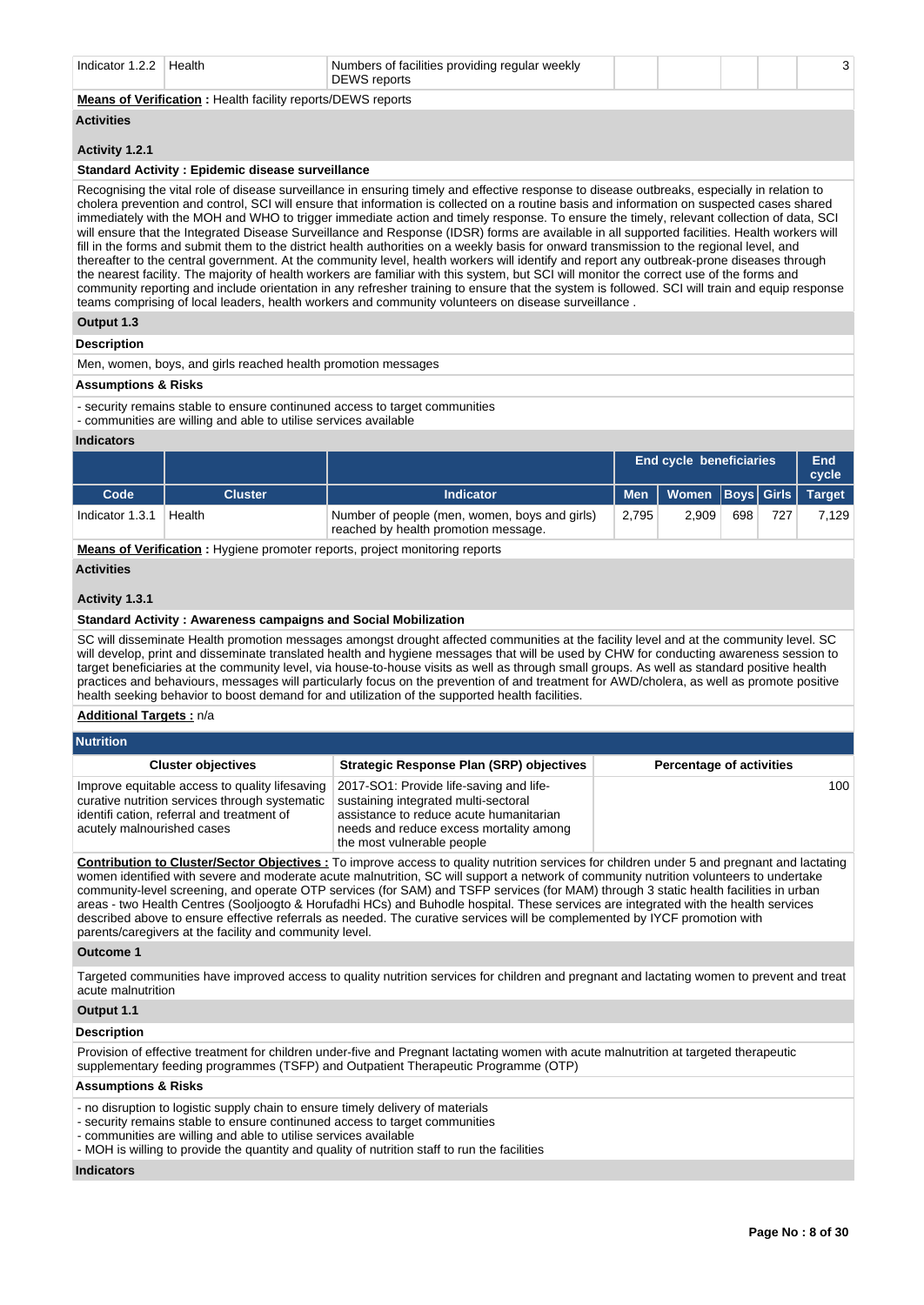|                                                                  |                                           |                                                                                                          |            | <b>End cycle beneficiaries</b> |       |  | End<br>cycle |  |  |  |  |
|------------------------------------------------------------------|-------------------------------------------|----------------------------------------------------------------------------------------------------------|------------|--------------------------------|-------|--|--------------|--|--|--|--|
| Code                                                             | Cluster <sup>'</sup>                      | <b>Indicator</b>                                                                                         | <b>Men</b> | <b>Target</b>                  |       |  |              |  |  |  |  |
| Indicator 1.1.1                                                  | <b>Nutrition</b>                          | Number of children U5 screened at the community<br>level by CNVs                                         |            |                                | 4.838 |  |              |  |  |  |  |
|                                                                  | <b>Means of Verification: CNV reports</b> |                                                                                                          |            |                                |       |  |              |  |  |  |  |
| Indicator 1.1.2                                                  | <b>Nutrition</b>                          | Number of children (6-59 months) and pregnant<br>and lactating women admitted in treatment<br>programmes |            |                                |       |  |              |  |  |  |  |
|                                                                  |                                           | <b>Means of Verification:</b> Referral reports, OTP reports, TSFP reports, project monitoring reports    |            |                                |       |  |              |  |  |  |  |
| Indicator 1.1.3                                                  | Nutrition                                 | Number of male and female health facility and<br>community workers trained on IMAM guidelines            |            |                                |       |  | 10           |  |  |  |  |
| <b>Means of Verification:</b> Training records/attendance sheets |                                           |                                                                                                          |            |                                |       |  |              |  |  |  |  |
| Note that the target includes 6 facility staff $+$ 4 CNVs        |                                           |                                                                                                          |            |                                |       |  |              |  |  |  |  |
| <b>Activities</b>                                                |                                           |                                                                                                          |            |                                |       |  |              |  |  |  |  |

#### **Activity 1.1.1**

#### **Standard Activity : Community screening for malnutrition and referral**

Community screening for malnutrition and referral: A network of Community Nutriton Volunteers (CNVs) will undertake mass communitylevel screening and referral for treatment of acute malnutrition. This will be conducted for all children under five years of age as well as pregnant and lactating women. Screenings for malnutrition will also be conducted at the health facilities during outpatient consultations, as well as in targeted schools. Children 6-59 months with MUAC of 11.5 to 12.4 cm and/or weight for height z-scores =< -2 and > -3, and pregnant and lactating women with a MUAC less than 21.0 cm are categorized as MAM and referred to TSFP. Children over 6 months of age with MUAC of <11.5cm and/or bilateral pitting edema, who have appetite and are free of medical complication are categorized as Severe Acute Malnutrition (SAM) and referred directly to OTP. Community Nutrition Volunteers (CNVs) will also conduct home visits to do follow up of children admitted in the program. The MUAC assessment will be done both by trained community nutrition volunteers and at OTP/TSFP centres, whereas the W/Hz scores will be assessed at nutrition centres.

#### **Activity 1.1.2**

#### **Standard Activity : Treatment of severe acute malnutrition in children 0-59months**

OTPs (outpatient therapeutic programme) will be supported in 3 static facilities in Buhodle in order to admit and treat 274 children (137 boy and 137 girls) with SAM. Treatment will be administered by trained nutrition nurses. After admission SAM children will be monitored on weekly basis to monitor weight, do routine medical check-up and provide micro-nutrient supplementation and de-worming. Children without complication will be managed outpatient with Plumpy'Nut, and rations given weekly as per the weight. Children admitted in the program will also be provided routine drugs as per the IMAM guidelines upon recovery. Based on the discharge criteria (when MUAC >=12.5 and/or weight for height z-scores => -2 for two consecutive weeks) for the OTP, children will be admitted to the TSFP program to ensure that children do not relapse. Caretakers will receive instruction on how to give the therapeutic food. Severe acute malnourished children with complications will be referred for inpatient care at Stabilization Centres with transport provided by Stabilization Center (SC). With regards to nutrition supplies for SAM treatment, we do not currently have an active PCA with UNICEF that covers Togdheer region. We have been trying to request UNICEF that we submit documents for PCA but they have not approved this so we shall need to procure all nutrition supplies required under this project.

#### **Activity 1.1.3**

#### **Standard Activity : Tretament of Moderate Acute malnutrition in children 0-59months**

Therapeutic Supplementary Feeding Programme (TSFP) sites will be supported in 3 static facilities in Buhodle to admit and treat 494 children (242 boys and 252 girls) with MAM. Community Volunteers will be supported to carry out home visits where necessary. Children under five and PLWs with moderate acute malnutrition will be admitted to TSFP where treatment will be administered by a trained nutritionist. This will be conducted every fortnight in accordance with the Somalia IMAM guidelines for the treatment of moderate acute malnutrition. During follow-up, weight progress monitoring, routine treatment medication, de-worming, micro nutrient supplementation and immunization services, and RUSF will be provided. Household investigation for children who are deteriorating will be conducted per case by the community nutrition Volunteers (CNVs) and nutrition workers. All enrolled mothers shall be provided with a dry ration premix of fortified Corn-Soya Blend Plus (CSB+) and vegetable oil. Treatment supplies of CSB+ and supplementary Plumpy'Nut (Ready-to-use supplementary food (RUSF)) for TSFP as per the WFP food basket will be used in line with the routine medication, micro nutrient supplementation. Children will be discharged when MUAC >=12.5 and/or weight for height z-scores => -2 for two consecutive visits and after 6 weeks' minimum stay in **TSFP.** 

#### **Activity 1.1.4**

#### **Standard Activity : Treatment of moderately malnourished pregnant and lactating women**

Therapeutic Supplementary Feeding Programme (TSFP) sites will be supported in 3 static facilities in Buhodle to admit and treat 444 PLW with MAM. Community Volunteers wil be supported to carry out home visits where necessary. Children under five and PLWs with moderate acute malnutrition will be admitted to TSFP where treatment will be administered by a trained nutrition. Children will be screened, enrolled and managed fortnightly. During follow-up, weight progress monitoring, routine treatment medication, de-worming, micro nutrient supplementation and immunization services, and RUSF will be provided. Household investigation for children who are deteriorating will be conducted per case by the community nutrition Volunteers (CNVs) and nutrition workers. All enrolled mothers shall be provided with a dry ration premix of fortified Corn-Soya Blend Plus (CSB+) and vegetable oil. Treatment supplies of CSB+ and supplementary Plumpy'Nut (Ready-to-use supplementary food (RUSF)) for TSFP as per the WFP food basket will be used in line with the routine medication, micro nutrient supplementation.

#### **Activity 1.1.5**

#### **Standard Activity : Capacity building**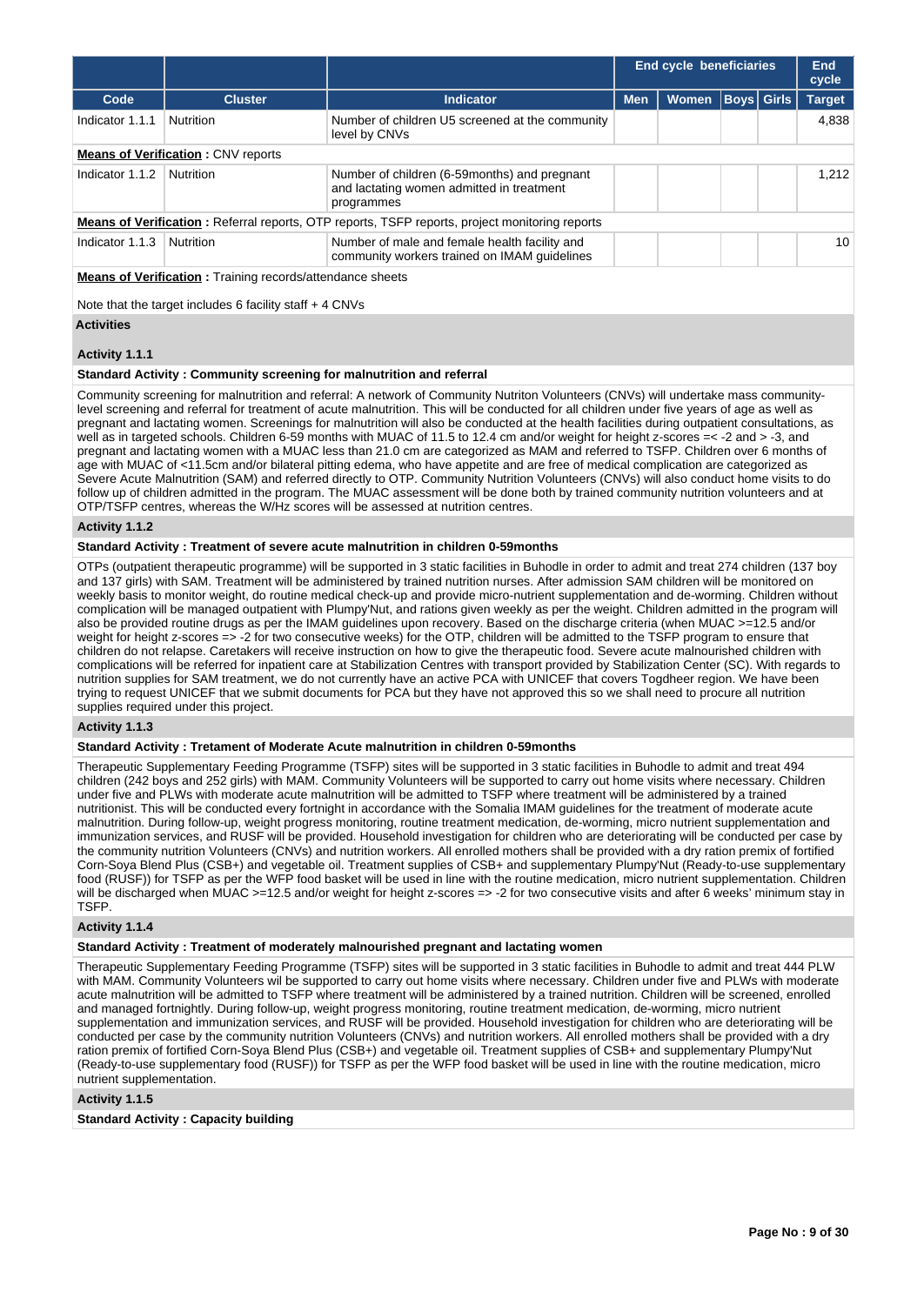Four (4) Community nutrition workers (CNVs) will be trained on early detection and screening using Mid-Upper Arm Circumference (MUAC) tape referral and home visits. Training will also cover key health, nutrition, and sanitation and hygiene messages to support and reinforce key messages during home visits.

In addition, six (6) nutrition facility staff will be trained on integrated management of acute malnutrition (IMAM) and IYCF. The training will cover the basic concept, types and causes of malnutrition, treatment protocols of OTP and TSFP, community mobilization, and recording and reporting. IYCF training will also be organized for IYCF councilors and nutrition workers, and emphasis will be put on counselling and communication skills.

# **Output 1.2**

# **Description**

Promotion of optimal IYCF practices to caregivers at nutrition centers, mobile clinics, and at the community level

#### **Assumptions & Risks**

- security remains stable to ensure continuned access to target communities

- communities are willing and able to utilise services available

#### **Indicators**

|                 |                  |                                                                                 |            | End cycle beneficiaries |  |  |       |  |  |
|-----------------|------------------|---------------------------------------------------------------------------------|------------|-------------------------|--|--|-------|--|--|
| Code            | <b>Cluster</b>   | <b>Indicator</b>                                                                | <b>Men</b> | Women Boys Girls Target |  |  |       |  |  |
| Indicator 1.2.1 | <b>Nutrition</b> | Number of individuals (male and female)<br>attending IYCF(E) awareness sessions |            |                         |  |  | 7.157 |  |  |

**Means of Verification :** Facility records/reports, IYCF councellor reports, project monitoring reports

# **Activities**

#### **Activity 1.2.1**

#### **Standard Activity : Infant and young child feeding promotion**

SC will conduct regular group sessions at nutrition centres and in the community, reaching caregivers, bot men and women, to promote optimal infant and young child feeding with support from community mobilisers and community nutrition volunteers. In addition to care givers of children admitted to the OTP and TSFP, fathers, religious and clan leaders will be targeted to sensitize and increase awareness about IYCF.

SC will also employ Infant and Young Child Feeding (IYCF) counsellors to increase knowledge and practices of key nutrition actions. All mothers/caretakers will be screened for IYCF practices at nutrition centres. One-to-one counselling using illustrative IYCF counselling cards will be provided to PLW/mothers found to have breastfeeding difficulties or sub optimal IYCF practices. Key messages will be designed as small, do-able actions, and communications techniques will be used to promote the adoption of these actions.

#### **Additional Targets :** n/a

| <b>Water, Sanitation and Hygiene</b>                                            |                                                                                                                                                                                                     |                                 |  |  |  |  |  |  |  |  |
|---------------------------------------------------------------------------------|-----------------------------------------------------------------------------------------------------------------------------------------------------------------------------------------------------|---------------------------------|--|--|--|--|--|--|--|--|
| <b>Cluster objectives</b>                                                       | <b>Strategic Response Plan (SRP) objectives</b>                                                                                                                                                     | <b>Percentage of activities</b> |  |  |  |  |  |  |  |  |
| Provide access to safe water, sanitation and<br>hygiene for people in emergency | 2017-SO1: Provide life-saving and life-<br>sustaining integrated multi-sectoral<br>assistance to reduce acute humanitarian<br>needs and reduce excess mortality among<br>the most vulnerable people | 100                             |  |  |  |  |  |  |  |  |

**Contribution to Cluster/Sector Objectives :** Due to the ongoing AWD/cholera outbreak in Buhodle district, SC's response will have a significant focus on WASH - specifically water supply through rehabilitation of existing infrastructures and water trucking for schools and health/nutrition facilities, construction of shared latrines to reduce open defecation, and hygiene promotion at community level and in schools- as a preventative measure to the outbreak.

### **Outcome 1**

Targeted communities have improved access to safe water, sanitation infrastructures and increased awareness of public health risks and positive hygiene practices

# **Output 1.1**

# **Description**

Provision of safe and clean drinking water to rural communities and IDPs in urban settlements through the construction of mini-water system that can provide treated piped water consequently reducing the rate AWD/Cholera outbreaks

#### **Assumptions & Risks**

- no disruption to logistic supply chain to ensure timely delivery of materials

- security remains stable to ensure continuned access to target communities

#### **Indicators**

|                                                        |                                  |                                                                                                           |            | <b>End cycle beneficiaries</b> |                   | End<br>cycle  |       |
|--------------------------------------------------------|----------------------------------|-----------------------------------------------------------------------------------------------------------|------------|--------------------------------|-------------------|---------------|-------|
| Code                                                   | <b>Cluster</b>                   | <b>Indicator</b>                                                                                          | <b>Men</b> | <b>Women</b>                   | <b>Boys Girls</b> | <b>Target</b> |       |
| Indicator 1.1.1                                        | Water, Sanitation and<br>Hygiene | Number of people with sustained access to safe<br>water                                                   |            |                                |                   |               | 4.500 |
| <b>Means of Verification:</b> Field monitoring reports |                                  |                                                                                                           |            |                                |                   |               |       |
| Indicator 1.1.2                                        | Water, Sanitation and<br>Hygiene | Number of 10,000L water bladders procured and<br>installed                                                |            |                                |                   |               | 5     |
|                                                        |                                  | <b>Means of Verification:</b> procurement/distribution reports, monitoring reports, final project reports |            |                                |                   |               |       |
| Indicator 1.1.3                                        | Water, Sanitation and<br>Hygiene | Number of health and nutrition centers provided<br>with safe and clean water                              |            |                                |                   |               | 3     |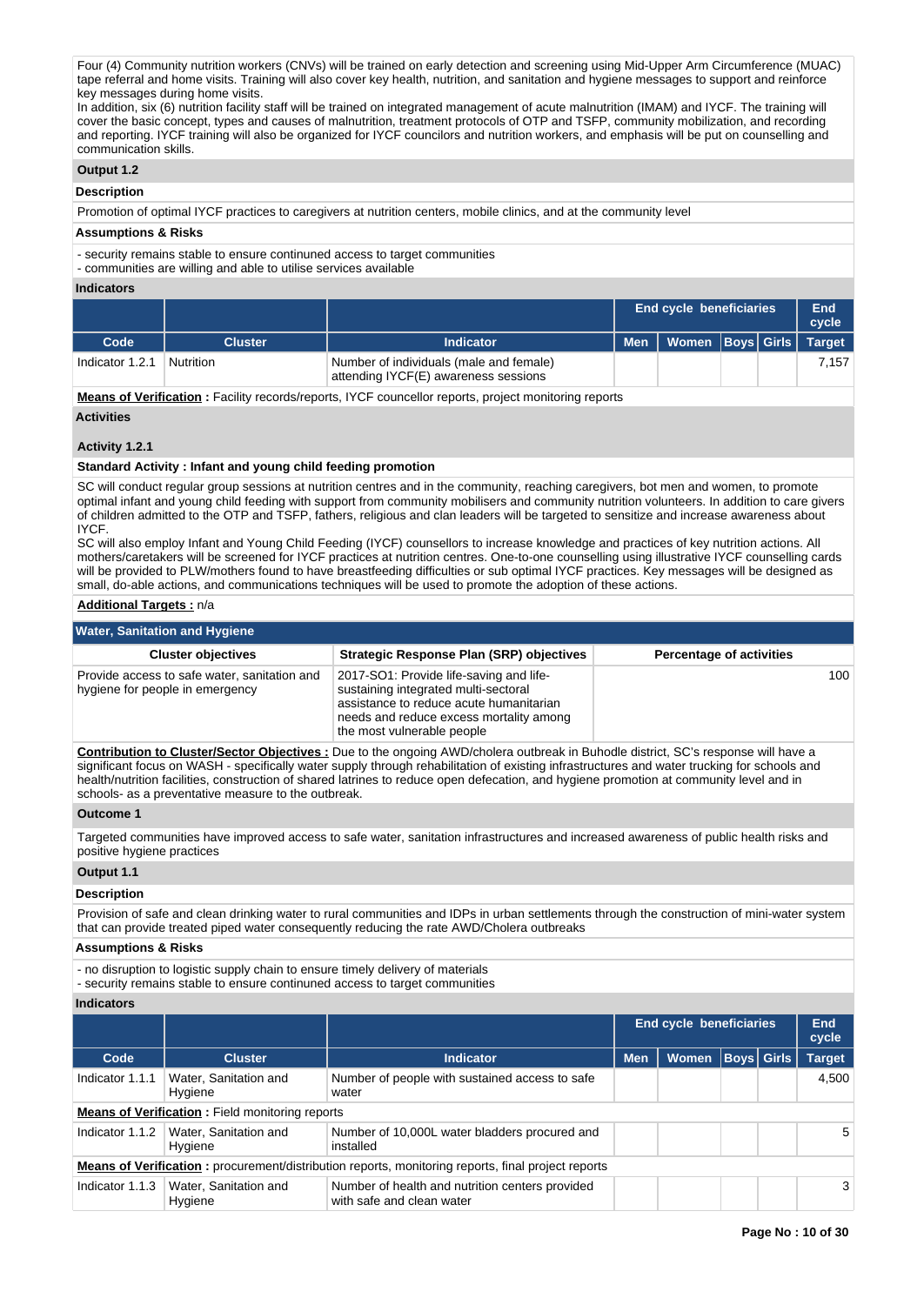#### **Means of Verification :** water trucking reports, monitoring reports, final project reports

#### **Activities**

#### **Activity 1.1.1**

#### **Standard Activity : Water point construction or rehabilitation**

Rehabilitation of borehole: Rehabilitation and upgrading of Buhodle borehole through installation of hybrid power supply and construction of Mini-water system package: SCI will upgrade the existing borehole at Buhoodle through construction of new elevated water tank with 48 cubic meter, supply new pipeline from the borehole to the distribution point at the water kiosk that will be constructed for the IDP communities 500m away from the borehole, bigger submersible will be installed and the existing main riser pipes will replaced with 2 inch new GI Pipes. Also hybrid system of power supply will be created through installation of Solar power and submersible pump that can operate both the generator and solar system, so that communities will have alternative source of power consequently ensuring that the most vulnerable communities will have access with cheap and avoidable water.

#### **Activity 1.1.2**

#### **Standard Activity : Water point construction or rehabilitation**

Procurement of Water Bladders: Save the children will procure 5 x 10,000 liters water bladders with house pipes and will be distributed to the communities where means of storage is not available. Water bladders will be used during water trucking activities in the dry season so that clean and safe storage is maintained. SCI will sign MoU with the water management committee of the village as well as the village committee so that the bladder is handed over to them and they keep it in a safe place. The MoU will clearly indicate that all the members of the communities will have the same access with the resource prioritizing the most vulnerable members of the community

#### **Activity 1.1.3**

#### **Standard Activity : Water trucking/water Vouchers**

SCI will provide safe and clean water to 3 health and nutrition centers in Buhoodle through water trucking with a period of eight (8) consecutive months to ensure access to clean potable water for the most vulnerable and most susceptible to disease, namely children and PLWs, whilst the rehabilitation of strategic water sources is undertake. Each center will receive 2 trucks of water with 8 cubic meter capacity for each month. By the end each center will receive 16 trucks of water equivalent with 128 cubic meter. The water will be disinfected through chlorination before delivering to the beneficiaries

# **Output 1.2**

# **Description**

Households in Bulhoodle IDPs will have access with shared household latrines to stop open defection

#### **Assumptions & Risks**

- no disruption to logistic supply chain to ensure timely delivery of materials

- security remains stable to ensure continued access to target communities

- target communities/households are willing and able to manage and maintain the latrines

#### **Indicators**

|                 |                                  |                                                                    | <b>End cycle beneficiaries</b>      |  | End<br>cycle |
|-----------------|----------------------------------|--------------------------------------------------------------------|-------------------------------------|--|--------------|
| Code            | Cluster                          | Indicator                                                          | Men   Women   Boys   Girls   Target |  |              |
| Indicator 1.2.1 | Water, Sanitation and<br>Hygiene | Number of people with access to emergency<br>sanitation facilities |                                     |  | 960          |

**Means of Verification :** Construction reports, monitoring reports

# **Activities**

# **Activity 1.2.1**

# **Standard Activity : Latrine construction or rehabilitation**

Construction shared Household latrines: SCI will construct 50 shared household latrines in three different IDPs in Buhoodle namely as Maygaagle IDP camp, Shangale IDP and Riiga IDP camp. Each latrine will be shared between two families, hence 160 families will have access with sanitary facilities and will quit the practice of open defecation consequently the rate of AWD/Cholera outbreak is reduced. Prioritised households will be those with discharged AWD/cholera patients and with children in the OTP for SAM will be prioritised and discharged nutrition patients to help prevent relapse into malnutrition. The latrines will be constructed from Hollow concrete block walls plastering and while washing both internal and external facades. 10cm mass concrete will be floored on the surface, cemented with 1:4 cement screed. The foundation will be construction will rubble stone foundation and should 20cm above the ground level. The septic tank will be excavated behind the latrine and will be covered with 10cm thick RRC cover slab extended 20cm to each corner. Before covering the septic tank rubble stone foundation will enclosed with the mouth of the septic tank so that leakage of rain water inside the pit is avoided. Vent pipe covered with mesh wire will be embedded on top of the septic so that good ventilation is created. the sewage pipe to the septic should be installed with an angle 45 degree to avoid blockade due insufficient amount of flushing water.

# **Output 1.3 Description**

Provision of community based hygiene promotion campaigns and sessions

#### **Assumptions & Risks**

- security remains stable to ensure continuned access to target communities

- communities are willing to adopt new hygiene practices

#### **Indicators**

|                 |                                  |                                                                           |       | <b>End cycle beneficiaries</b> |  | End<br>cycle |
|-----------------|----------------------------------|---------------------------------------------------------------------------|-------|--------------------------------|--|--------------|
| Code            | <b>Cluster</b>                   | <b>Indicator</b>                                                          | Men l | Women   Boys   Girls   Target  |  |              |
| Indicator 1.3.1 | Water, Sanitation and<br>Hygiene | Number of people who have participated in<br>hygiene promotion activities |       |                                |  | 3.000        |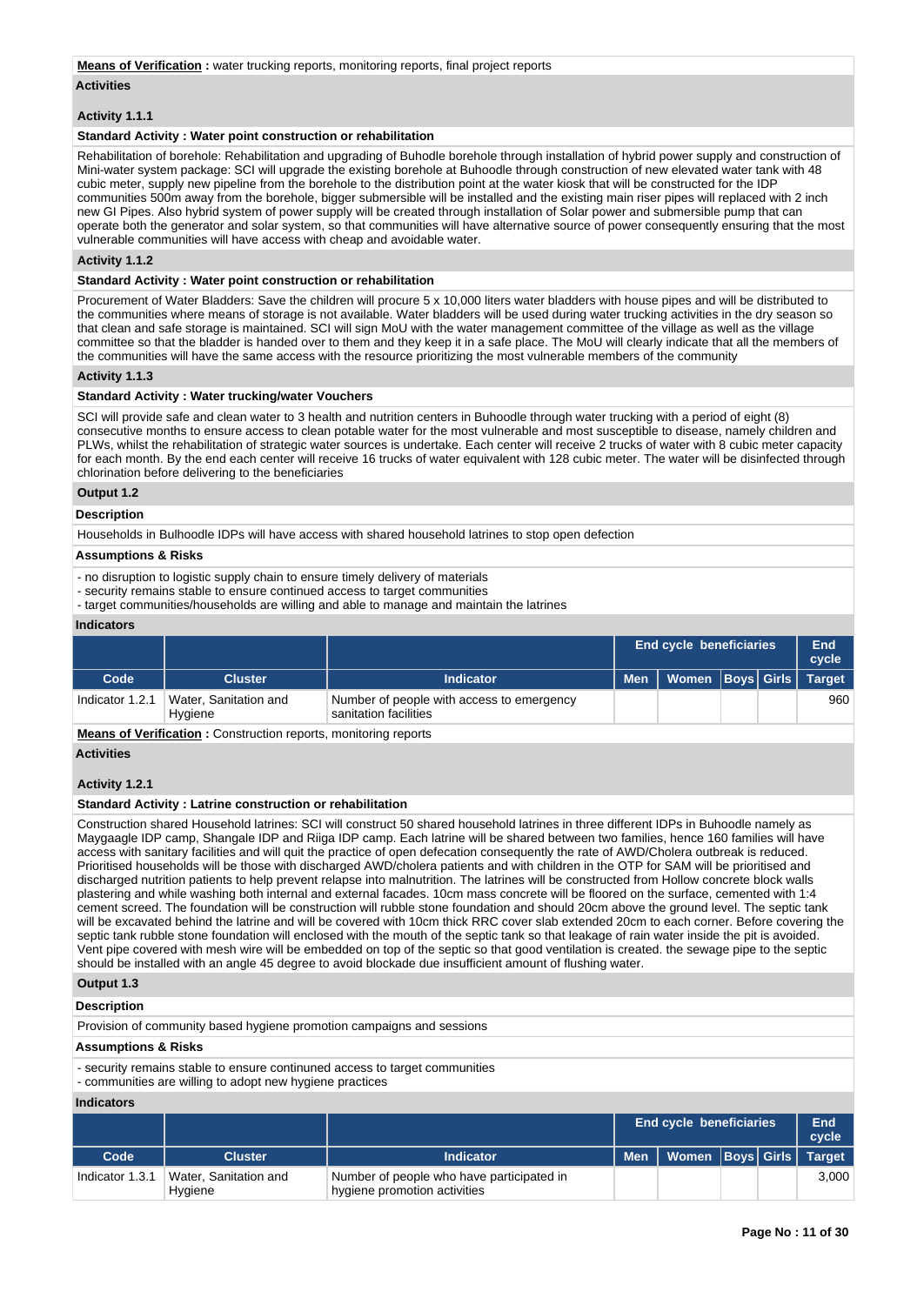|                                                                                                                             | <b>Means of Verification:</b> Training records, attendance sheets, participant lists |  |  |  |  |     |  |  |  |  |
|-----------------------------------------------------------------------------------------------------------------------------|--------------------------------------------------------------------------------------|--|--|--|--|-----|--|--|--|--|
| Hvaiene                                                                                                                     | Number of people who have received hygiene kits                                      |  |  |  |  | 663 |  |  |  |  |
| Indicator 1.3.2   Water, Sanitation and<br><b>Means of Verification:</b> Distribution reports, post distribution monitoring |                                                                                      |  |  |  |  |     |  |  |  |  |

#### **Activities**

#### **Activity 1.3.1**

#### **Standard Activity : Community Hygiene promotion**

Hygiene sessions will be carried out through 20 hygiene promotion volunteers identified from the targeted communities and trained on basic hygiene promotion, Child to Child (C2C) through schools, and basic steps of participatory hygiene and sanitation transformation (PHAST), which are appropriate for emergency situations. Hygiene promotion sessions will be conducted at household and community level with the help of community hygiene promotion volunteers. Men, women and children will be targeted during hygiene promotion sessions (by both male and female community volunteers) to ensure that there is consistency and consensus in the household on positive hygiene practices. The key approach will be the use of public gatherings and focus group discussions (where men and women will travel together), and messages will focus on good personal hygiene practices, treatment of drinking water at Point-of-Use (POU), safe handling of water for consumption, good use/maintenance of latrines (and ending open defecation), safe disposal of children excreta and hand washing with soap before breastfeeding and meals and after visiting the toilet as well as menstrual hygiene practices.. 20 Hygiene volunteers will be incentivized with \$100 for period of 4 month (20x100x4=\$8000) while the remaining balace of 2000 will be used to carryout for mobilization of 10 campaigns about Practical demonstrations on use of household water treatment options (e.g. Aqua tabs) as well as practical hand washing activities carried publicly

# **Activity 1.3.2**

#### **Standard Activity : Hygiene item distribution (single items e.g. soap, jerrycans)**

SCI will procure 663 emergency hygiene kits and will be distributed to 663 families in Buhoodle IDPs. Hygiene Promotion staff and volunteers will conduct demonstrations on practical hand washing techniques to promote better hand washing practices and at the same time provide hygiene kits including aqua tabs, sanitary pads, 2 jerry cans(20L) and Laundry soaps. During selecting of households (those with children admitted into TSFP and OTP) will be prioritized, in an effect to promote good hygiene practice hence reduce the risks of relapse in malnutrition, and AWD/Cholera outbreaks. Each kit containing with 2 jerry cans (20L), handwashing soap, 10 pcs of laundry soup, 200 pieces of Aqua-tabs and underwear with 2mx2m local shiid

**Additional Targets :** n/a

#### **M & R**

# **Monitoring & Reporting plan**

SC's Monitoring, Evaluation, Accountability and Learning (MEAL) strategy is an integrated system that generates detailed, field-based information and continuously improves program quality and learning. Led by an independent MEAL team, this system ensures stakeholder's opinions are actively sought, activities are assessed against quality benchmarks, program improvement actions are planned and completed, and findings feedback into management decision making and organizational knowledge. A monitoring and evaluation plan will be developed for the project. This will include a detailed indicator performance tracking table that will be used to track progress towards performance targets. SC data collection tools will be used to collect and analyze project data. At project level, there will be a monthly reviews and analysis of data from program implementation, and the results will be used to make any required implementation adjustments. Monthly review meetings with SC staff will also include discussions, key challenges and actions on how to address the challenges. The last project review meeting will include an analysis of the overall project performance and of lessons learnt. SC MEAL team will conduct independent monitoring of program quality following standards that are agreed upon by the child protection and health technical teams and the MEAL team. Outcomes of these monitoring visits will be discussed with the project teams to address quality shortcomings and identify solutions/actions. In addition, monthly narrative reports on the project progress will be documented as well as data on attendance and participation of targeted beneficiaries in project activities. With the consent of beneficiaries, photographs will be taken as appropriate, and cases studies developed to highlight the project impact.

#### **Workplan**

| <b>Activitydescription</b>                                                                                                                                                                                                                                                                                                                                                                                                                                                                                                                                                                                                                                                                                                                                                                                                                                                                                                                                                                                                                                                                            | Year |    |    |   |          |   | 6. | 8 | 9 |   |   |  |
|-------------------------------------------------------------------------------------------------------------------------------------------------------------------------------------------------------------------------------------------------------------------------------------------------------------------------------------------------------------------------------------------------------------------------------------------------------------------------------------------------------------------------------------------------------------------------------------------------------------------------------------------------------------------------------------------------------------------------------------------------------------------------------------------------------------------------------------------------------------------------------------------------------------------------------------------------------------------------------------------------------------------------------------------------------------------------------------------------------|------|----|----|---|----------|---|----|---|---|---|---|--|
| Activity 1.1.1: Community screening for malnutrition and referral: A network of<br>Community Nutriton Volunteers (CNVs) will undertake mass community-level                                                                                                                                                                                                                                                                                                                                                                                                                                                                                                                                                                                                                                                                                                                                                                                                                                                                                                                                           | 2017 |    |    |   |          |   |    |   |   | X | X |  |
| screening and referral for treatment of acute malnutrition. This will be conducted for<br>all children under five years of age as well as pregnant and lactating women.<br>Screenings for malnutrition will also be conducted at the health facilities during<br>outpatient consultations, as well as in targeted schools. Children 6-59 months with<br>MUAC of 11.5 to 12.4 cm and/or weight for height z-scores $=<$ -2 and $>$ -3, and<br>pregnant and lactating women with a MUAC less than 21.0 cm are categorized as<br>MAM and referred to TSFP. Children over 6 months of age with MUAC of <11.5cm<br>and/or bilateral pitting edema, who have appetite and are free of medical<br>complication are categorized as Severe Acute Malnutrition (SAM) and referred<br>directly to OTP. Community Nutrition Volunteers (CNVs) will also conduct home<br>visits to do follow up of children admitted in the program. The MUAC assessment<br>will be done both by trained community nutrition volunteers and at OTP/TSFP<br>centres, whereas the W/Hz scores will be assessed at nutrition centres. | 2018 | X. | X. | X | $\times$ | x |    |   |   |   |   |  |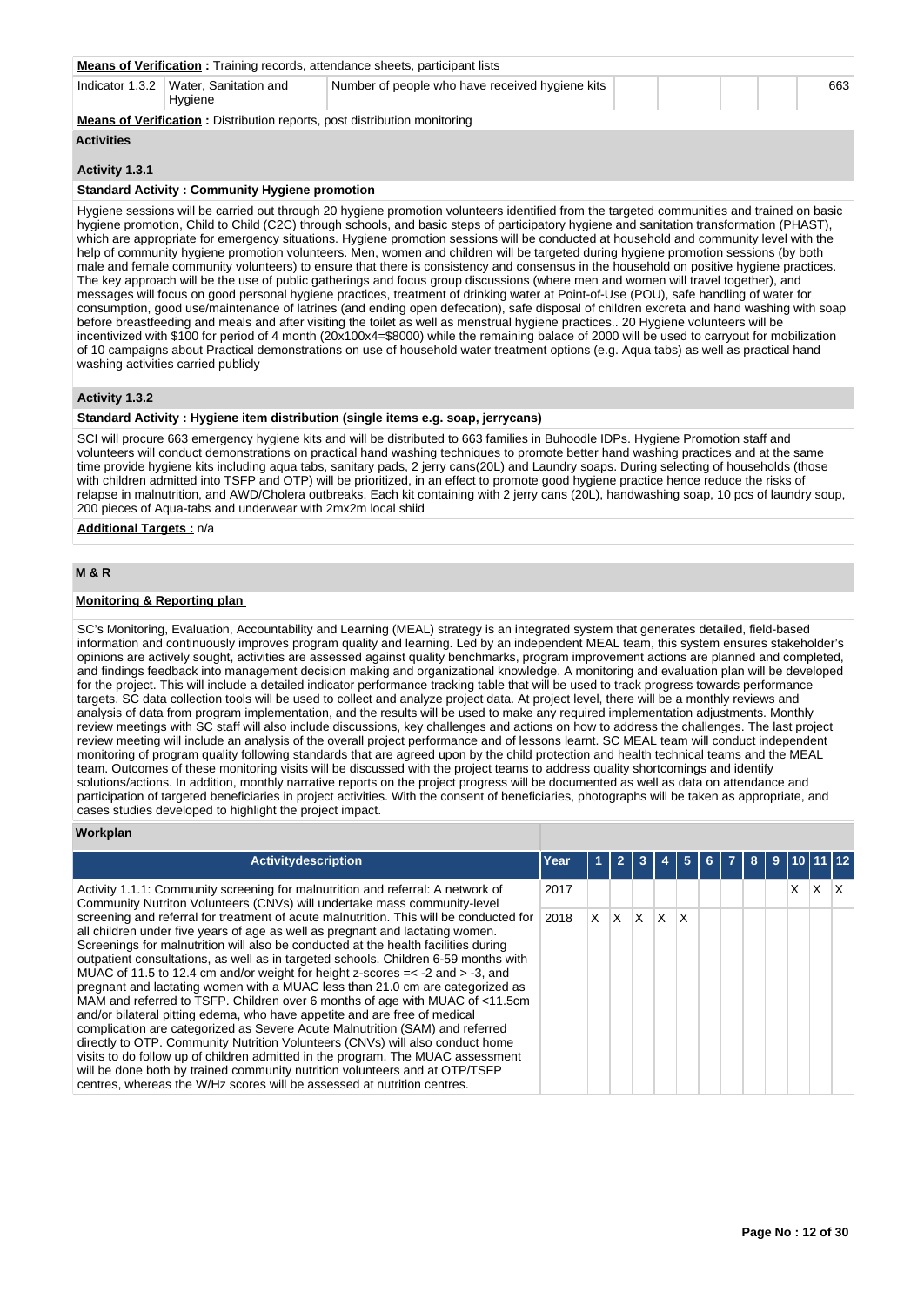Activity 1.1.1: Identification of beneficiaries: poor and vulnerable households will be selected to receive unconditional cash transfers especially prioritizing those that have one of the following within their household: children with acute malnutrition newly identified in screening; children in stabilization centers; children in outpatient therapeutic feeding centers or a member of the family recently affected by AWD. Sensitization sessions with communities and authorities will be held, in order to ensure the understanding of the project's aims and develop and agree selection and targeting criteria. Project committees composed of community representatives and local leaders will be strengthened to engage effectively with the project sensitization campaigns. Gender equity will be ensured in establishing project committees. Suppliers, including money transfer agents (mobile phone firm) will be trained on beneficiary identification process during distributions and the project compliance requirements.

Distribute unconditional cash transfer: SC will distribute unconditional cash grants to 205 vulnerable households through mobile cash transfer, building on SC's current experience with mobile transfers, reaching approx. 43,000 HHs). Cash grants will be distributed on a monthly basis, according to a schedule agreed upon with beneficiaries, authorities, and mobile phone companies. Beneficiaries will receive 3 transfers of US\$78 at the rate of at least 80% of the current MEB based on the latest guidance provided by the Cash & Markets Working Group (June 2017).

Post distribution monitoring: Regular post-distribution and market price monitoring and monitoring by independent monitors. SC will employ cash transfer tools and protocols that have been implemented in past projects to improve understanding on the context, measure impact and enhance accountability to beneficiaries and general compliance with SC and donor financial requirements.

Activity 1.1.1: Outpatient consultations: Qualified MOH staff (nurses, midwifes etc.) will provide outpatient consultations, including diagnosis and treatment of common illnesses, like diarrhea, pneumonia and malaria, including route immunisation for children and PLWs. Given AWD/cholera is so prominent, health worker will be trained on identification of AWD and case management and control of cases. All cases presenting with AWD/cholera will be given prompt rehydration through the administration of oral rehydration salts (ORS) or intravenous fluids, depending of the severity of cases. For children up to five years, supplementary administration of zinc has a proven effective in reducing duration of diarrhea as well as reduction in successive diarrhea episodes. In order to ensure timely access to treatment, cases will be immediately referred to existing cholera treatment centres for further care if needed. Services will be provided through 3 static facilities in urban areas - two Health Centres (Sooljoogto & Horufadhi HCs) and Buhodle hospital. The team will be equipped with essential drugs, vaccines, and the necessary medical equipment and supplies. Financial incentives will be provided to MOH facility personnel. It should be noted that the health services will be integrated with the nutrition services to ensure smooth referrals between the different services. Children under 5 and PLWs will be screened for malnutrition during outpatient consultations and referred accordingly. Through the 3 support health facilities, SC will conduct 12,124 outpatient consultations.

SC will also ensure there is a referral network for health related emergencies whereby CHWs will refer patients to nearby health centres, referral health centres who further refer to regional hospital for secondary care. SC will provide support of fuel and salary for the driver for referral of obstetric emergencies and for birth spacing. Obstetric emergencies will be referred to hospital and provided with free CEmONC services

Activity 1.1.1: Rehabilitation of borehole: Rehabilitation and upgrading of Buhodle borehole through installation of hybrid power supply and construction of Mini-water system package: SCI will upgrade the existing borehole at Buhoodle through construction of new elevated water tank with 48 cubic meter, supply new pipeline from the borehole to the distribution point at the water kiosk that will be constructed for the IDP communities 500m away from the borehole, bigger submersible will be installed and the existing main riser pipes will replaced with 2 inch new GI Pipes. Also hybrid system of power supply will be created through installation of Solar power and submersible pump that can operate both the generator and solar system, so that communities will have alternative source of power consequently ensuring that the most vulnerable communities will have access with cheap and avoidable water.

Activity 1.1.1: SCI will provide safe and clean water to 4 public school in Buhoodle through water trucking. The water will be disinfected with chlorination before delivering to the school centers. During the project period 800 children within these school will have access 3.5l/p/d for a period of four consecutive months for drinking and hand washing after the toilet as well as flashing of human waste

Activity 1.1.2: Maternal healthcare services: Provision of preventative and curative care through trained health workers for women of reproductive age, including provision of antenatal care, post natal care, safe deliveries by Skilled Birth Attendant (SBAs, and referrals for complicated deliveries. Survivors of rape will be referred for clinical management of rape to Burao hospital.

| į.           | 2017 |                         |                         |                         |                         |                    |  |  |                         |                |                           |
|--------------|------|-------------------------|-------------------------|-------------------------|-------------------------|--------------------|--|--|-------------------------|----------------|---------------------------|
|              | 2018 |                         |                         |                         |                         |                    |  |  |                         |                |                           |
|              | 2017 |                         |                         |                         |                         |                    |  |  | $\overline{\mathsf{x}}$ | $\mathsf X$    | $\mathsf X$               |
| f<br>i,<br>Ļ | 2018 | $\overline{\mathsf{X}}$ | $\overline{\mathsf{X}}$ | $\overline{\mathsf{X}}$ | $\overline{\mathsf{X}}$ | $\pmb{\mathsf{X}}$ |  |  |                         |                |                           |
|              | 2017 |                         |                         |                         |                         |                    |  |  | X                       |                |                           |
|              | 2018 |                         |                         |                         |                         |                    |  |  |                         |                |                           |
|              | 2017 |                         |                         |                         |                         |                    |  |  | X                       | $\mathsf{X}$   | $\mathsf X$               |
| J            | 2018 |                         | $X$ $X$ $X$ $X$         |                         |                         | $\mathsf X$        |  |  |                         |                |                           |
|              | 2017 |                         |                         |                         |                         |                    |  |  | $\overline{\mathsf{X}}$ | $\mathsf{X}^-$ | $\boldsymbol{\mathsf{X}}$ |
|              | 2018 | $\mathsf{X}^-$          | $\mathsf{X}^-$          | $\overline{\mathsf{x}}$ | $\mathsf X$             | $\pmb{\mathsf{X}}$ |  |  |                         |                |                           |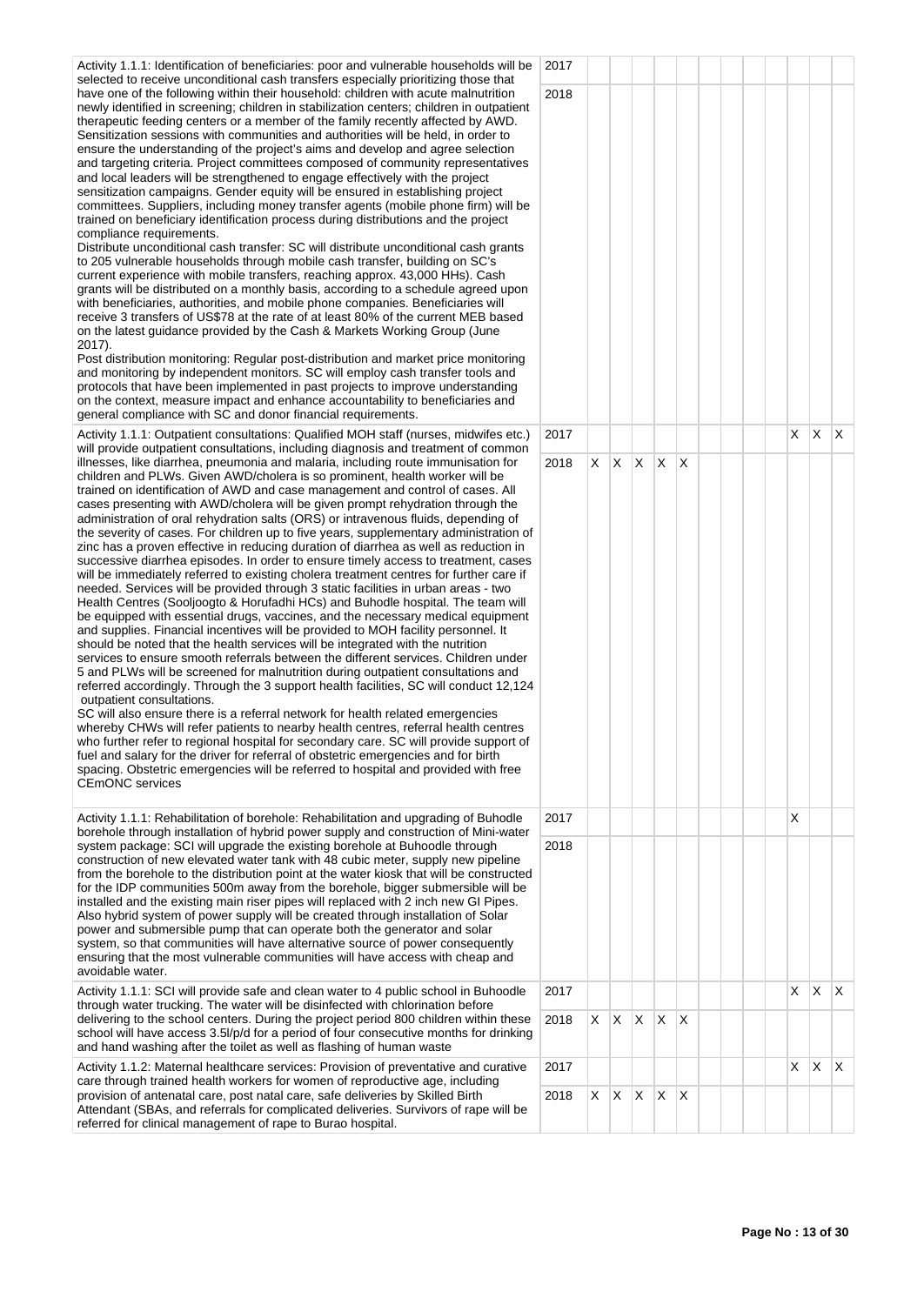Activity 1.1.2: OTPs (outpatient therapeutic programme) will be supported in 3 static facilities in Buhodle in order to admit and treat 274 children (137 boy and 137 girls) with SAM. Treatment will be administered by trained nutrition nurses. After admission SAM children will be monitored on weekly basis to monitor weight, do routine medical check-up and provide micro-nutrient supplementation and deworming. Children without complication will be managed outpatient with Plumpy'Nut, and rations given weekly as per the weight. Children admitted in the program will also be provided routine drugs as per the IMAM guidelines upon recovery. Based on the discharge criteria (when MUAC >=12.5 and/or weight for height z-scores => -2 for two consecutive weeks) for the OTP, children will be admitted to the TSFP program to ensure that children do not relapse. Caretakers will receive instruction on how to give the therapeutic food. Severe acute malnourished children with complications will be referred for inpatient care at Stabilization Centres with transport provided by Stabilization Center (SC). With regards to nutrition supplies for SAM treatment, we do not currently have an active PCA with UNICEF that covers Togdheer region. We have been trying to request UNICEF that we submit documents for PCA but they have not approved this so we shall need to procure all nutrition supplies required under this project.

Activity 1.1.2: Procurement of Water Bladders: Save the children will procure 5 x 10,000 liters water bladders with house pipes and will be distributed to the communities where means of storage is not available. Water bladders will be used during water trucking activities in the dry season so that clean and safe storage is maintained. SCI will sign MoU with the water management committee of the village as well as the village committee so that the bladder is handed over to them and they keep it in a safe place. The MoU will clearly indicate that all the members of the communities will have the same access with the resource prioritizing the most vulnerable members of the community

Activity 1.1.3: In order to build the capacity of health facility staff, SCI will conduct training with six health workers for five days on Integrated Management of Childhood Illnesses (IMCI), to enable participants to classify, identify treatment and treat childhood illnesses; and on Basic Emergency Obstetric and neonatal care(BEmONC) which covers provision of antenatal care, post natal care, safe deliveries and neonatal care. This will improve the quality of the services being provided in the immediate term as well as beyond the life of the project.

Activity 1.1.3: SCI will provide safe and clean water to 3 health and nutrition centers in Buhoodle through water trucking with a period of eight (8) consecutive months to ensure access to clean potable water for the most vulnerable and most susceptible to disease, namely children and PLWs, whilst the rehabilitation of strategic water sources is undertake. Each center will receive 2 trucks of water with 8 cubic meter capacity for each month. By the end each center will receive 16 trucks of water equivalent with 128 cubic meter. The water will be disinfected through chlorination before delivering to the beneficiaries

Activity 1.1.3: Therapeutic Supplementary Feeding Programme (TSFP) sites will be supported in 3 static facilities in Buhodle to admit and treat 494 children (242 boys and 252 girls) with MAM. Community Volunteers will be supported to carry out home visits where necessary. Children under five and PLWs with moderate acute malnutrition will be admitted to TSFP where treatment will be administered by a trained nutritionist. This will be conducted every fortnight in accordance with the Somalia IMAM guidelines for the treatment of moderate acute malnutrition. During follow-up, weight progress monitoring, routine treatment medication, de-worming, micro nutrient supplementation and immunization services, and RUSF will be provided. Household investigation for children who are deteriorating will be conducted per case by the community nutrition Volunteers (CNVs) and nutrition workers. All enrolled mothers shall be provided with a dry ration premix of fortified Corn-Soya Blend Plus (CSB+) and vegetable oil. Treatment supplies of CSB+ and supplementary Plumpy Nut (Ready-to-use supplementary food (RUSF)) for TSFP as per the WFP food basket will be used in line with the routine medication, micro nutrient supplementation. Children will be discharged when MUAC >=12.5 and/or weight for height z-scores => -2 for two consecutive visits and after 6 weeks' minimum stay in TSFP.

Activity 1.1.4: Therapeutic Supplementary Feeding Programme (TSFP) sites will be supported in 3 static facilities in Buhodle to admit and treat 444 PLW with MAM. Community Volunteers wil be supported to carry out home visits where necessary. Children under five and PLWs with moderate acute malnutrition will be admitted to TSFP where treatment will be administered by a trained nutrition. Children will be screened, enrolled and managed fortnightly. During follow-up, weight progress monitoring, routine treatment medication, de-worming, micro nutrient supplementation and immunization services, and RUSF will be provided. Household investigation for children who are deteriorating will be conducted per case by the community nutrition Volunteers (CNVs) and nutrition workers. All enrolled mothers shall be provided with a dry ration premix of fortified Corn-Soya Blend Plus (CSB+) and vegetable oil. Treatment supplies of CSB+ and supplementary Plumpy'Nut (Ready-to-use supplementary food (RUSF)) for TSFP as per the WFP food basket will be used in line with the routine medication, micro nutrient supplementation.

|                | 2017         |                         |                         |                         |                         |                           |  |  | X                       | X.                 | $\vert$ X   |
|----------------|--------------|-------------------------|-------------------------|-------------------------|-------------------------|---------------------------|--|--|-------------------------|--------------------|-------------|
| $\overline{1}$ | 2018         | X                       | $\mathsf{X}^-$          | $\sf X$                 | $\mathsf X$             | $\pmb{\times}$            |  |  |                         |                    |             |
|                |              |                         |                         |                         |                         |                           |  |  |                         |                    |             |
|                |              |                         |                         |                         |                         |                           |  |  |                         |                    |             |
|                |              |                         |                         |                         |                         |                           |  |  |                         |                    |             |
|                |              |                         |                         |                         |                         |                           |  |  |                         |                    |             |
| ŀ              |              |                         |                         |                         |                         |                           |  |  |                         |                    |             |
| è              |              |                         |                         |                         |                         |                           |  |  |                         |                    |             |
|                | 2017         |                         |                         |                         |                         |                           |  |  |                         | $\sf X$            | $\mathsf X$ |
| $\overline{a}$ | 2018         |                         |                         |                         |                         |                           |  |  |                         |                    |             |
| e              |              |                         |                         |                         |                         |                           |  |  |                         |                    |             |
|                |              |                         |                         |                         |                         |                           |  |  |                         |                    |             |
|                | 2017         |                         |                         |                         |                         |                           |  |  | $\mathsf X$             | $\mathsf X$        | $\mathsf X$ |
|                | 2018         | $\mathsf X$             | $\mathsf{X}^-$          | $\overline{\mathsf{X}}$ | $\overline{X}$          | $\boldsymbol{\mathsf{X}}$ |  |  |                         |                    |             |
|                |              |                         |                         |                         |                         |                           |  |  |                         |                    |             |
|                |              |                         |                         |                         |                         |                           |  |  | $\mathsf X$             | $\pmb{\mathsf{X}}$ |             |
|                | 2017<br>2018 |                         |                         |                         |                         |                           |  |  |                         |                    | $\mathsf X$ |
| h              |              |                         |                         |                         |                         |                           |  |  |                         |                    |             |
|                |              |                         |                         |                         |                         |                           |  |  |                         |                    |             |
| e              | 2017         |                         |                         |                         |                         |                           |  |  | $\mathsf X$             | $\mathsf{X}% _{0}$ | $\mathsf X$ |
|                | 2018         | $\mathsf X$             | $\mathsf{X}$            | $\overline{\mathsf{x}}$ | $\mathsf{X}% _{0}$      | $\pmb{\times}$            |  |  |                         |                    |             |
|                |              |                         |                         |                         |                         |                           |  |  |                         |                    |             |
|                |              |                         |                         |                         |                         |                           |  |  |                         |                    |             |
|                |              |                         |                         |                         |                         |                           |  |  |                         |                    |             |
|                |              |                         |                         |                         |                         |                           |  |  |                         |                    |             |
|                |              |                         |                         |                         |                         |                           |  |  |                         |                    |             |
|                |              |                         |                         |                         |                         |                           |  |  |                         |                    |             |
|                |              |                         |                         |                         |                         |                           |  |  |                         |                    |             |
| e              | 2017         |                         |                         |                         |                         |                           |  |  | $\overline{\mathsf{X}}$ | $\mathsf X$        | $\mathsf X$ |
|                | 2018         | $\overline{\mathsf{x}}$ | $\overline{\mathsf{X}}$ | $\overline{\mathsf{X}}$ | $\overline{\mathsf{X}}$ | $\overline{\mathsf{x}}$   |  |  |                         |                    |             |
|                |              |                         |                         |                         |                         |                           |  |  |                         |                    |             |
|                |              |                         |                         |                         |                         |                           |  |  |                         |                    |             |
|                |              |                         |                         |                         |                         |                           |  |  |                         |                    |             |
|                |              |                         |                         |                         |                         |                           |  |  |                         |                    |             |
|                |              |                         |                         |                         |                         |                           |  |  |                         |                    |             |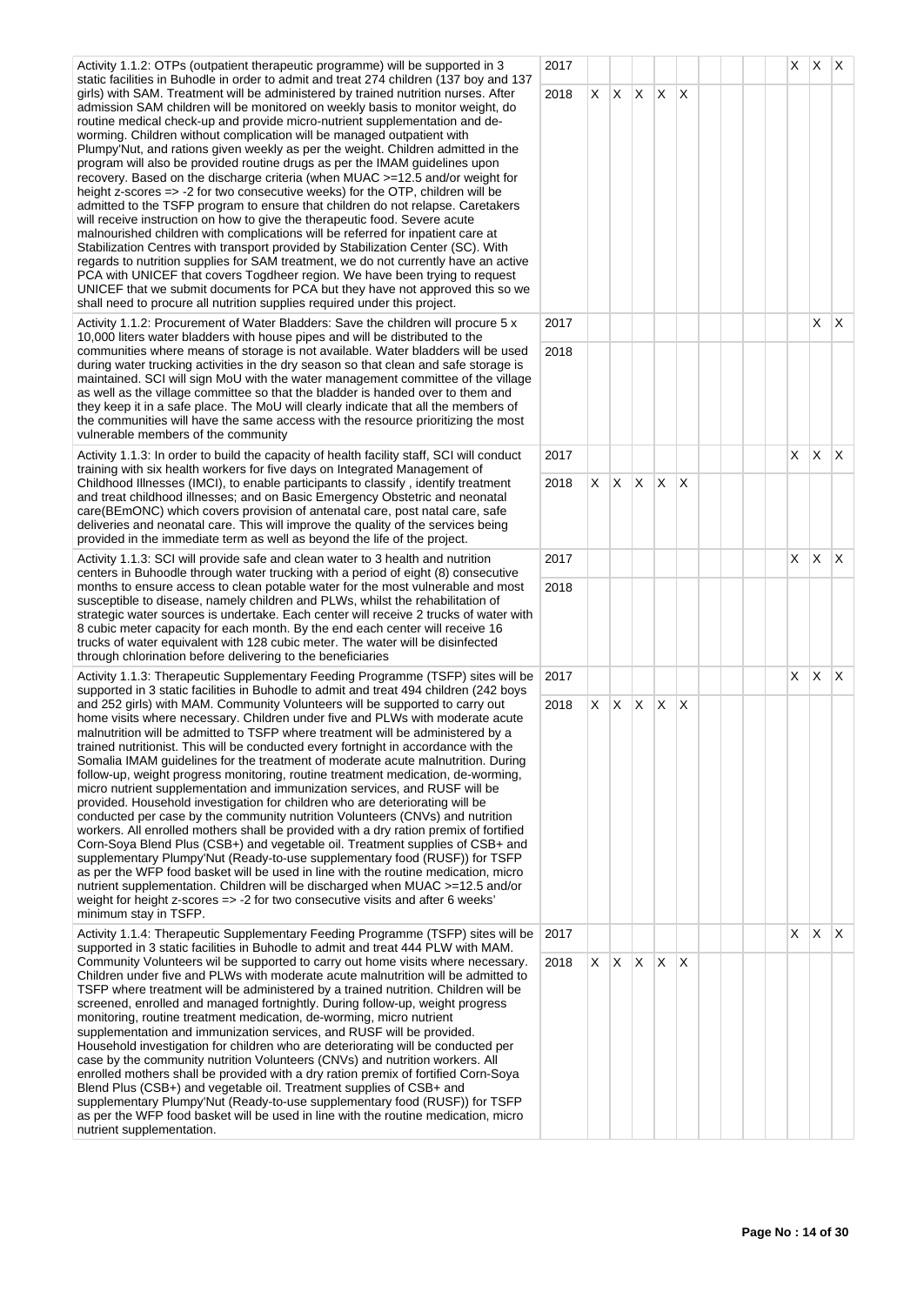Activity 1.1.5: Four (4) Community nutrition workers (CNVs) will be trained on early detection and screening using Mid-Upper Arm Circumference (MUAC) tape referral and home visits. Training will also cover key health, nutrition, and sanitation and hygiene messages to support and reinforce key messages during home visits. In addition, six (6) nutrition facility staff will be trained on integrated management of acute malnutrition (IMAM) and IYCF. The training will cover the basic concept, types and causes of malnutrition, treatment protocols of OTP and TSFP, community mobilization, and recording and reporting. IYCF training will also be organized for IYCF councilors and nutrition workers, and emphasis will be put on counselling and communication skills.

Activity 1.2.1: Construction shared Household latrines: SCI will construct 50 shared household latrines in three different IDPs in Buhoodle namely as Maygaagle IDP camp, Shangale IDP and Riiga IDP camp. Each latrine will be shared between two families, hence 160 families will have access with sanitary facilities and will quit the practice of open defecation consequently the rate of AWD/Cholera outbreak is reduced. Prioritised households will be those with discharged AWD/cholera patients and with children in the OTP for SAM will be prioritised and discharged nutrition patients to help prevent relapse into malnutrition. The latrines will be constructed from Hollow concrete block walls plastering and while washing both internal and external facades. 10cm mass concrete will be floored on the surface, cemented with 1:4 cement screed. The foundation will be construction will rubble stone foundation and should 20cm above the ground level. The septic tank will be excavated behind the latrine and will be covered with 10cm thick RRC cover slab extended 20cm to each corner. Before covering the septic tank rubble stone foundation will enclosed with the mouth of the septic tank so that leakage of rain water inside the pit is avoided. Vent pipe covered with mesh wire will be embedded on top of the septic so that good ventilation is created. the sewage pipe to the septic should be installed with an angle 45 degree to avoid blockade due insufficient amount of flushing water.

Activity 1.2.1: Recognising the vital role of disease surveillance in ensuring timely and effective response to disease outbreaks, especially in relation to cholera prevention and control, SCI will ensure that information is collected on a routine basis and information on suspected cases shared immediately with the MOH and WHO to trigger immediate action and timely response. To ensure the timely, relevant collection of data, SCI will ensure that the Integrated Disease Surveillance and Response (IDSR) forms are available in all supported facilities. Health workers will fill in the forms and submit them to the district health authorities on a weekly basis for onward transmission to the regional level, and thereafter to the central government. At the community level, health workers will identify and report any outbreak-prone diseases through the nearest facility. The majority of health workers are familiar with this system, but SCI will monitor the correct use of the forms and community reporting and include orientation in any refresher training to ensure that the system is followed. SCI will train and equip response teams comprising of local leaders, health workers and community volunteers on disease surveillance .

Activity 1.2.1: Rehabilitation of gender segregate latrines in schools with hand washing facilities: SCI will rehabilitate 4 gender segregated twin latrines for Buhoodle public schools. The rehabilitation works will be involved with the repairing of septic tank, sewage pipes, repairing of wall cracks, casting of new floor slab, replacing old doors, removing old plastering and apply two coats of plastering as well as white washing and painting. the septic tank will be covered with 10cm thick RCC cover mounted with 4 inch vent pipe. Finally hand washing facilities will be installed so that children will be able to wash their hands after the toilet use

Activity 1.2.1: SC will conduct regular group sessions at nutrition centres and in the community, reaching caregivers, bot men and women, to promote optimal infant and young child feeding with support from community mobilisers and community nutrition volunteers. In addition to care givers of children admitted to the OTP and TSFP, fathers, religious and clan leaders will be targeted to sensitize and increase awareness about IYCF.

SC will also employ Infant and Young Child Feeding (IYCF) counsellors to increase knowledge and practices of key nutrition actions. All mothers/caretakers will be screened for IYCF practices at nutrition centres. One-to-one counselling using illustrative IYCF counselling cards will be provided to PLW/mothers found to have breastfeeding difficulties or sub optimal IYCF practices. Key messages will be designed as small, do-able actions, and communications techniques will be used to promote the adoption of these actions.

Activity 1.3.1: Hygiene sessions will be carried out in 4 target schools through hygiene promotion volunteers identified from the targeted communities and trained on basic hygiene promotion. They will undertake hygiene promotion with both the children, as well as with teachers and CEC members, on the basic steps of participatory hygiene and sanitation transformation (PHAST), which are appropriate for emergency situations. Awareness raising with children will be conducted using age-appropriate messages and approaches. Messages will focus on good personal hygiene practices, safe handling of water for consumption, good use/maintenance of latrines (and ending open defecation), hand washing with soap as well as menstrual hygiene practices. This will have a particular focus on preventing AWD/cholera. This will complement and strengthen hygiene promotion sessions with men and women (a 1.3.1 under the WASH sector) to ensure that there is consistency and consensus in the household on positive hygiene practices.

| $\mathsf{I}$         | 2017   |                         |                         |                         |                         |             |  |  | X                  |                         |                    |
|----------------------|--------|-------------------------|-------------------------|-------------------------|-------------------------|-------------|--|--|--------------------|-------------------------|--------------------|
|                      | 2018   |                         |                         |                         |                         |             |  |  |                    |                         |                    |
| f                    |        |                         |                         |                         |                         |             |  |  |                    |                         |                    |
|                      |        |                         |                         |                         |                         |             |  |  |                    |                         |                    |
|                      |        |                         |                         |                         |                         |             |  |  |                    |                         |                    |
| l                    | 2017   |                         |                         |                         |                         |             |  |  |                    | X                       | X                  |
| ļ                    | 2018   | $\mathsf X$             | $\sf X$                 |                         |                         |             |  |  |                    |                         |                    |
|                      |        |                         |                         |                         |                         |             |  |  |                    |                         |                    |
|                      |        |                         |                         |                         |                         |             |  |  |                    |                         |                    |
|                      |        |                         |                         |                         |                         |             |  |  |                    |                         |                    |
|                      |        |                         |                         |                         |                         |             |  |  |                    |                         |                    |
|                      |        |                         |                         |                         |                         |             |  |  |                    |                         |                    |
| l                    |        |                         |                         |                         |                         |             |  |  |                    |                         |                    |
|                      |        |                         |                         |                         |                         |             |  |  |                    |                         |                    |
|                      |        |                         |                         |                         |                         |             |  |  |                    |                         |                    |
|                      | 2017   |                         |                         |                         |                         |             |  |  | $\mathsf X$        | $\mathsf X$             | X                  |
|                      | 2018   | $\mathsf X$             | $\overline{\mathsf{X}}$ | $\overline{\mathsf{X}}$ | X                       | $\mathsf X$ |  |  |                    |                         |                    |
| $\vdots$             |        |                         |                         |                         |                         |             |  |  |                    |                         |                    |
|                      |        |                         |                         |                         |                         |             |  |  |                    |                         |                    |
|                      |        |                         |                         |                         |                         |             |  |  |                    |                         |                    |
|                      |        |                         |                         |                         |                         |             |  |  |                    |                         |                    |
|                      |        |                         |                         |                         |                         |             |  |  |                    |                         |                    |
|                      |        |                         |                         |                         |                         |             |  |  |                    |                         |                    |
|                      | 2017   |                         |                         |                         |                         |             |  |  | X                  | $\mathsf X$             | $\pmb{\mathsf{X}}$ |
|                      | 9 2018 |                         |                         |                         |                         |             |  |  |                    |                         |                    |
|                      |        |                         |                         |                         |                         |             |  |  |                    |                         |                    |
|                      |        |                         |                         |                         |                         |             |  |  |                    |                         |                    |
| $\ddot{\phantom{0}}$ | 2017   |                         |                         |                         |                         |             |  |  | $\mathsf{X}% _{0}$ | $\overline{\mathsf{X}}$ | $\pmb{\times}$     |
|                      | 2018   | $\overline{\mathsf{X}}$ | $\overline{\mathsf{X}}$ | $\overline{\mathsf{X}}$ | $\overline{\mathsf{X}}$ | $\mathsf X$ |  |  |                    |                         |                    |
|                      |        |                         |                         |                         |                         |             |  |  |                    |                         |                    |
| $\ddot{\phantom{0}}$ |        |                         |                         |                         |                         |             |  |  |                    |                         |                    |
|                      |        |                         |                         |                         |                         |             |  |  |                    |                         |                    |
|                      |        |                         |                         |                         |                         |             |  |  |                    |                         |                    |
|                      |        |                         |                         |                         |                         |             |  |  |                    |                         |                    |
|                      | 2017   |                         |                         |                         |                         |             |  |  | $\mathsf{X}% _{0}$ | $\mathsf X$             | X                  |
|                      | 2018   | $\mathsf X$             | $\overline{\mathsf{x}}$ | $\overline{\mathsf{X}}$ | $\mathsf X$             | $\sf X$     |  |  |                    |                         |                    |
|                      |        |                         |                         |                         |                         |             |  |  |                    |                         |                    |
|                      |        |                         |                         |                         |                         |             |  |  |                    |                         |                    |
| $\mathbf{r}$         |        |                         |                         |                         |                         |             |  |  |                    |                         |                    |
|                      |        |                         |                         |                         |                         |             |  |  |                    |                         |                    |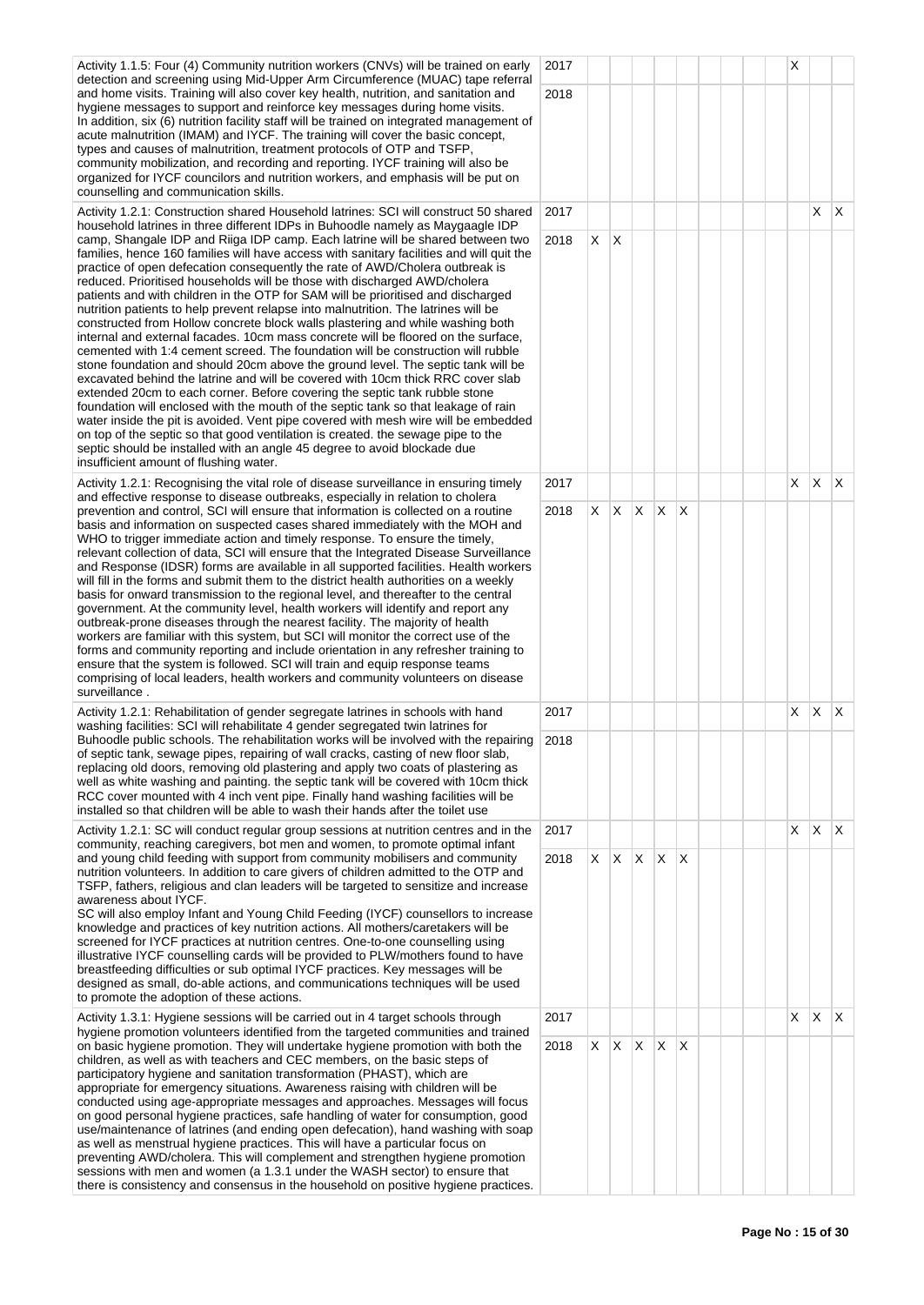Activity 1.3.1: Hygiene sessions will be carried out through 20 hygiene promotion volunteers identified from the targeted communities and trained on basic hygiene promotion, Child to Child (C2C) through schools, and basic steps of participatory hygiene and sanitation transformation (PHAST), which are appropriate for emergency situations. Hygiene promotion sessions will be conducted at household and community level with the help of community hygiene promotion volunteers. Men, women and children will be targeted during hygiene promotion sessions (by both male and female community volunteers) to ensure that there is consistency and consensus in the household on positive hygiene practices. The key approach will be the use of public gatherings and focus group discussions (where men and women will travel together), and messages will focus on good personal hygiene practices, treatment of drinking water at Point-of-Use (POU), safe handling of water for consumption, good use/maintenance of latrines (and ending open defecation), safe disposal of children excreta and hand washing with soap before breastfeeding and meals and after visiting the toilet as well as menstrual hygiene practices.. 20 Hygiene volunteers will be incentivized with \$100 for period of 4 month (20x100x4=\$8000) while the remaining balace of 2000 will be used to carryout for mobilization of 10 campaigns about Practical demonstrations on use of household water treatment options (e.g. Aqua tabs) as well as practical hand washing activities carried publicly

Activity 1.3.1: SC will disseminate Health promotion messages amongst drought affected communities at the facility level and at the community level. SC will develop, print and disseminate translated health and hygiene messages that will be used by CHW for conducting awareness session to target beneficiaries at the community level, via house-to-house visits as well as through small groups. As well as standard positive health practices and behaviours, messages will particularly focus on the prevention of and treatment for AWD/cholera, as well as promote positive health seeking behavior to boost demand for and utilization of the supported health facilities.

Activity 1.3.2: SCI will procure 663 emergency hygiene kits and will be distributed to 663 families in Buhoodle IDPs. Hygiene Promotion staff and volunteers will conduct demonstrations on practical hand washing techniques to promote better hand washing practices and at the same time provide hygiene kits including aqua tabs, sanitary pads, 2 jerry cans(20L) and Laundry soaps. During selecting of households (those with children admitted into TSFP and OTP) will be prioritized, in an effect to promote good hygiene practice hence reduce the risks of relapse in malnutrition, and AWD/Cholera outbreaks. Each kit containing with 2 jerry cans (20L), handwashing soap, 10 pcs of laundry soup, 200 pieces of Aqua-tabs and underwear with 2mx2m local shiid

# 2017 | | | | | | | | | | | | X | X | X 2018 X X X X X 2017 | | | | | | | | | | | | X | X | X  $2018$   $\times$   $\times$   $\times$   $\times$   $\times$ 2017  $2018$  X X

# **OTHER INFO**

#### **Accountability to Affected Populations**

SC consulted with key stakeholders, community members, including women and girls, health facility personnel, Community Health Committees and the MoH at both Federal and State level. SC conducted a rapid needs assessment to generate basic descriptive statistics of health service access and utilization. A survey with structured questionnaire was conducted between the 6th and 12th of September 2016 in 22 communities from seven districts across Somalia (including Mogadishu and Afmadow). The survey covered 258 households with over 1,500 members and 429 under five children, ensuring consultation of women and girls. The assessment also included key informant interviews with health facility staff and health committee members. The survey enabled SC to gather information about the key barriers in access to health services, and gaps in health service provision and quality. Accountability to beneficiaries will focus on extensive sharing of information about this program in terms of what it is aimed at achieving, avenues for community participation and mechanisms for beneficiaries to give feedback or log complaints upon dissatisfaction. In terms of participation, beneficiaries are given information on activities or processes in which they can participate and are invited to participate. Some of the activities where beneficiaries participate include identification of community needs and priorities, selection of beneficiaries, monitoring and evaluation of the program. Specific attentions to mechanisms for child participation are created. The program will establish community preferred mechanisms for giving feedback during the different formative assessment activities. Based on the findings, appropriate feedback and complaints mechanisms will be put in place to gather feedback that will be used to improve the program and the overall response.

#### **Implementation Plan**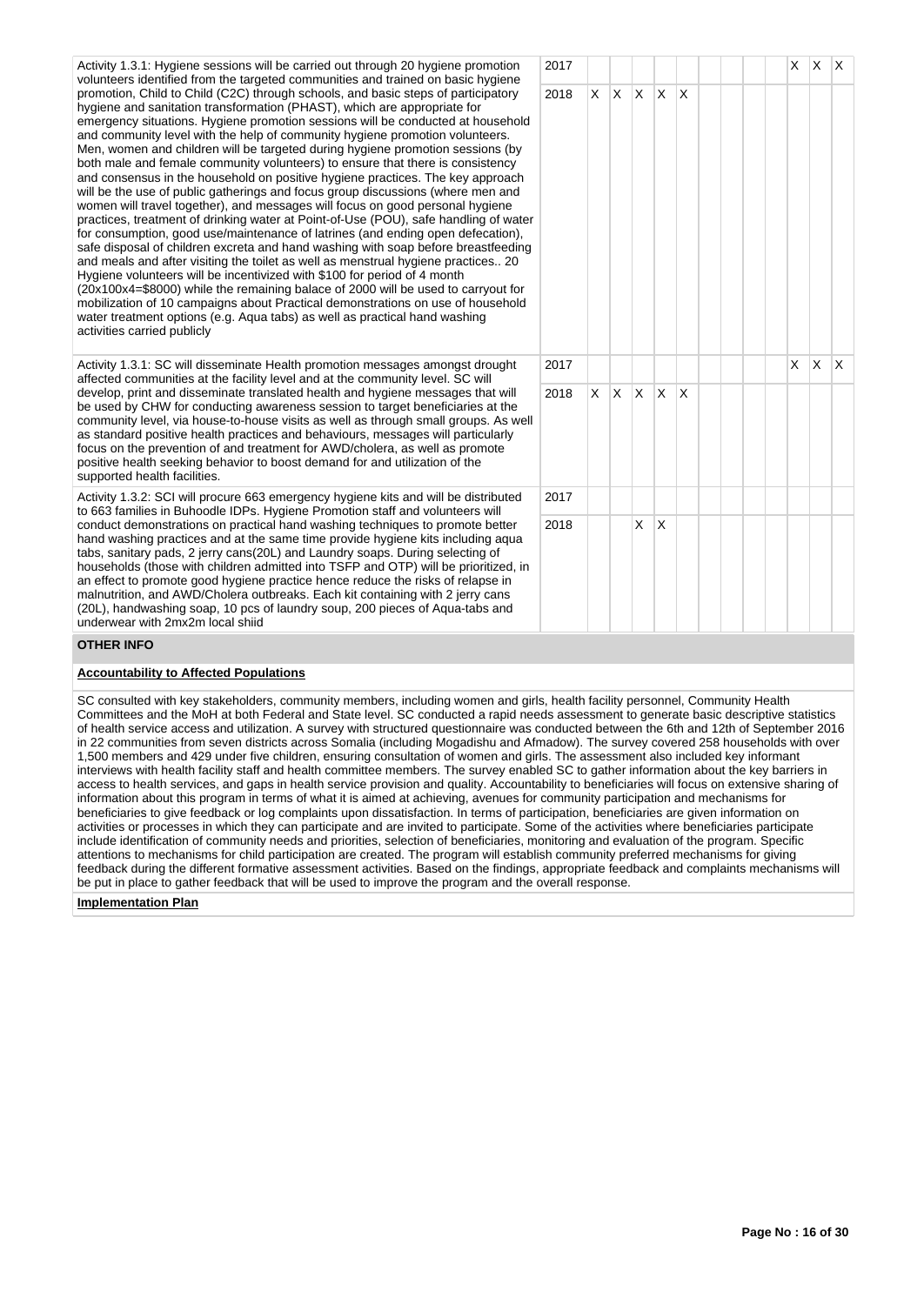SCI will implement this as an integrated project whereby beneficiaries will benefit from multiple activities to address their multi-dimensional and integrated needs.

HEALTH: Primary healthcare services will be provided through static facilities. The team will be equipped with essential drugs, vaccines, and the necessary medical equipment and supplies. Qualified MOH staff will provide outpatient consultations, including diagnosis and treatment of common illnesses. Children <5 and PLW will also be screened for malnutrition during consultations and referred to nutrition services accordingly. Pregnant women will antenatal care (ANC), postnatal care (PNC), safe deliveries, and referral for birth complications. Survivors of rape will be referred for clinical management of rape to Burao hospital. Disease surveillance records will be reported to the MOH on a weekly basis to ensure potential outbreaks are detected, investigated and controlled. The capacity of the health workers and volunteers will be strengthened to ensure quality programming through refresher training on IMCI and BEmONC.

NUTRITION: To enhance early detection and timely referral of malnutrition cases, SC will establish and train Community Nutrition Volunteers (CNVs) who undertake screening of children <5yr and Pregnant & Lactating Women (PLW) using the Mid-Upper Arm Circumference (MUAC) measurement , checking for oedema and visible signs of malnutrition for infants <6m. Children and PLW are also routinely screened during outpatient consultations at our health clinics. Each child will receive a 2-week supply of Ready to Use Supplementary Food (RUSF), deworming tablets and vitamin A supplementationSAM cases with medical complications are referred to the nearest stabilization centre where they receive intensive in-patient care and treatment. This will be complemented by IYCF-E promotion with parents and caregivers. Nutrition services are provided at the same facilities health facilities to ensure integration of services and referrals between health and nutrition.

WASH: As highlighted above, SC has a specific focus on AWD/cholera prevention and as such will focus on improved access to clean drinking water through the rehabilitation of borehole, and water trucking to health and nutrition facilities. This will be complemented by the construction of shared household latrines and hygiene promotion, including the distribution of hygiene kits. This will also help to address some of the root causes of morbidity and malnutrition among vulnerable groups.

EDUCATION: SC's response under this project will primarily focus on WASH, specifically water supply, sanitation infrastructure and hygiene promotion, as a preventative measure to the AWD outbreak and to mitigate school drop outs/absenteeism.

FSL: It is imperative that vulnerable households continue to receive support to meet their immediate food needs until the end of the year considering the September/October harvests will likely be minimal. SC will support 250 households with 3 monthly electronic unconditional cash transfers of \$99 to cover 80% of the MEB. All transfers will be followed by Post Distribution Monitoring. Nutrition beneficiaries will be targeted to receive unconditional cash transfers to enable them to meet their immediate food needs and prevent relapsing.

#### **Coordination with other Organizations in project area**

| Name of the organization                                                   | Areas/activities of collaboration and rationale                                                                                                                                                                                               |  |  |  |  |  |  |  |  |
|----------------------------------------------------------------------------|-----------------------------------------------------------------------------------------------------------------------------------------------------------------------------------------------------------------------------------------------|--|--|--|--|--|--|--|--|
| World Health Organisation (WHO)                                            | Coordination of the response activities and oversight and disease<br>early warning system                                                                                                                                                     |  |  |  |  |  |  |  |  |
| <b>Health Cluster</b>                                                      | Coordination of the response activities and cluster approach and<br>disease early warning system                                                                                                                                              |  |  |  |  |  |  |  |  |
| Ministry of Health                                                         | Coordination of the response, joint monitoring and supervision,<br>allocation of supplies                                                                                                                                                     |  |  |  |  |  |  |  |  |
| <b>UNICEF</b>                                                              | Supplies and cluster coordination                                                                                                                                                                                                             |  |  |  |  |  |  |  |  |
| <b>WFP</b>                                                                 | Supplies and cluster coordination                                                                                                                                                                                                             |  |  |  |  |  |  |  |  |
| <b>UNOCHA</b>                                                              | Coordination of the response activities by providing and getting<br>regular drought response updates                                                                                                                                          |  |  |  |  |  |  |  |  |
| <b>Food Security Cluster</b>                                               | Coordination of the response activities and oversight and market<br>price monitoring and early warning system                                                                                                                                 |  |  |  |  |  |  |  |  |
| <b>WASH Cluster</b>                                                        | Joint mapping and site identification will be undertaken with cluster<br>partners in the proposed locations to ensure no sites are duplicated.<br>Regular meetings both bilateral and cluster will be conducted to<br>update on the progress. |  |  |  |  |  |  |  |  |
| HADMA and local drought response committees                                | Regular updates and Information sharing regarding the drought<br>affected beneficiaries                                                                                                                                                       |  |  |  |  |  |  |  |  |
| ARC and SRCS                                                               | Coordination of health response in Buhoodle district                                                                                                                                                                                          |  |  |  |  |  |  |  |  |
| Cash Working Group                                                         | Weekly meeting to share information, new findings and<br>harmonization of approaches, interventions                                                                                                                                           |  |  |  |  |  |  |  |  |
| <b>Environment Marker Of The Project</b>                                   |                                                                                                                                                                                                                                               |  |  |  |  |  |  |  |  |
| A+: Neutral Impact on environment with mitigation or enhancement           |                                                                                                                                                                                                                                               |  |  |  |  |  |  |  |  |
| <b>Gender Marker Of The Project</b>                                        |                                                                                                                                                                                                                                               |  |  |  |  |  |  |  |  |
| 2a- The project is designed to contribute significantly to gender equality |                                                                                                                                                                                                                                               |  |  |  |  |  |  |  |  |
| <b>Justify Chosen Gender Marker Code</b>                                   |                                                                                                                                                                                                                                               |  |  |  |  |  |  |  |  |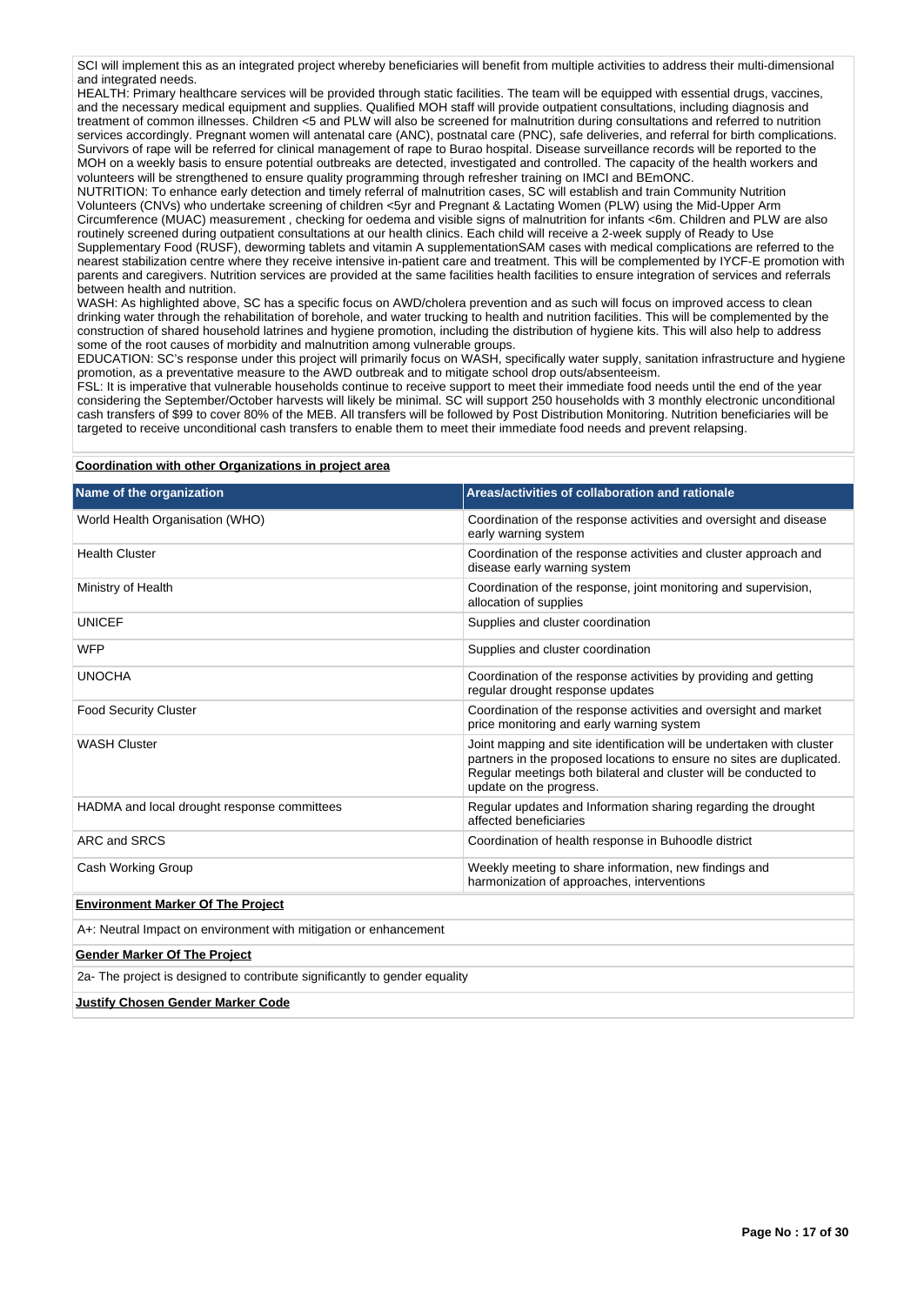SC Somalia is dedicated to ensuring all our programs, across all the thematic sectors, are gender sensitive as a minimum, whereby we take into account the unique needs and challenges of men, women, boys and girls. Wherever possible, SC strives to also tackle the root causes of gender inequality and make our programs gender transformative. To ensure gender equality integration there are two gender focal points in the SC Somalia, as well as a regional Gender Advisor in Nairobi, to provide technical support to the project design and implementation. A Gender Advisor from SC Canada will provide technical assistance to this project. SC has a gender equality policy and is guided by a set of guiding principles for gender equality integration. SC promotes gender balance in staffing and organizational leadership as best as possible.Based on our gender analysis, lessons learned and good practices from previous interventions, this project will:

• High levels of community mobilization is employed through Community Health Volunteers (50%F), which act as a linkage between the community and the health facilities and support improved health seeking behavior, and increased demand and service use by helping women and their families to know what services are available and the benefits to their health and wellbeing. CNVs are trusted community members and this helps to ease concerns that may arise around health centre utilization. CNVs are both women and men, in order to engage women, men, girls and boys in an inclusive, participatory manner.

• SC will employ several strategies for IYCF promotion: PLW, women of child bearing age, as well as men (particularly husbands/fathers) and those who influence IYCF behaviour, such as grandmothers and mothers-in-law, will all receive sensitizing messages on IYCF, so that they contribute to improving practices/changing behaviours. Men will be encouraged to play a role in IYCF promotion - through the participation of respected leaders such as religious leaders and village elder - to encourage improved health seeking behaviour, breastfeeding and other key child feeding and caring practices. All the IYCF counselors working in the nutrition centres will be female. This is important due to the fact that the main targets of the nutrition program are PLWs and caretakers of the under-five. PLWs and women caretakers are more likely to build a positive relationship and feel more comfortable discussing the issues (including barriers) with another female due to the sensitivity of the topic under the cultural context.

• Women and girls will be consulted, along with other members of the community, on the best location for the construction of water points and gender segregated communal latrines.

• As women are often excluded from the public sphere and from decision making processes on issues that affect their day-to-day lives, both men and women will be selected (50/50) as WASH/water user committee members. To ensure meaningful participation of women in the committees, sensitization will be carried out with both men and women in the community, and particularly with community leaders and the committee members, to highlight the importance of women's participation, thereby encouraging their acceptance. Female committee members will also be supported in building their public speaking and decision making skills to raise their voice.

#### **Protection Mainstreaming**

Increased protection risks and violations are common in situations of drought, mostly as a consequence of the disaster and ensuing displacement, but also due to the increased stress disaster creates in a community and fragmentation of informal protection structures. Save the Children implements do-no-harm principle in its entire humanitarian and development work. This is ensured through the quality benchmarks that have been developed for all the specific activities carried out by the organisation. Save the Children promotes impartiality at the heart of its work, and this is reflected in our Code of Conduct signed by Save the Children staff, as well as MOH health facility personnel, and it is included in MOUs with the MOH and community groups. Health and nutrition services at both the facility and community level are provided on based need and vulnerability criteria, regardless of religion, socio-economic status, sex or clan. For activities requiring beneficiary selection/targeting, such as cash transfers, beneficiary selection will be conducted through project committees with adequate knowledge on the target population, their needs, conflict dynamics and vulnerability of different groups. Use of community structures will ensure the project does not cause conflict or escalate existing tensions through unfair targeting processes.

Children who come into contact with Save the Children as a result of our activities must be safeguarded to the maximum possible extent from deliberate or inadvertent actions and failings that place them at risk of child abuse, sexual exploitation, injury and any other harm. This responsibility falls upon all of our staff and representatives and is reflected across many policies. This duty of care is enshrined in our Child Safeguarding Policy. All staff are required to undertake child safeguarding training as part of their induction process and are required to sign and adhere to the child safeguarding policy. The Policy requires that everyone associated with the organisation is aware of their obligations and responds appropriately to issues of child abuse and the sexual exploitation of children. In this way we make Save the Children safe for children and by creating a child safe organisation; we honour their rights and our aspirations.

#### **Country Specific Information**

**Safety and Security**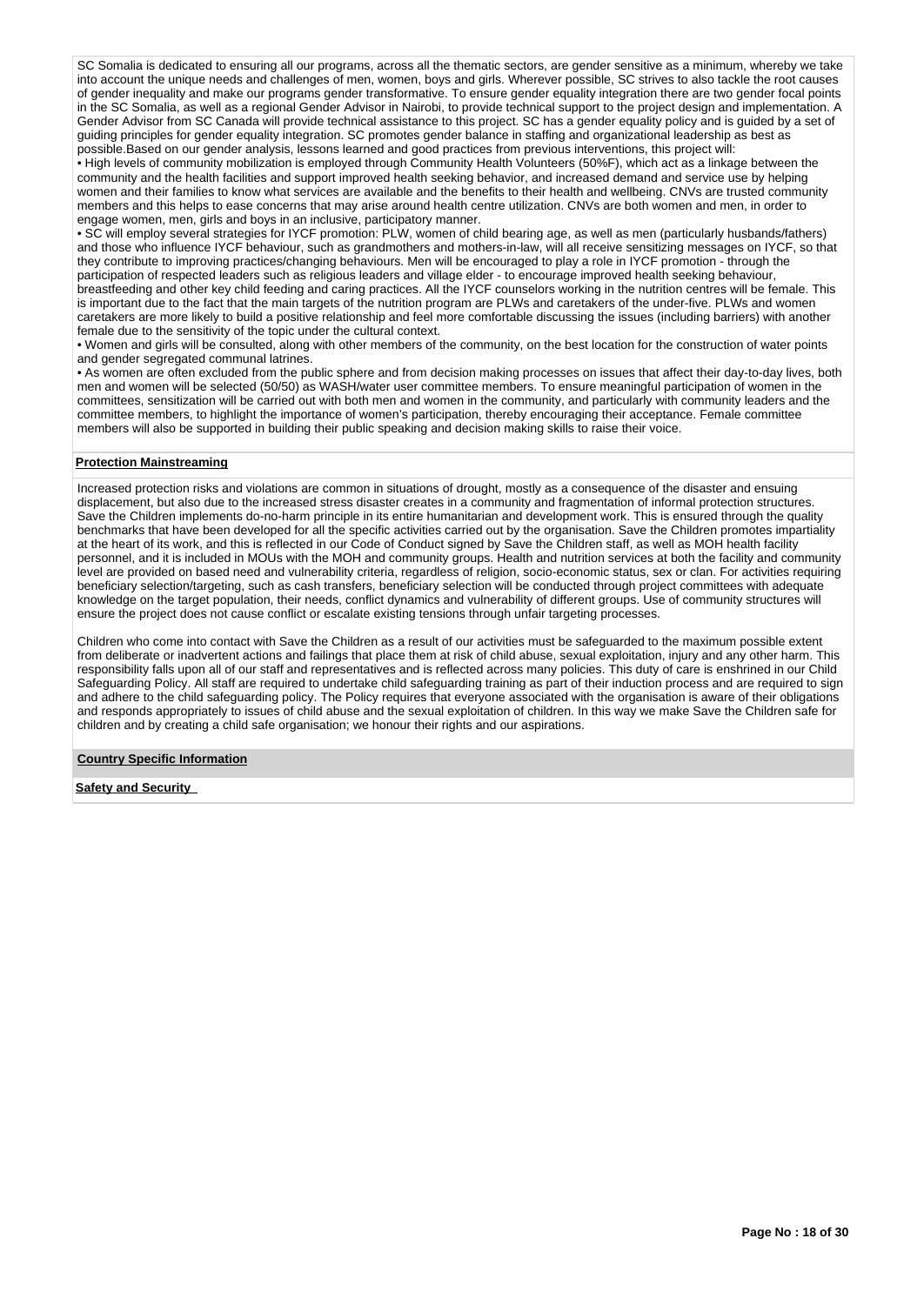Located in Togdheer region approximately 220km southeast of Burao, Buuhoodle is a border town for movements of goods to and from Somaliland, Puntland and the Somali region of Ethiopia. The security situation in Buuhoodle remains unstable due to clan conflict, occasional political violence (Somaliland vs Puntland, Khatumo vs both), youth gang violence, and resource-based and social violence. Although 'formally' under the control of Somaliland administration, the district is also served by both Puntland and Khatumo administrations. Boundary dispute between Somaliland and Puntland exist and results in occasional conflict between the two administrations.

The clan conflict frequently occurs over competition for recourses including water, land and pasture. There is longstanding hostility between the sub clans hailing from Solow Modow, Haber Jeclo sub clan and Baharsame sub clan of Dhubahante clan. Based on the traditions of pastoralism, land in the eastern regions has long been communally owned, with different grazing zones controlled and accessed by specific clans. Violence is often seasonal, with groups seeking to control pasture-rich areas during the rainy season and water sources during periods of drought. This is partly due to territorial interests and efforts to increase power and control, but genuine needs also triggers clan conflict.

Despite the sporadic conflict in the region, humanitarian access and security stability have continued to slowly improve across all eastern regions particularly in Buhuoodle. Humanitarian actors are not targeted, however wrong place wrong time is a risk for staff operating in the area. Clan/political conflict has the potential to cause temporary suspension of operations, resulting in delays in programme implementation. Previously the border dispute was complicated by the presence of Khatumo militia, however the ongoing peace talks between Khatumo and Somaliland are projected to improve the overall situation once a peace deal is agreed.

Save the Children currently has access to Buuhoodle and robust security measures are implemented to ensure staff safety. These include information gathering, community acceptance, use of national staff with good knowledge of the area and liaison with other agencies. Save the Children's safety & security manual outlines procedures for managing an emergency or incident. This is complemented by a country specific safety and security management plan.

We have a fully-fledged safety and security department centrally led by the Head of Safety & Security who oversees a team of dedicated area security managers based in each area office. Weekly staff meetings are held at both Nairobi and field level which include updating all staff about security incidents, how these impact our programmes and staff, and the decisions/actions taken. The safety and security team work closely with the regional security forums as well national security bodies such as the NSP (NGO security programme), UNDSS (UN department for safety and security) and the local security authorities to access security information for early warning and early action. All staff are required to complete Personal Safety & Security training course as part of their induction; receive Basic First Aid training at least twice a year, and Psychological First Aid training at least once a year; and newly recruited staff must participate in a Resilience Profiling Training prior to starting their mission. Traumatic and Stress Management Training is required for Managers running programmes so they are able to support their junior staff. All staff, both national and expat, are provided with comprehensive health insurance and personal accident and disability insurance.

#### **Access**

Save the Children currently has access to Buuhoodle but will continue to participate in the regular INGO – Donor – UN coordination group that is monitoring humanitarian access in critical areas of Somalia. Should access to the area of intervention (or parts of it) be limited due to political/military events/decisions Save the Children will do everything possible to negotiate access without compromising security. Should the area become and remain inaccessible Save the Children will discuss with the donor about further procedures

#### **BUDGET**

| Code           | <b>Budget Line Description</b>    |           | D / S Quantity Unit | cost | <b>Duration</b><br>Recurran<br>ce | $\%$<br>charged<br>to CHF | <b>Total Cost</b> |
|----------------|-----------------------------------|-----------|---------------------|------|-----------------------------------|---------------------------|-------------------|
|                | 1. Supplies (materials and goods) |           |                     |      |                                   |                           |                   |
| <b>NA</b>      | <b>NA</b>                         | <b>NA</b> | $\mathbf 0$         | 0.00 | $\mathsf{O}\xspace$               | $\pmb{0}$                 | 0.00              |
|                | <b>NA</b>                         |           |                     |      |                                   |                           |                   |
|                | <b>Section Total</b>              |           |                     |      |                                   |                           | 0.00              |
|                | 2. Transport and Storage          |           |                     |      |                                   |                           |                   |
| <b>NA</b>      | <b>NA</b>                         | <b>NA</b> | $\mathbf 0$         | 0.00 | $\pmb{0}$                         | $\mathbf 0$               | 0.00              |
|                | <b>NA</b>                         |           |                     |      |                                   |                           |                   |
|                | <b>Section Total</b>              |           |                     |      |                                   |                           | 0.00              |
|                | 3. International Staff            |           |                     |      |                                   |                           |                   |
| <b>NA</b>      | <b>NA</b>                         | <b>NA</b> | $\mathbf 0$         | 0.00 | $\mathsf{O}\xspace$               | $\pmb{0}$                 | 0.00              |
|                | <b>NA</b>                         |           |                     |      |                                   |                           |                   |
|                | <b>Section Total</b>              |           |                     |      |                                   |                           | 0.00              |
| 4. Local Staff |                                   |           |                     |      |                                   |                           |                   |
| <b>NA</b>      | <b>NA</b>                         | <b>NA</b> | $\pmb{0}$           | 0.00 | $\pmb{0}$                         | $\pmb{0}$                 | 0.00              |
|                | <b>NA</b>                         |           |                     |      |                                   |                           |                   |
|                | <b>Section Total</b>              |           |                     |      |                                   |                           | 0.00              |
|                | 5. Training of Counterparts       |           |                     |      |                                   |                           |                   |
| <b>NA</b>      | <b>NA</b>                         | <b>NA</b> | $\mathbf 0$         | 0.00 | $\pmb{0}$                         | $\pmb{0}$                 | 0.00              |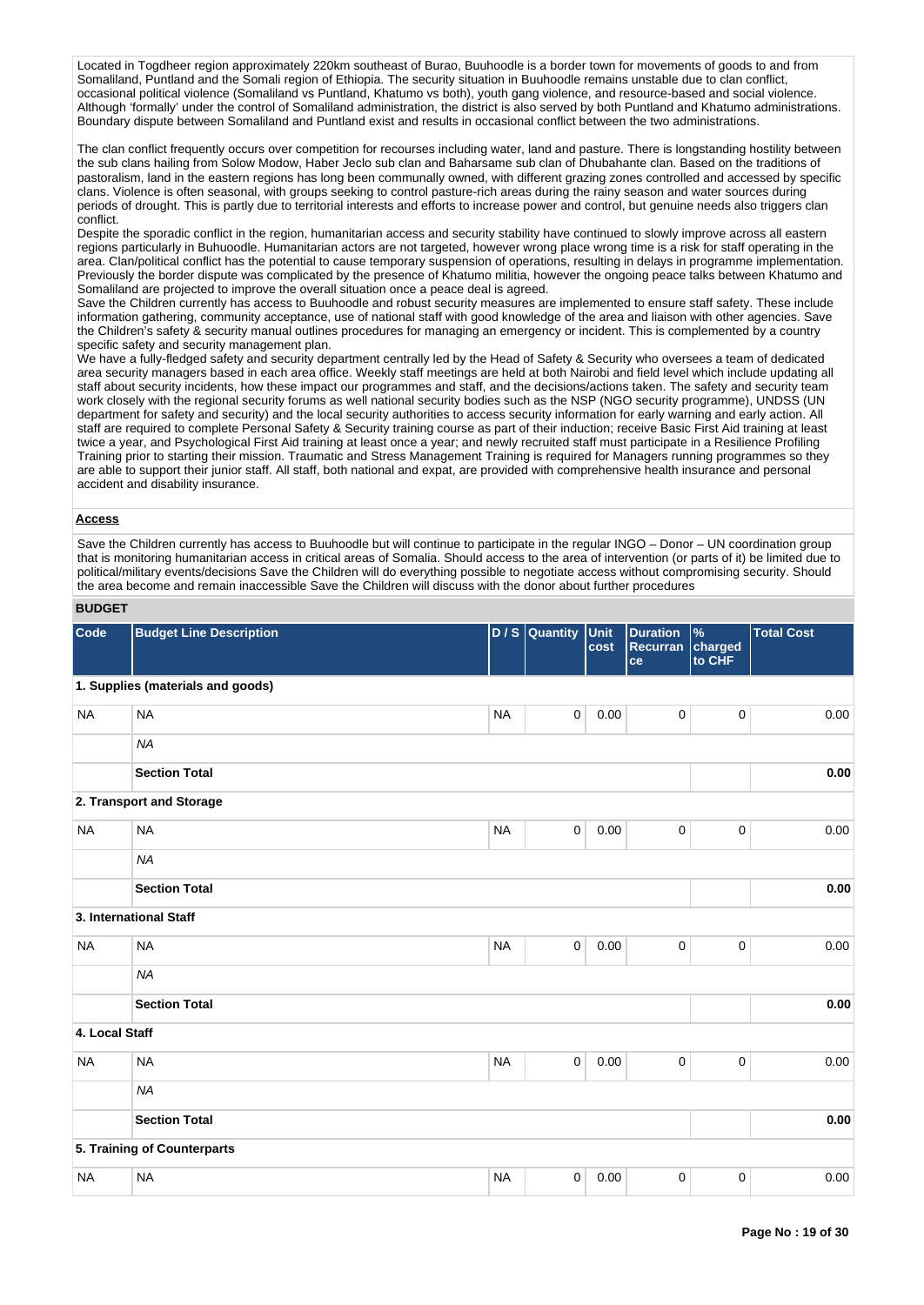|                   | <b>NA</b>                                                    |             |             |          |           |             |          |
|-------------------|--------------------------------------------------------------|-------------|-------------|----------|-----------|-------------|----------|
|                   | <b>Section Total</b>                                         |             |             |          |           |             | 0.00     |
|                   | 6. Contracts (with implementing partners)                    |             |             |          |           |             |          |
| <b>NA</b>         | <b>NA</b>                                                    | <b>NA</b>   | 0           | 0.00     | $\pmb{0}$ | $\pmb{0}$   | 0.00     |
|                   | <b>NA</b>                                                    |             |             |          |           |             |          |
|                   | <b>Section Total</b>                                         |             |             |          |           |             | 0.00     |
|                   | 7. Other Direct Costs                                        |             |             |          |           |             |          |
| <b>NA</b>         | <b>NA</b>                                                    | <b>NA</b>   | $\pmb{0}$   | 0.00     | $\pmb{0}$ | $\pmb{0}$   | 0.00     |
|                   | <b>NA</b>                                                    |             |             |          |           |             |          |
|                   | <b>Section Total</b>                                         |             |             |          |           |             | 0.00     |
| 8. Indirect Costs |                                                              |             |             |          |           |             |          |
| <b>NA</b>         | <b>NA</b>                                                    | <b>NA</b>   | 0           | 0.00     | $\pmb{0}$ | $\mathbf 0$ | 0.00     |
|                   | <b>NA</b>                                                    |             |             |          |           |             |          |
|                   | <b>Section Total</b>                                         |             |             | 0.00     |           |             |          |
|                   | 11. A:1 Staff and Other Personnel Costs: International Staff |             |             |          |           |             |          |
| <b>NA</b>         | <b>NA</b>                                                    | $\mathbf 0$ | 0.00        |          |           |             |          |
|                   | <b>NA</b>                                                    |             |             |          |           |             |          |
|                   | <b>Section Total</b>                                         |             |             | 0.00     |           |             |          |
|                   | 12. A:1 Staff and Other Personnel Costs: Local Staff         |             |             |          |           |             |          |
| <b>NA</b>         | <b>NA</b>                                                    | $\pmb{0}$   | $\pmb{0}$   | 0.00     |           |             |          |
|                   | <b>NA</b>                                                    |             |             |          |           |             |          |
|                   | <b>Section Total</b>                                         |             |             |          |           |             | 0.00     |
|                   | 13. B:2 Supplies, Commodities, Materials                     |             |             |          |           |             |          |
| <b>NA</b>         | <b>NA</b>                                                    | <b>NA</b>   | 0           | 0.00     | 0         | $\mathbf 0$ | 0.00     |
|                   | <b>NA</b>                                                    |             |             |          |           |             |          |
|                   | <b>Section Total</b>                                         |             |             |          |           |             | 0.00     |
|                   | 14. C:3 Equipment                                            |             |             |          |           |             |          |
| <b>NA</b>         | <b>NA</b>                                                    | <b>NA</b>   | $\mathsf 0$ | 0.00     | $\pmb{0}$ | $\pmb{0}$   | 0.00     |
|                   | <b>NA</b>                                                    |             |             |          |           |             |          |
|                   | <b>Section Total</b>                                         |             |             |          |           |             | 0.00     |
|                   | 15. D:4 Contractual Services                                 |             |             |          |           |             |          |
| <b>NA</b>         | <b>NA</b>                                                    | <b>NA</b>   | $\mathsf 0$ | $0.00\,$ | $\pmb{0}$ | $\mathbf 0$ | $0.00\,$ |
|                   | <b>NA</b>                                                    |             |             |          |           |             |          |
|                   | <b>Section Total</b>                                         |             |             |          |           |             | 0.00     |
| 16. E:5 Travel    |                                                              |             |             |          |           |             |          |
| <b>NA</b>         | <b>NA</b>                                                    | <b>NA</b>   | $\mathsf 0$ | 0.00     | $\pmb{0}$ | $\pmb{0}$   | $0.00\,$ |
|                   | <b>NA</b>                                                    |             |             |          |           |             |          |
|                   | <b>Section Total</b>                                         |             |             |          |           |             | 0.00     |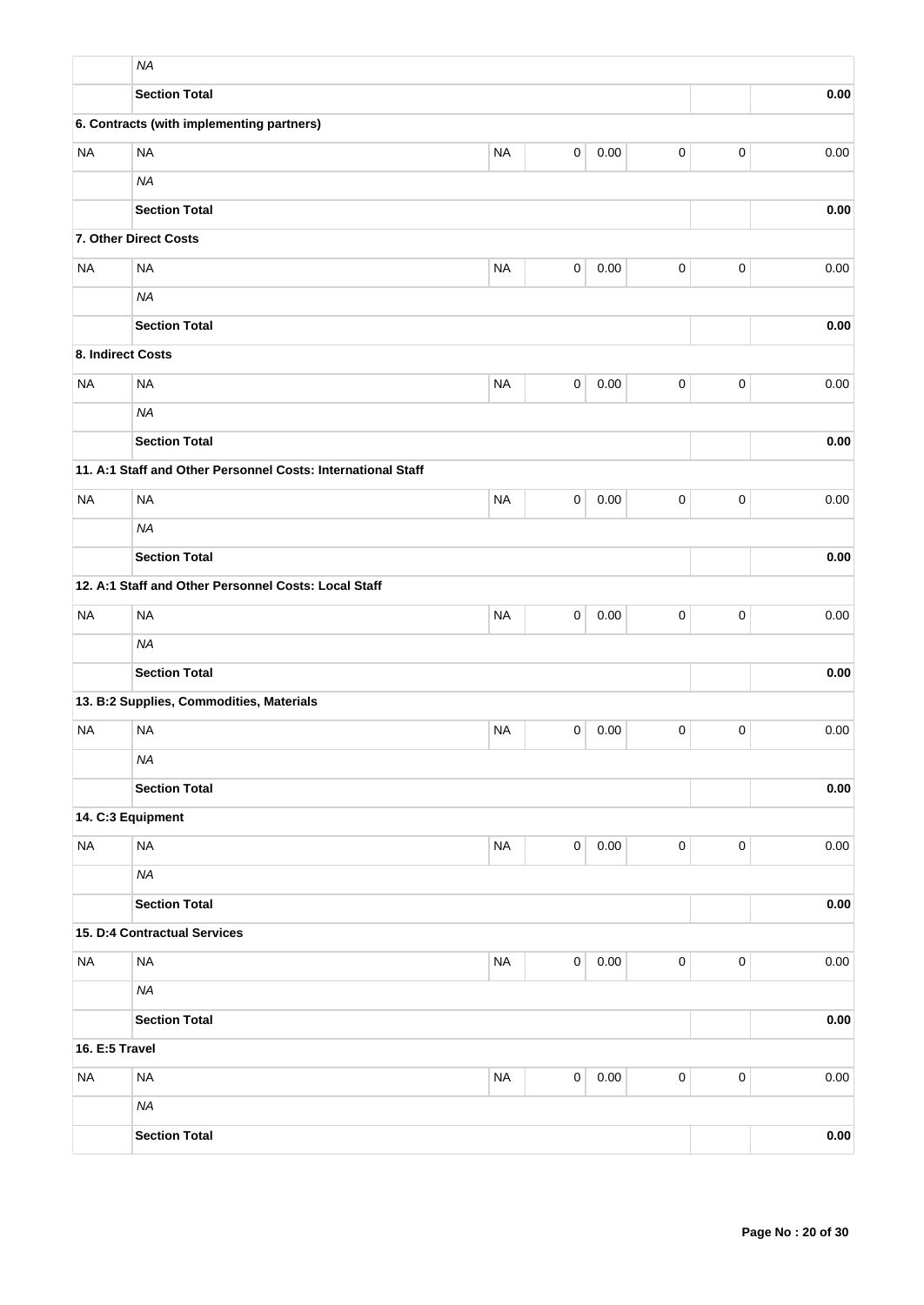|     | 17. F:6 Transfers and Grants to Counterparts                                                                                                                                                                                                                                                                                                                                                                                                                                                                                                                                                    |           |                |                        |   |        |           |
|-----|-------------------------------------------------------------------------------------------------------------------------------------------------------------------------------------------------------------------------------------------------------------------------------------------------------------------------------------------------------------------------------------------------------------------------------------------------------------------------------------------------------------------------------------------------------------------------------------------------|-----------|----------------|------------------------|---|--------|-----------|
| NA  | NA                                                                                                                                                                                                                                                                                                                                                                                                                                                                                                                                                                                              | <b>NA</b> | 0              | 0.00                   | 0 | 0      | 0.00      |
|     | ΝA                                                                                                                                                                                                                                                                                                                                                                                                                                                                                                                                                                                              |           |                |                        |   |        |           |
|     | <b>Section Total</b>                                                                                                                                                                                                                                                                                                                                                                                                                                                                                                                                                                            |           |                |                        |   |        | 0.00      |
|     | 18. G:7 General Operating and Other Direct Costs                                                                                                                                                                                                                                                                                                                                                                                                                                                                                                                                                |           |                |                        |   |        |           |
| NA. | NA                                                                                                                                                                                                                                                                                                                                                                                                                                                                                                                                                                                              | <b>NA</b> | 0              | 0.00                   | 0 | 0      | 0.00      |
|     | <b>NA</b>                                                                                                                                                                                                                                                                                                                                                                                                                                                                                                                                                                                       |           |                |                        |   |        |           |
|     | <b>Section Total</b>                                                                                                                                                                                                                                                                                                                                                                                                                                                                                                                                                                            |           |                |                        |   |        | 0.00      |
|     | 19. H.8 Indirect Programme Support Costs                                                                                                                                                                                                                                                                                                                                                                                                                                                                                                                                                        |           |                |                        |   |        |           |
| NA  | NA                                                                                                                                                                                                                                                                                                                                                                                                                                                                                                                                                                                              | <b>NA</b> | 0              | 0.00                   | 0 | 0      | 0.00      |
|     | ΝA                                                                                                                                                                                                                                                                                                                                                                                                                                                                                                                                                                                              |           |                |                        |   |        |           |
|     | <b>Section Total</b>                                                                                                                                                                                                                                                                                                                                                                                                                                                                                                                                                                            |           |                |                        |   |        | 0.00      |
|     | 20. Staff and Other Personnel Costs                                                                                                                                                                                                                                                                                                                                                                                                                                                                                                                                                             |           |                |                        |   |        |           |
| 1.1 | <b>Health Technical Specialist</b>                                                                                                                                                                                                                                                                                                                                                                                                                                                                                                                                                              | D         |                | $1 \, 4,500$<br>.00    | 9 | 6.00   | 2,430.00  |
|     | The Health Technical Specialist based in Hargeisa will provide technical guidance and oversight for the project, which is crucial<br>for quality implementation. He will also provide supervision and technical support to the team ensuring they offer quality and<br>timely program deliverables. The unit cost is \$4,500 which is inclusive of medical, terminal grants and eid bonus in accordance<br>with the Save The children policy and SHF will contribute 6% over the life of the project.                                                                                           |           |                |                        |   |        |           |
| 1.2 | <b>Nutrition Technical Specialist</b>                                                                                                                                                                                                                                                                                                                                                                                                                                                                                                                                                           | D         |                | $1 \mid 4,500$<br>.00  | 9 | 6.00   | 2,430.00  |
|     | The Nutrition technical Specialist will be based in Hargeisa and will be responsible for project design ensuring the implementation<br>is in line with the minimum international standards in place to include Sphere standards. Will be giving overall technical support to<br>the project manager. The unit cost is \$4,500 which is inclusive of Social security, terminal benefits and medical insurance and<br>SHF will contribute 6%.                                                                                                                                                     |           |                |                        |   |        |           |
| 1.3 | Health and Nutrition Project Manager                                                                                                                                                                                                                                                                                                                                                                                                                                                                                                                                                            | D         | 1 <sup>1</sup> | 3,000<br>.00           | 9 | 25.00  | 6,750.00  |
|     | Health and Nutrition Project Manager based in Hargeisa has the overall responsibility of ensuring quality reporting of nutrition<br>projects in SSC and provides support to the nutrition staff by building capacities, supplies, reporting through the database and<br>coordination, thus health and Nutrition Project manager will expect to extend support to SHF project team and dedicate part of his<br>time to the quality programming. The unit cost is \$3,000 which is inclusive of terminal grants, medical and eid bonus and SHF will<br>contribute 25% over the life of the award. |           |                |                        |   |        |           |
| 1.4 | <b>HMIS Officer</b>                                                                                                                                                                                                                                                                                                                                                                                                                                                                                                                                                                             | D         | 1 <sup>1</sup> | 1,200<br>.00           | 9 | 60.00  | 6,480.00  |
|     | HMIS Officer will be responsible for compiling, analyzing and report from Health Facilities operating in the district, reports disease<br>surveillance data. The unit cost is \$1200 which is inclusive of medical, terminal grants and eid bonus in accordance with the save<br>the children policy and SHF will contribute 60% over the life of the project.                                                                                                                                                                                                                                  |           |                |                        |   |        |           |
| 1.5 | Health project Officer                                                                                                                                                                                                                                                                                                                                                                                                                                                                                                                                                                          | D         |                | $1 \mid 1,200$<br>.00  | 9 | 100.00 | 10,800.00 |
|     | Health Project Officer will be based in Burao and therefore responsible for the day to day project implementation, follow up of the<br>Nurses and midwives in health facilities, provide technical support, capacity building of MOH staff. The unit cost is \$ 1,200 which<br>is inclusive of terminal grants, medical and eid bonus and SHF will contribute 100%.                                                                                                                                                                                                                             |           |                |                        |   |        |           |
| 1.6 | WASH Program Manager                                                                                                                                                                                                                                                                                                                                                                                                                                                                                                                                                                            | D         |                | $1 \mid 2,700$<br>.00  | 9 | 25.00  | 6,075.00  |
|     | The WASH Program Manager will be based in Hargeisa and will be responsible the overal management of the project. He will<br>also be responsible the overal coordination and implementation of the Project activities as well as financial management of the<br>project. He will provide technical guidelines to the project staff. The unit cost is \$2700 which is inclusive of medical, terminal<br>grants and eid bonus in accordance with the SC policy and SHF will contribute 25% over the life of the project.                                                                           |           |                |                        |   |        |           |
| 1.7 | <b>Hygiene Promotion Officer</b>                                                                                                                                                                                                                                                                                                                                                                                                                                                                                                                                                                | D         |                | $1 \mid 1,100$<br>.00  | 9 | 100.00 | 9,900.00  |
|     | The Hygiene Promotion officer based in Burao and will be responsible for the day-to-day implementation of the project activities<br>and will provide routine supervision to the project sites and provide support to the HP assistant and CHP volunteers. The unit<br>cost is \$1,100 which is inclusive of medical, terminal grants and eid bonus in accordance with the SC policy and SHF will<br>contribute 100% over the life of the project.                                                                                                                                               |           |                |                        |   |        |           |
| 1.8 | <b>WASH Engineer</b>                                                                                                                                                                                                                                                                                                                                                                                                                                                                                                                                                                            | D         |                | $1 \quad 2,000$<br>.00 | 9 | 25.00  | 4,500.00  |
|     | The WASH Engineer based in Somaliland will also be responsible for all construction works. He will develop the BOQs, vet the<br>contractors as well as supervise the construction activities. The unit cost is \$2,000 which is inclusive of medical, terminal grants<br>and eid bonus in accordance with the Save the Children policy and SHF will contribute 25% over the life of the project.                                                                                                                                                                                                |           |                |                        |   |        |           |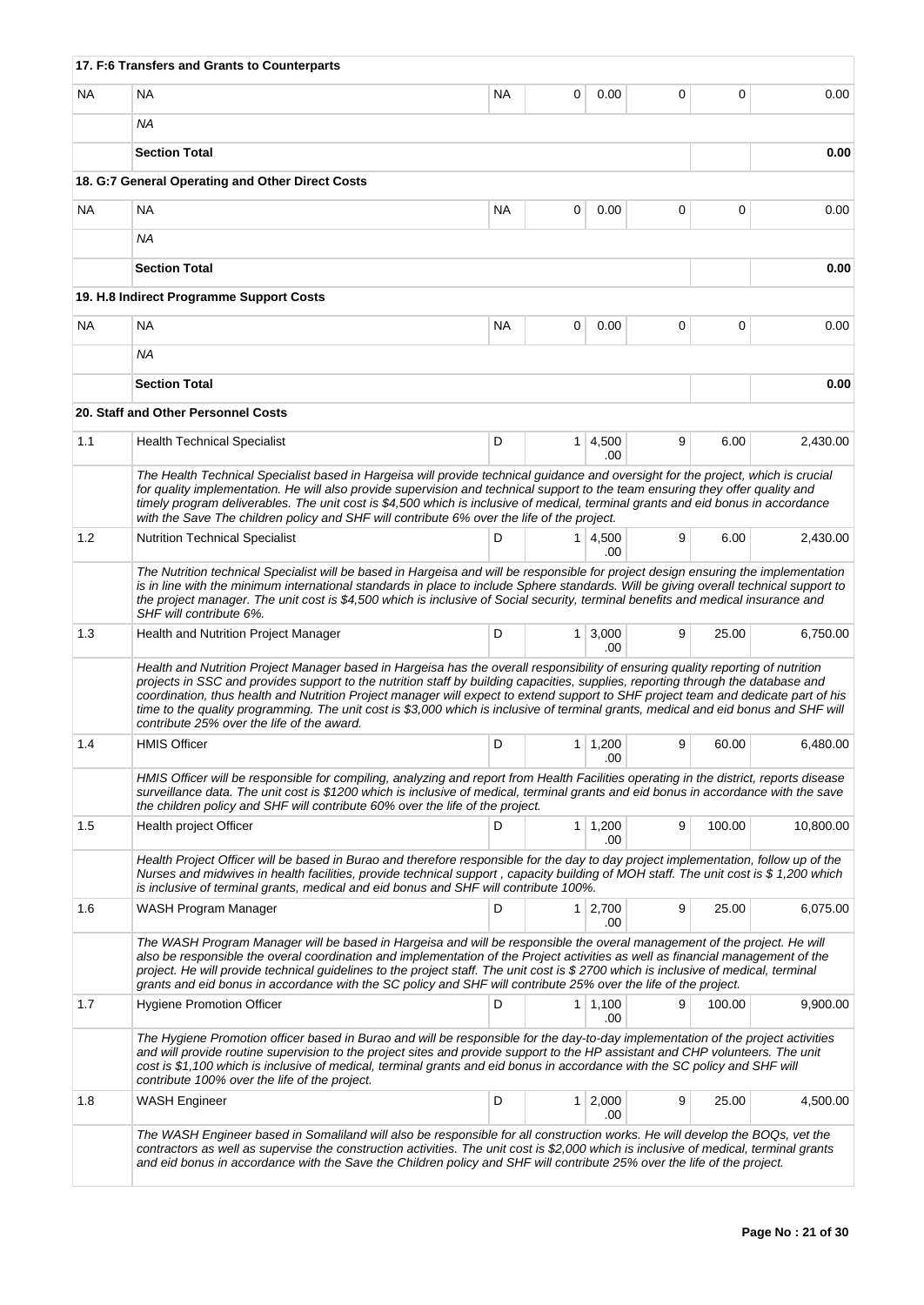| 1.9  | FSL Deputy Programe Manager                                                                                                                                                                                                                                                                                                                                                                                                                                                                                                                                                                                                                                                                                                                                                                                                                                                                                                                                                                                                                                                                                                                                         | D                                                    |                | $1 \ 2,500$<br>.00     | 9 | 20.00  | 4,500.00  |  |  |  |  |
|------|---------------------------------------------------------------------------------------------------------------------------------------------------------------------------------------------------------------------------------------------------------------------------------------------------------------------------------------------------------------------------------------------------------------------------------------------------------------------------------------------------------------------------------------------------------------------------------------------------------------------------------------------------------------------------------------------------------------------------------------------------------------------------------------------------------------------------------------------------------------------------------------------------------------------------------------------------------------------------------------------------------------------------------------------------------------------------------------------------------------------------------------------------------------------|------------------------------------------------------|----------------|------------------------|---|--------|-----------|--|--|--|--|
|      | The Food Security & Livelihoods Deputy Program Manager will be responsible for the implementation of the cash activities as<br>well as monitoring. he will prepare the narrative reports and the monthly progress reports. The unit cost is \$2500 inclusive of<br>terminal benefits and medical insurance and CHF will contribute 20% over the life of the award.                                                                                                                                                                                                                                                                                                                                                                                                                                                                                                                                                                                                                                                                                                                                                                                                  |                                                      |                |                        |   |        |           |  |  |  |  |
| 1.10 | <b>FSL Data officer</b>                                                                                                                                                                                                                                                                                                                                                                                                                                                                                                                                                                                                                                                                                                                                                                                                                                                                                                                                                                                                                                                                                                                                             | D                                                    |                | $1 \mid 1,200$<br>.00  | 9 | 25.00  | 2,700.00  |  |  |  |  |
|      | The FSL data officer based in Burao will lead in project data collection and data management. They will prepare periodic<br>progress data for consolidation by the manager. They will be responsible for the day to day implementation of project activities<br>with communities . The unit cost is \$1,200 inclusive of terminal benefits, eid bonus and medical insurance and SHF will contribute<br>25% over the life of the award.                                                                                                                                                                                                                                                                                                                                                                                                                                                                                                                                                                                                                                                                                                                              |                                                      |                |                        |   |        |           |  |  |  |  |
| 1.11 | <b>Project Assistant</b>                                                                                                                                                                                                                                                                                                                                                                                                                                                                                                                                                                                                                                                                                                                                                                                                                                                                                                                                                                                                                                                                                                                                            | D                                                    |                | 1 700.0<br>0           | 9 | 100.00 | 6,300.00  |  |  |  |  |
|      | The project assistant based in Burao will be responsible for all community mobilization activities to support beneficiary selection,<br>registration, distributions and training. The unit cost is \$700 inclusive of terminal benefits, eid bonus and medical insurance and<br>SHF will contribute 100% over the life of the award.                                                                                                                                                                                                                                                                                                                                                                                                                                                                                                                                                                                                                                                                                                                                                                                                                                |                                                      |                |                        |   |        |           |  |  |  |  |
| 1.12 | <b>Nutrition Project Officer</b>                                                                                                                                                                                                                                                                                                                                                                                                                                                                                                                                                                                                                                                                                                                                                                                                                                                                                                                                                                                                                                                                                                                                    | D                                                    |                | 1 1,200<br>.00         | 9 | 100.00 | 10,800.00 |  |  |  |  |
|      | Nutrition Project Officer- Deputy to the Project manager will be based in Burao and therefore responsible for the day to day<br>project implementation, follow up of the OTP and TSFP staff. The unit cost is \$1,200 which is inclusive of terminal grants,<br>medical and eid bonus and SHF will contribute 100%.                                                                                                                                                                                                                                                                                                                                                                                                                                                                                                                                                                                                                                                                                                                                                                                                                                                 |                                                      |                |                        |   |        |           |  |  |  |  |
| 1.13 | <b>IYCF Officer</b>                                                                                                                                                                                                                                                                                                                                                                                                                                                                                                                                                                                                                                                                                                                                                                                                                                                                                                                                                                                                                                                                                                                                                 | D<br>$1 \mid 1,200$<br>9<br>50.00<br>5,400.00<br>.00 |                |                        |   |        |           |  |  |  |  |
|      | IYCF Project Officer based in Burao will be directly responsible for the IYCF programming to include activities in the nutrition<br>centers and overseeing the activities in the community. This person will also be responsible for training the IYCF Community<br>Nutrition Volunteers and the mother to mother support group leaders ensuring the weekly sessions are implemented as per the<br>protocol. The unit cost is \$1,200 which is inclusive of terminal grants, medical and eid bonus and SHF will contribute 50%.                                                                                                                                                                                                                                                                                                                                                                                                                                                                                                                                                                                                                                     |                                                      |                |                        |   |        |           |  |  |  |  |
| 1.14 | Project support staff                                                                                                                                                                                                                                                                                                                                                                                                                                                                                                                                                                                                                                                                                                                                                                                                                                                                                                                                                                                                                                                                                                                                               | D                                                    |                | $1 \mid 11,50$<br>5.00 | 1 | 100.00 | 11,505.00 |  |  |  |  |
|      | This will cover support staff time spent on this project and also on proportionate share of the shared costs. The total cost is<br>\$11505. The breakdown is attached.                                                                                                                                                                                                                                                                                                                                                                                                                                                                                                                                                                                                                                                                                                                                                                                                                                                                                                                                                                                              |                                                      |                |                        |   |        |           |  |  |  |  |
| 1.15 | <b>WASH Assistant</b>                                                                                                                                                                                                                                                                                                                                                                                                                                                                                                                                                                                                                                                                                                                                                                                                                                                                                                                                                                                                                                                                                                                                               | D                                                    |                | 1 700.0<br>0           | 9 | 100.00 | 6,300.00  |  |  |  |  |
|      | The WASH Assistant based in Burao and Buhodle will also be responsible for the day-to-day implementation of the project<br>activities and will ensure that all they hygiene promotion activities are implemented as per the standard. He/she will supervise the<br>community hygiene promoters. The unit cost is \$700 which is inclusive of medical, terminal grants and eid bonus in accordance<br>with the Save the Children policy and SHF will contribute 100% over the life of the project.                                                                                                                                                                                                                                                                                                                                                                                                                                                                                                                                                                                                                                                                   |                                                      |                |                        |   |        |           |  |  |  |  |
| 1.16 | 2 health facility (Sooljoogto & Horufadhi) staff Incentives and<br><b>Buhoodle Hospital</b>                                                                                                                                                                                                                                                                                                                                                                                                                                                                                                                                                                                                                                                                                                                                                                                                                                                                                                                                                                                                                                                                         | D                                                    |                | 1 94,60<br>0.00        | 1 | 100.00 | 94,600.00 |  |  |  |  |
|      | This will cover support to Buhodle hospital maternity unit Staff including Doctors, Midwives, nurses, Auxiliary nurses, Lab<br>technicians, Pharmacists, Watchman, cleaner for period of 4 months (Dec 2017 - March 2018). This hospital will be supported for<br>4 months as there is another project covering the other months. This also includes incentives for ministry of health staff in the 2<br>health facilities for 8 months. The total cost will be 94,600. See attached BOQ.                                                                                                                                                                                                                                                                                                                                                                                                                                                                                                                                                                                                                                                                           |                                                      |                |                        |   |        |           |  |  |  |  |
| 1.17 | <b>Hygiene Promtion Volunteers</b>                                                                                                                                                                                                                                                                                                                                                                                                                                                                                                                                                                                                                                                                                                                                                                                                                                                                                                                                                                                                                                                                                                                                  | D                                                    |                | 20 100.0               | 4 | 100.00 | 8,000.00  |  |  |  |  |
|      | 20 hygiene promotion volunteerswill be identified from the targeted communities and trained on basic hygiene promotion, Child to<br>Child (C2C) and basic steps of participatory hygiene and sanitation transformation (PHAST), which are appropriate for<br>emergency situations. They will conduct the hygiene promotion campaigns. 20 Hygiene promotion volunteers will be incentivized<br>with \$100 for period of 4 month (20x100x4=\$8000)                                                                                                                                                                                                                                                                                                                                                                                                                                                                                                                                                                                                                                                                                                                    |                                                      |                |                        |   |        |           |  |  |  |  |
| 1.18 | Country Shared Costs - International salaries (Including<br>Benefit)                                                                                                                                                                                                                                                                                                                                                                                                                                                                                                                                                                                                                                                                                                                                                                                                                                                                                                                                                                                                                                                                                                | s                                                    |                | $1 \mid 43,09$<br>4.00 | 9 | 1.23   | 4,770.51  |  |  |  |  |
|      | This is related to international staff costs relating to shared activities/tasks. These activities/tasks benefit the whole Country office<br>portfolio, and they are essential to guarantee that programs are run efficiently in compliance with best practice, global policies<br>and donor and national requirements/regulations. The shared activities/tasks are primarily pertaining to the standard support<br>function such as Human Resources, Finance, Administration, Grant management, Security and Logistic. The time spent by each<br>support staff in performing tasks not specific for a grant (financial internal control, pre-selection of qualified suppliers,<br>development of internal polices – i.e anti-fraud, child safeguarding -, coordination with peers' organization and local authorities<br>etc.) will be recorded (and documented) via the SCI Effort Reporting System (timesheet). The fair portion of the shared costs will<br>be determined by the SCI Cost Allocation Methodology (CAM). Fair allocation to this award is \$4770.51 which is a contribution of<br>1.23% of the monthly cost of \$43,094 over the project period. |                                                      |                |                        |   |        |           |  |  |  |  |
| 1.19 | Country Shared Costs - National salaries (Including Benefit)                                                                                                                                                                                                                                                                                                                                                                                                                                                                                                                                                                                                                                                                                                                                                                                                                                                                                                                                                                                                                                                                                                        | s                                                    | 1 <sup>1</sup> | 200,4<br>06.00         | 9 | 1.51   | 27,235.18 |  |  |  |  |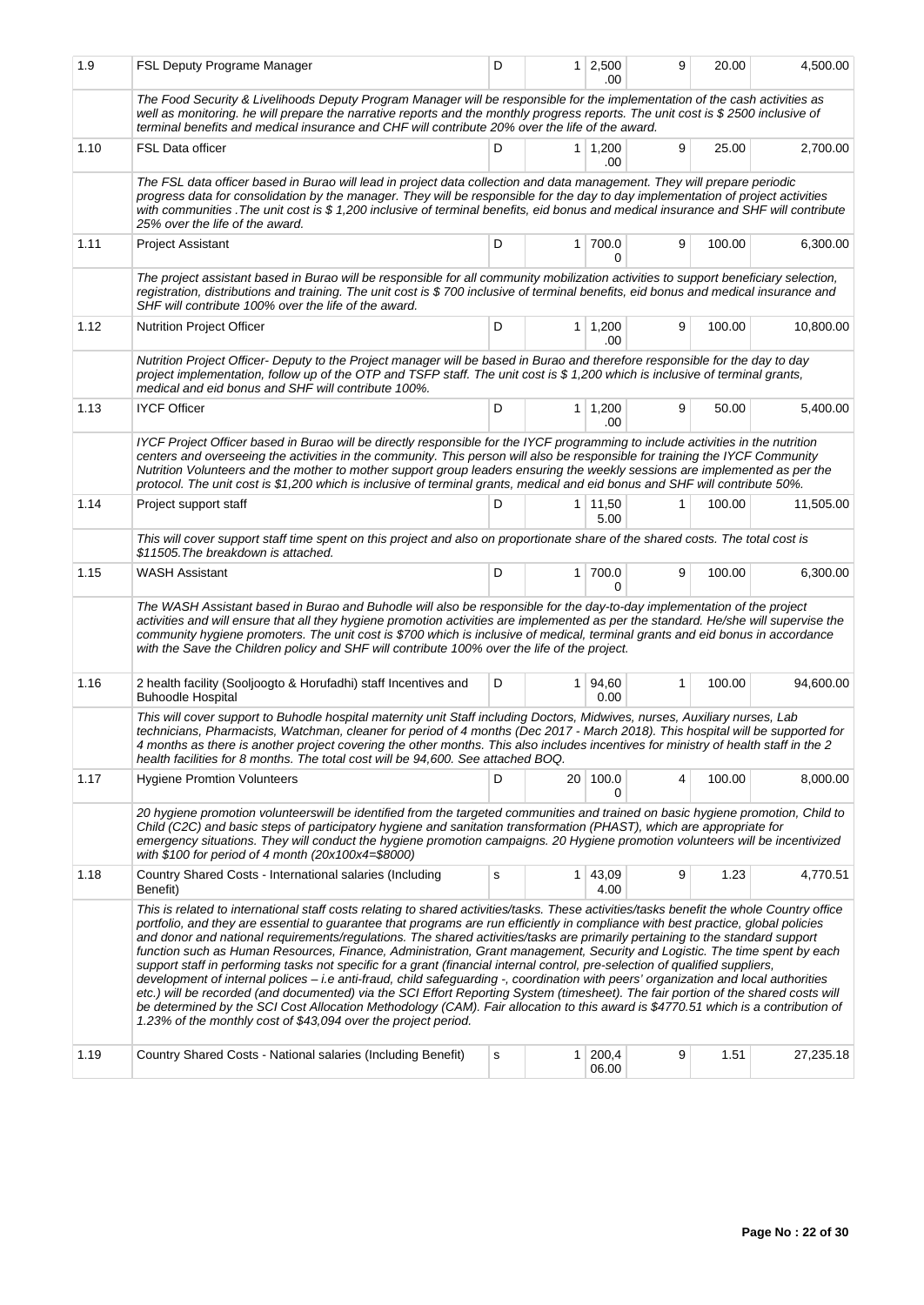|      | This is related to national staff costs concerning to shared activities/tasks. These activities/tasks benefit the whole Country Office<br>and are essential to guarantee that programs are run efficiently in compliance with best practice, global policies and donor and<br>national requirements/regulations. The shared activities/tasks are primarily pertaining to the standard support functions such as<br>Human Resources, Finance, Administration, Grant Management, Security and Logistics. The time spent by each support staff in<br>performing tasks that benefit all awards (financial internal control, pre-selection of qualified suppliers, development of internal<br>polices - e.g. anti-fraud, child safeguarding -, coordination with peers' organization and local authorities, negotiating<br>programmatic access etc.) will be recorded (and documented) via the SCI Effort Reporting System (timesheet). The fair portion of<br>the shared costs will be determined by the SCI Cost Allocation Methodology (CAM). Fair allocation to this award is \$27,235.18<br>which is a contribution of 1.51% of the monthly cost of $$200,406$ over the project life. |   |                |                       |              |        |            |
|------|---------------------------------------------------------------------------------------------------------------------------------------------------------------------------------------------------------------------------------------------------------------------------------------------------------------------------------------------------------------------------------------------------------------------------------------------------------------------------------------------------------------------------------------------------------------------------------------------------------------------------------------------------------------------------------------------------------------------------------------------------------------------------------------------------------------------------------------------------------------------------------------------------------------------------------------------------------------------------------------------------------------------------------------------------------------------------------------------------------------------------------------------------------------------------------------|---|----------------|-----------------------|--------------|--------|------------|
| 1.20 | <b>Technical Assistant Support</b>                                                                                                                                                                                                                                                                                                                                                                                                                                                                                                                                                                                                                                                                                                                                                                                                                                                                                                                                                                                                                                                                                                                                                    | D | 1.             | 250.0<br>0            | 4            | 100.00 | 1,000.00   |
|      | The Technical assistance will be involved in the kick off meetings, project monitoring and review of the reports hence SHF will<br>contribute 4 days of their cost at \$250 each.                                                                                                                                                                                                                                                                                                                                                                                                                                                                                                                                                                                                                                                                                                                                                                                                                                                                                                                                                                                                     |   |                |                       |              |        |            |
|      | <b>Section Total</b>                                                                                                                                                                                                                                                                                                                                                                                                                                                                                                                                                                                                                                                                                                                                                                                                                                                                                                                                                                                                                                                                                                                                                                  |   |                |                       |              |        | 232,475.69 |
|      | 21. Supplies, Commodities, Materials                                                                                                                                                                                                                                                                                                                                                                                                                                                                                                                                                                                                                                                                                                                                                                                                                                                                                                                                                                                                                                                                                                                                                  |   |                |                       |              |        |            |
| 2.1  | Training of health workers on IMCI and disease surveillance                                                                                                                                                                                                                                                                                                                                                                                                                                                                                                                                                                                                                                                                                                                                                                                                                                                                                                                                                                                                                                                                                                                           | D |                | $1 \mid 2,760$<br>.00 | 1            | 100.00 | 2,760.00   |
|      | This will cover the cost of conducting training for 6 participants for 6 days . The participants will be members of the Health Centre.<br>They will be trained on common illnesses and/or integrated management of childhood illnesses, surveillance and emergency<br>preparedness for communicable disease outbreaks. The participants will be able to classify, identify treatment and treat<br>childhood illnesses. The costs of training will \$2,760 See BOQ attached.                                                                                                                                                                                                                                                                                                                                                                                                                                                                                                                                                                                                                                                                                                           |   |                |                       |              |        |            |
| 2.2  | Training of health workers on Basic Emergency Obstetric and<br>neonatal care(BEmONC)-SL                                                                                                                                                                                                                                                                                                                                                                                                                                                                                                                                                                                                                                                                                                                                                                                                                                                                                                                                                                                                                                                                                               | D | $\mathbf{1}$   | 2,332<br>.00          | $\mathbf{1}$ | 100.00 | 2,332.00   |
|      | This will cover the cost of conducting training for 6 participants for 5 days. The participants will be the members of the health<br>centers. They will be trained on provision of antenatal care, post natal care, safe deliveries by Skilled Birth Attendant. The costs<br>of training will \$2,332. See BOQ attached.                                                                                                                                                                                                                                                                                                                                                                                                                                                                                                                                                                                                                                                                                                                                                                                                                                                              |   |                |                       |              |        |            |
| 2.3  | Procurement and distrubtion of Medicines and supplies                                                                                                                                                                                                                                                                                                                                                                                                                                                                                                                                                                                                                                                                                                                                                                                                                                                                                                                                                                                                                                                                                                                                 | D | 1 <sup>1</sup> | 31,97<br>4.00         | 1            | 100.00 | 31,974.00  |
|      | All the medicines as per the agreed list of essential medicines in accordance to Somalia treatment guidelines will be purchased<br>by Save the Children. These will administered to the beneficiaries through the hospital and the two health centers. The total<br>procurement cost of medical drugs are \$31,974 which includes freight that is included as 25% of the value of the drugs. This will<br>be used to treat 12,124 beneficiaries. See BOQ attached.                                                                                                                                                                                                                                                                                                                                                                                                                                                                                                                                                                                                                                                                                                                    |   |                |                       |              |        |            |
| 2.4  | Cleaning material, Furniture, Water & electricity running costs,<br>Buhodle hospital maternity unit                                                                                                                                                                                                                                                                                                                                                                                                                                                                                                                                                                                                                                                                                                                                                                                                                                                                                                                                                                                                                                                                                   | D |                | $1 \mid 5,763$<br>.00 | $\mathbf{1}$ | 100.00 | 5,763.00   |
|      | This will cover the cost of purchasing cleaning materials, furniture, running cost of the two Health Centers and Buhoodle hospital<br>operation costs of the maternity including provision of cleaning supplies, fuel for the ambulance and generator, stationeries. The<br>total cost is \$5,763 which is 100% of the overall cost. see BOQ attached                                                                                                                                                                                                                                                                                                                                                                                                                                                                                                                                                                                                                                                                                                                                                                                                                                 |   |                |                       |              |        |            |
| 2.5  | Training of OTP/TSFP staff on IMAM                                                                                                                                                                                                                                                                                                                                                                                                                                                                                                                                                                                                                                                                                                                                                                                                                                                                                                                                                                                                                                                                                                                                                    | D | 1              | 3,288<br>.00          | $\mathbf{1}$ | 100.00 | 3,288.00   |
|      | This will cover the cost of conducting 1 integrated management of acute malnutrition (IMAM) training for 8 participants. The cost<br>of training will be \$3,288. The participants will be OTP/TSFP staff.                                                                                                                                                                                                                                                                                                                                                                                                                                                                                                                                                                                                                                                                                                                                                                                                                                                                                                                                                                            |   |                |                       |              |        |            |
| 2.6  | Training of OTP/TSFP staff on Infant and Young Child Feeding   D<br>(IYCF)-SL                                                                                                                                                                                                                                                                                                                                                                                                                                                                                                                                                                                                                                                                                                                                                                                                                                                                                                                                                                                                                                                                                                         |   | 1 <sup>1</sup> | 2,332<br>.00          | 1            | 100.00 | 2,332.00   |
|      | This will cover the cost of conducting Infant and Young Child Feeding(IYCF) for 6 participants. The cost of the training will be<br>\$2,332. The participants will be OTP/TSFP staff.                                                                                                                                                                                                                                                                                                                                                                                                                                                                                                                                                                                                                                                                                                                                                                                                                                                                                                                                                                                                 |   |                |                       |              |        |            |
| 2.7  | Training Community Nutrition Volunteers (CNV) on screening<br>and active case finding                                                                                                                                                                                                                                                                                                                                                                                                                                                                                                                                                                                                                                                                                                                                                                                                                                                                                                                                                                                                                                                                                                 | D |                | $1 \mid 1,537$<br>.00 | 1            | 100.00 | 1,537.00   |
|      | The participants will be the 4 Community Nutrition Volunteers. Community mobilization is big component of Community<br>Management of Acute malnutrition(CMAM) programs. Community nutrition volunteers will be playing central role in the outreach<br>activities. The will conduct community screening and referrals. This budget will be used to provide training that includes<br>refreshments, stationaries, and to cover the transportation cost - The cost will be \$1,537. See the budget break down.                                                                                                                                                                                                                                                                                                                                                                                                                                                                                                                                                                                                                                                                          |   |                |                       |              |        |            |
| 2.8  | Procurement and distribution of Nutrition supplies                                                                                                                                                                                                                                                                                                                                                                                                                                                                                                                                                                                                                                                                                                                                                                                                                                                                                                                                                                                                                                                                                                                                    | D | $\mathbf{1}$   | 26,10<br>0.00         | 1            | 100.00 | 26,100.00  |
|      | We will purchase Ready-to-use supplementary food (RUSF)/Ready to Use Therapeutic Food (RUTF)( currently we do not have<br>an existing agreement with WFP in this districts) & medical drugs for treatment of SAM and MAM cases. Nutrition supplies will be<br>procured and distributed on time the unit cost for this will be \$26,100. This will be used by 1212 beneficiaries. See breakdown<br>attached.                                                                                                                                                                                                                                                                                                                                                                                                                                                                                                                                                                                                                                                                                                                                                                           |   |                |                       |              |        |            |
| 2.9  | Printing of IEC materials and HMIS registers- SL                                                                                                                                                                                                                                                                                                                                                                                                                                                                                                                                                                                                                                                                                                                                                                                                                                                                                                                                                                                                                                                                                                                                      | D |                | $1 \mid 1,140$<br>.00 | 1            | 100.00 | 1,140.00   |
|      | IEC material on key messages related to nutrition and hygiene will be printed and used during the trainings/ sessions with the<br>nutrition staffs and Community nutrition volunteers. We plan to Print IEC Material A4&A3 as well as HMIS Register @ \$1,140.                                                                                                                                                                                                                                                                                                                                                                                                                                                                                                                                                                                                                                                                                                                                                                                                                                                                                                                        |   |                |                       |              |        |            |
| 2.10 | Rehabilitation and upgrading of Buhodle borehole through<br>installation of hybrid power supply and construction of Mini-<br>water system package                                                                                                                                                                                                                                                                                                                                                                                                                                                                                                                                                                                                                                                                                                                                                                                                                                                                                                                                                                                                                                     | D |                | 1 39,79<br>4.00       | 1            | 100.00 | 39,794.00  |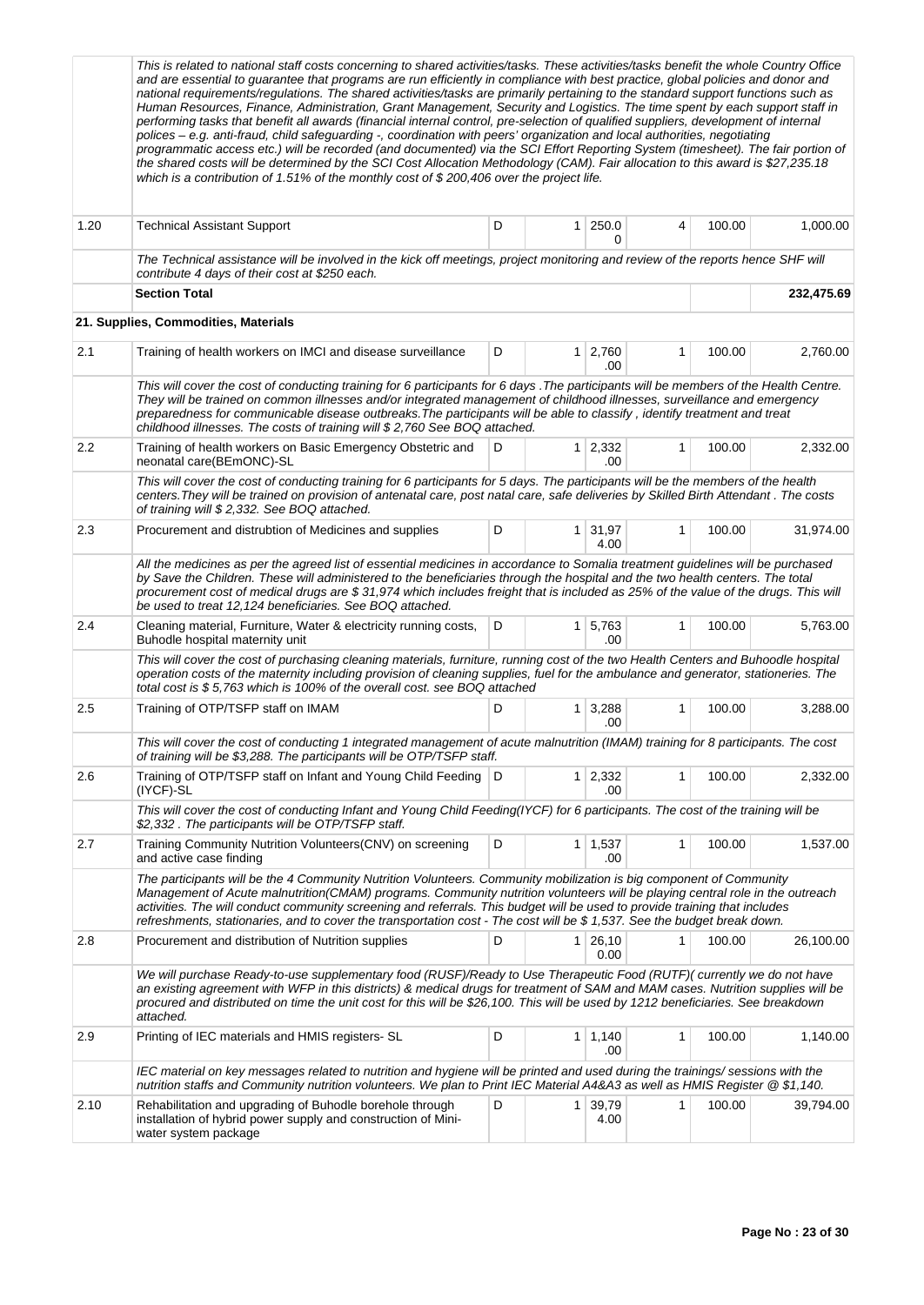|      | We will upgrade the existing borehole at Buhoodle through construction of new elevated water tank with 48 cubic meter, supply<br>new pipeline from the borehole to the distribution point at the water kiosk that will be constructed for the IDP communities 500m<br>away from the borehole, bigger submersible will be installed and the existing main riser pipes will replaced with 2 inch new GI<br>Pipes. Also hybrid system of power supply will be created through installation of Solar power and submersible pump that can<br>operate both the generator and solar system, so that communities will have alternative source of power consequently ensuring<br>that the most vulnerable communities will have access with cheap and avoidable water. The total cost is estimated to be \$39,794.<br>This will target 4,500 additional beneficiaries. See the attached BOQ for the breakdown.                                                                                                                                                                                                                                                                                                                                                                                                                                                                                                                                                                                                      |   |                |                       |   |        |           |  |  |  |  |
|------|------------------------------------------------------------------------------------------------------------------------------------------------------------------------------------------------------------------------------------------------------------------------------------------------------------------------------------------------------------------------------------------------------------------------------------------------------------------------------------------------------------------------------------------------------------------------------------------------------------------------------------------------------------------------------------------------------------------------------------------------------------------------------------------------------------------------------------------------------------------------------------------------------------------------------------------------------------------------------------------------------------------------------------------------------------------------------------------------------------------------------------------------------------------------------------------------------------------------------------------------------------------------------------------------------------------------------------------------------------------------------------------------------------------------------------------------------------------------------------------------------------|---|----------------|-----------------------|---|--------|-----------|--|--|--|--|
| 2.11 | Construction shared House hold latrines                                                                                                                                                                                                                                                                                                                                                                                                                                                                                                                                                                                                                                                                                                                                                                                                                                                                                                                                                                                                                                                                                                                                                                                                                                                                                                                                                                                                                                                                    | D |                | 50 650.0<br>0         | 1 | 100.00 | 32,500.00 |  |  |  |  |
|      | We will construct 50 shared household latrines at a unit cost of \$650 each in three different internally displaced person in<br>Buhoodle namely as Maygaagle IDP camp, Shangale Internally displaced people and Riiga Internally displaced person camp.<br>Each latrine will be shared between two families, hence 200 families will have access with sanitary facilities and will quit the<br>practice of open defecation consequently the rate of AWD/Cholera outbreak is reduced. The latrines will be constructed from<br>Hollow concrete block walls plastering and while washing both internal and external facades. 10cm mass concrete will be floored<br>on the surface, cemented with 1:4 cement screed. the foundation will be construction will rubble stone foundation and should<br>20cm above the ground level. the septic tank will be excavated behind the latrine and will be covered with 10cm thick RRC cover<br>slab extended 20cm to each corner. Before covering the hole rubble stone foundation will enclosed with the month of the septic<br>tank so that leakage of rain water inside the pit is avoided. vent pipe covered with mesh wire will be embedded on top of the<br>septic so that good ventilation is created. the sewage pipe to the septic should be installed with an angle 45 degree to avoid<br>blockade due insufficient amount of flashing water. This will be used by 1250 beneficiaries and the total cost will be \$32,500. See<br>attached BOQ and design. |   |                |                       |   |        |           |  |  |  |  |
| 2.12 | Rehabilitation of Gender Segregated Latrines in Schools                                                                                                                                                                                                                                                                                                                                                                                                                                                                                                                                                                                                                                                                                                                                                                                                                                                                                                                                                                                                                                                                                                                                                                                                                                                                                                                                                                                                                                                    | D |                | $4 \mid 2,500$<br>.00 | 1 | 100.00 | 10,000.00 |  |  |  |  |
|      | We will rehabilitate 4 gender segregated twin latrines at a unit cost of \$2,500 each for Buhoodle public schools. The<br>rehabilitation works will be involved with the repairing of septic tank, sewage pipes, repairing of wall cracks, casting of new floor<br>slab, replacing old doors, removing old plastering and apply two coats of plastering as well as white washing and painting. the<br>septic tank will be covered with 10cm thick RCC cover mounted with 4 inch vent pipe. Finally hand washing facilities will be<br>installed so that children will be able to wash their hands after the toilet use. This will be used by 220 students.                                                                                                                                                                                                                                                                                                                                                                                                                                                                                                                                                                                                                                                                                                                                                                                                                                                 |   |                |                       |   |        |           |  |  |  |  |
| 2.13 | <b>Procurement of Water Bladders</b>                                                                                                                                                                                                                                                                                                                                                                                                                                                                                                                                                                                                                                                                                                                                                                                                                                                                                                                                                                                                                                                                                                                                                                                                                                                                                                                                                                                                                                                                       | D |                | 5 800.0<br>0          | 1 | 100.00 | 4,000.00  |  |  |  |  |
|      | Save the children will procure 5 (10,000 liters) water bladders at a unit cost of \$800 each with house pipes and will be distributed<br>to the communities where means of storage is not available. Water bladders will be used during water trucking activities in the dry<br>season so that clean and safe storage is maintained. Save The Children will sign Memorandum of Understanding with the water<br>management committee of the village as well as the village committee so that the bladder is handed over to them and they keep<br>it in a safe place. The Memorandum of Understanding will clearly indicate that all the members of the communities will have the<br>same access with the resource prioritizing the most vulnerable members of the community. Total cost will be \$4,000. See BOQ<br>attached.                                                                                                                                                                                                                                                                                                                                                                                                                                                                                                                                                                                                                                                                               |   |                |                       |   |        |           |  |  |  |  |
| 2.14 | Supply Clean water to the Health/Nutrition centers in Buhoodle   D                                                                                                                                                                                                                                                                                                                                                                                                                                                                                                                                                                                                                                                                                                                                                                                                                                                                                                                                                                                                                                                                                                                                                                                                                                                                                                                                                                                                                                         |   |                | 6 100.0<br>0          | 8 | 100.00 | 4,800.00  |  |  |  |  |
|      | We will provide safe and clean water to 3 health and nutrition centers in Buhoodle through water trucking with a period of eight<br>consecutive months. Each center will receive 2 trucks of water with 8 cubic meter capacity for each month. By the end each<br>center will receive 16 trucks of water equivalent with 128 cubic meter. The water will be treated through chlorination before<br>delivering to the beneficiaries. This will translate to 6 trucks of water per month for the 3 facilities at \$100 per truck for eight<br>months. The total cost will be \$4,800.                                                                                                                                                                                                                                                                                                                                                                                                                                                                                                                                                                                                                                                                                                                                                                                                                                                                                                                        |   |                |                       |   |        |           |  |  |  |  |
| 2.15 | Hygiene Promotion campaigns at the IDPs in Buhoodle<br>including hygiene kits                                                                                                                                                                                                                                                                                                                                                                                                                                                                                                                                                                                                                                                                                                                                                                                                                                                                                                                                                                                                                                                                                                                                                                                                                                                                                                                                                                                                                              | D | 1 <sup>1</sup> | 16,58<br>6.00         | 1 | 100.00 | 16,586.00 |  |  |  |  |
|      | 10 hygiene promotion campaigns will be carried out at \$2,000 about Practical demonstrations on use of household water<br>treatment options (e.g. Aqua tabs) as well as practical handwashing activities carried publicly. Promotion staff and volunteers will<br>conduct demonstrations on practical hand washing techniques to promote better hand washing practices and at the same time<br>provide hygiene kits including aqua tabs, sanitary pads, 2 jerry cans(20L) and Laundry soaps. During selecting of households<br>(those with children admitted into OTP) will be prioritized, in a effect to promote good hygiene practice hence reduce the risks of<br>malnutrition. each containing with 2 jerry cans (20L), 5 pieces of laundry soup, 200 pieces of Aqua-tabs and 2 pieces of<br>underwear with 2mx2m local shiid . 663 kits @\$22 per with packaging will cost \$14,586. The overall cost for the campaign will be<br>\$16,586.                                                                                                                                                                                                                                                                                                                                                                                                                                                                                                                                                          |   |                |                       |   |        |           |  |  |  |  |
| 2.16 | Project sensitization, targeting and registration for UCTs<br>This will involve community level meetings to sensitize local communities on the project, to select beneficiaries and conduct                                                                                                                                                                                                                                                                                                                                                                                                                                                                                                                                                                                                                                                                                                                                                                                                                                                                                                                                                                                                                                                                                                                                                                                                                                                                                                                | D | 4              | 297.0<br>0            | 1 | 100.00 | 1,188.00  |  |  |  |  |
|      | public verification as required under Save The Children cash based programming protocols. The total cost will be \$1,188. This is<br>the cost of conducting 4 meetings each at \$297. See BOQ attached                                                                                                                                                                                                                                                                                                                                                                                                                                                                                                                                                                                                                                                                                                                                                                                                                                                                                                                                                                                                                                                                                                                                                                                                                                                                                                     |   |                |                       |   |        |           |  |  |  |  |
| 2.17 | Unconditional cash transfer                                                                                                                                                                                                                                                                                                                                                                                                                                                                                                                                                                                                                                                                                                                                                                                                                                                                                                                                                                                                                                                                                                                                                                                                                                                                                                                                                                                                                                                                                | D |                | 205 78.00             | 3 | 100.00 | 47,970.00 |  |  |  |  |
|      | This is cash transfers will be distributed to the vulnerable beneficiaries selected. unconditional transfer - 3 monthly cash transfers<br>to 205 HHs to cater for food and non-food needs of the target households. The transfer rate calculated at 80% of the prevailing<br>cost of minimum expenditure basket for Eastern region total of 205 HHs (target poor and very poor pastoralists households as<br>defined by wealth ranking and further narrowed down to child-headed households without other forms of support; households<br>headed by disabled persons or elderly persons without support; poor female-headed households; poor households with children<br>admitted in nutrition programs, destitute IDPs and poor pregnant and lactating women who are at increased risk of malnutrition)<br>will be selected and each will get 3 transfers of \$78. Total cost will be \$47,970. See BOQ attached                                                                                                                                                                                                                                                                                                                                                                                                                                                                                                                                                                                          |   |                |                       |   |        |           |  |  |  |  |
| 2.18 | Cash transfer fee & beneficiary ID cards                                                                                                                                                                                                                                                                                                                                                                                                                                                                                                                                                                                                                                                                                                                                                                                                                                                                                                                                                                                                                                                                                                                                                                                                                                                                                                                                                                                                                                                                   | D |                | $1 \mid 1,164$<br>.40 | 1 | 100.00 | 1,164.40  |  |  |  |  |
|      | This is a 2% commission charged by mobile phone firms to transfer cash to beneficiaries. Beneficiary ID cards are photographic<br>cards used by beneficiaries to identify themselves to project staff and contractors. The costs are based on prevailing market<br>prices of USD 1 to produce similar cards. USD205 has been allocated for this. Total cost is \$1,164.40                                                                                                                                                                                                                                                                                                                                                                                                                                                                                                                                                                                                                                                                                                                                                                                                                                                                                                                                                                                                                                                                                                                                  |   |                |                       |   |        |           |  |  |  |  |
| 2.19 | Baseline, Routine Monitoring and Accountability                                                                                                                                                                                                                                                                                                                                                                                                                                                                                                                                                                                                                                                                                                                                                                                                                                                                                                                                                                                                                                                                                                                                                                                                                                                                                                                                                                                                                                                            | D |                | $1 \mid 6,440$<br>.00 | 1 | 100.00 | 6,440.00  |  |  |  |  |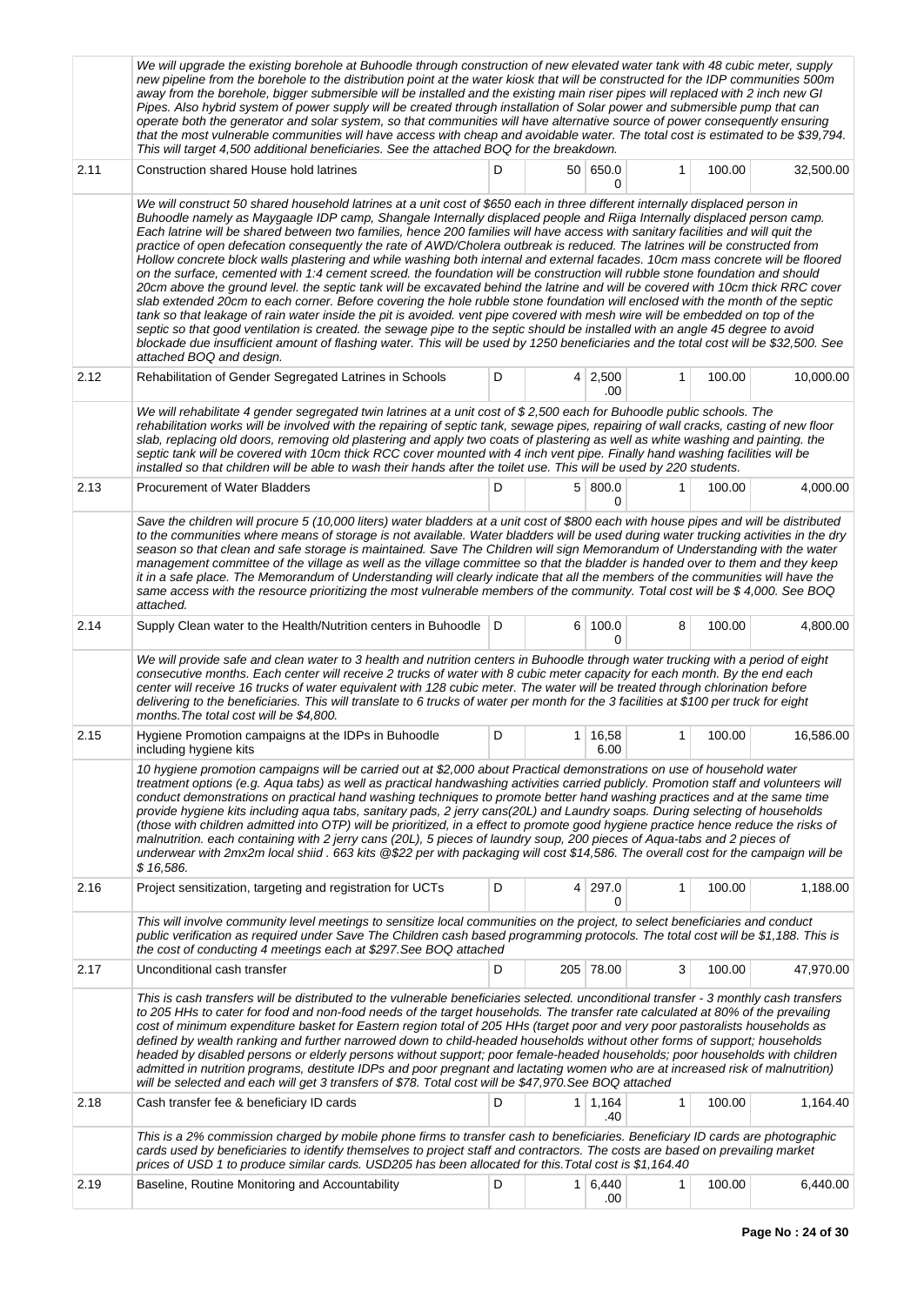|            | Routine Monitoring will be done to track the achievement of the project against the baseline data. The costs include expenses for<br>printed materials and communication costs. The Monitoring and Evaluation team will be making random calls to the beneficiaries<br>for verification purposes. The Post distribution monitoring will monitor the distribution process as well as the impact of the project<br>on household food security and impact on local market. We plan doing 5 monitoring visits each at a cost of \$600.A baseline will<br>be conducted before any cash distribution using a random sample. The baseline will produce data on food security trends (such<br>as food intake, dietary diversity, coping mechanisms), household incomes, assets etc. The baseline will form the basis for<br>subsequent outcome monitoring. The costs include expenses for digital data gathering, subsistence for enumerators, printed                                                          |           |   |                       |   |        |            |
|------------|---------------------------------------------------------------------------------------------------------------------------------------------------------------------------------------------------------------------------------------------------------------------------------------------------------------------------------------------------------------------------------------------------------------------------------------------------------------------------------------------------------------------------------------------------------------------------------------------------------------------------------------------------------------------------------------------------------------------------------------------------------------------------------------------------------------------------------------------------------------------------------------------------------------------------------------------------------------------------------------------------------|-----------|---|-----------------------|---|--------|------------|
|            | materials, vehicle hire and communication costs. This will be a one off activity costing USD 2,440. Beneficiaries will receive a<br>pamphlet containing unconditional food transfer accountability standards and for those unable to read or in the case of children<br>will receive visual illustrations of the standards. The pamphlet will contain a toll free telephone number through which they can<br>call and register their complaints. The costs constitute monthly expenses for printed materials, toll free line and proactive calls.<br>The costs will be incurred for 5 months, with a monthly cost of USD 200. The total cost will be \$6,440. BOQ is attached                                                                                                                                                                                                                                                                                                                           |           |   |                       |   |        |            |
| 2.20       | Supply Clean water at Public Schools in Buhoodle                                                                                                                                                                                                                                                                                                                                                                                                                                                                                                                                                                                                                                                                                                                                                                                                                                                                                                                                                        | D         |   | 42 100.0<br>0         | 1 | 100.00 | 4,200.00   |
|            | We will provide safe and clean water to 4 public school in Buhoodle through water trucking. The water will be disinfected with<br>chlorination before delivering to the school centers. During the project period 1200 children within these school will have access<br>3.5 liter per day for 20 days for a period for four consecutive months for drinking and hand washing after the toilet as well as<br>flashing of human waste. This will be 42 trucks @ \$100 per truck. The total cost will be\$4,200. BOQ is attached.                                                                                                                                                                                                                                                                                                                                                                                                                                                                          |           |   |                       |   |        |            |
|            | <b>Section Total</b>                                                                                                                                                                                                                                                                                                                                                                                                                                                                                                                                                                                                                                                                                                                                                                                                                                                                                                                                                                                    |           |   |                       |   |        | 245,868.40 |
|            | 22. Equipment                                                                                                                                                                                                                                                                                                                                                                                                                                                                                                                                                                                                                                                                                                                                                                                                                                                                                                                                                                                           |           |   |                       |   |        |            |
| 3.1        | Procurement of Mobile hand sets and simcards                                                                                                                                                                                                                                                                                                                                                                                                                                                                                                                                                                                                                                                                                                                                                                                                                                                                                                                                                            | D         |   | 205 20.00             | 1 | 100.00 | 4.100.00   |
|            | The beneficiaries will receive their cash through mobile phones hence the need to buy them reliable phone handsets to receive<br>the cash and maintain contact with project staff and suppliers. The cost of the handsets is based on prevailing market prices for<br>similar phones used in other Save The Children projects. USD4,100 has been allocated for this. \$20 dollars per phone for 205<br>mobile phones.                                                                                                                                                                                                                                                                                                                                                                                                                                                                                                                                                                                   |           |   |                       |   |        |            |
|            | <b>Section Total</b>                                                                                                                                                                                                                                                                                                                                                                                                                                                                                                                                                                                                                                                                                                                                                                                                                                                                                                                                                                                    |           |   |                       |   |        | 4,100.00   |
|            | <b>23. Contractual Services</b>                                                                                                                                                                                                                                                                                                                                                                                                                                                                                                                                                                                                                                                                                                                                                                                                                                                                                                                                                                         |           |   |                       |   |        |            |
| NA         | <b>NA</b>                                                                                                                                                                                                                                                                                                                                                                                                                                                                                                                                                                                                                                                                                                                                                                                                                                                                                                                                                                                               | <b>NA</b> | 0 | 0.00                  | 0 | 0      | 0.00       |
|            | <b>NA</b>                                                                                                                                                                                                                                                                                                                                                                                                                                                                                                                                                                                                                                                                                                                                                                                                                                                                                                                                                                                               |           |   |                       |   |        |            |
|            | <b>Section Total</b>                                                                                                                                                                                                                                                                                                                                                                                                                                                                                                                                                                                                                                                                                                                                                                                                                                                                                                                                                                                    |           |   |                       |   |        | 0.00       |
| 24. Travel |                                                                                                                                                                                                                                                                                                                                                                                                                                                                                                                                                                                                                                                                                                                                                                                                                                                                                                                                                                                                         |           |   |                       |   |        |            |
| 5.1        | Monitoring of program activities (SC & MOH) SL                                                                                                                                                                                                                                                                                                                                                                                                                                                                                                                                                                                                                                                                                                                                                                                                                                                                                                                                                          | S         |   | $1 \mid 3,240$<br>.00 | 1 | 100.00 | 3,240.00   |
|            | This is monitoring and Supervision of Ministry of Health Regional Staff and Save the Children staff 3 times in the project<br>implementation period. We approximately roughly 6 people will travel to the field for joint monitoring and we will give them<br>perdiem of \$45*4days(approximately per trip). In total there will be 3 monitoring visits. In grand total of \$3,240. See BOQ<br>attached.                                                                                                                                                                                                                                                                                                                                                                                                                                                                                                                                                                                                |           |   |                       |   |        |            |
| 5.2        | Staff travel and Lodging                                                                                                                                                                                                                                                                                                                                                                                                                                                                                                                                                                                                                                                                                                                                                                                                                                                                                                                                                                                | S         | 1 | 4,525<br>.00          | 1 | 100.00 | 4,525.00   |
|            | The costs include travel costs for 5 key project staff based in the field consisting staff movement between Hargeisa and Nairobi &<br>Burao and Hargeisa. This includes flight costs, per diems and accommodation expenses for the FSL deputy program manager,<br>health & Nutrition Project manager and WASH Program manager for monitoring, kick off, project implementation, program review<br>meetings and close out. It also includes travel cost for the Field manager and Monitoring and Evaluation Officer for kick off<br>meetings, program review meetings and close out meetings. This is will also cover 4 staff allowance during the routine<br>monitoring visits and the project implementation. This will cover accommodation and meals for the program staff Food Security &<br>Livelihoods deputy program manager, Food Security & Livelihoods Data officer, project assistant and Monitoring and Evaluation<br>Officer going to the field site. The cost is \$4,525. See BOQ attached |           |   |                       |   |        |            |
| 5.3        | Vehicle Hire Including (Fuel/Driver costs) for Monitoring                                                                                                                                                                                                                                                                                                                                                                                                                                                                                                                                                                                                                                                                                                                                                                                                                                                                                                                                               | S         |   | $1 \mid 1,800$<br>.00 | 9 | 45.00  | 7,290.00   |
|            | The costs constitute monthly costs for hiring 1 vehicle including monthly rental plus associated costs such as vehicle fuel and<br>driver. The vehicle will be used for activities monitoring .The unit cost is \$1,800.Rates based on prevailing market rates.SHF will<br>contribute 45% the total cost is \$7,290 BOQ is attached                                                                                                                                                                                                                                                                                                                                                                                                                                                                                                                                                                                                                                                                     |           |   |                       |   |        |            |
|            | <b>Section Total</b>                                                                                                                                                                                                                                                                                                                                                                                                                                                                                                                                                                                                                                                                                                                                                                                                                                                                                                                                                                                    |           |   |                       |   |        | 15,055.00  |
|            | 25. Transfers and Grants to Counterparts                                                                                                                                                                                                                                                                                                                                                                                                                                                                                                                                                                                                                                                                                                                                                                                                                                                                                                                                                                |           |   |                       |   |        |            |
| NA         | <b>NA</b>                                                                                                                                                                                                                                                                                                                                                                                                                                                                                                                                                                                                                                                                                                                                                                                                                                                                                                                                                                                               | NA        | 0 | 0.00                  | 0 | 0      | 0.00       |
|            | ΝA                                                                                                                                                                                                                                                                                                                                                                                                                                                                                                                                                                                                                                                                                                                                                                                                                                                                                                                                                                                                      |           |   |                       |   |        |            |
|            | <b>Section Total</b>                                                                                                                                                                                                                                                                                                                                                                                                                                                                                                                                                                                                                                                                                                                                                                                                                                                                                                                                                                                    |           |   |                       |   |        | 0.00       |
|            | 26. General Operating and Other Direct Costs                                                                                                                                                                                                                                                                                                                                                                                                                                                                                                                                                                                                                                                                                                                                                                                                                                                                                                                                                            |           |   |                       |   |        |            |
| 7.1        | Office rent_burao                                                                                                                                                                                                                                                                                                                                                                                                                                                                                                                                                                                                                                                                                                                                                                                                                                                                                                                                                                                       | S         | 1 | 3,950<br>.00          | 9 | 10.00  | 3,555.00   |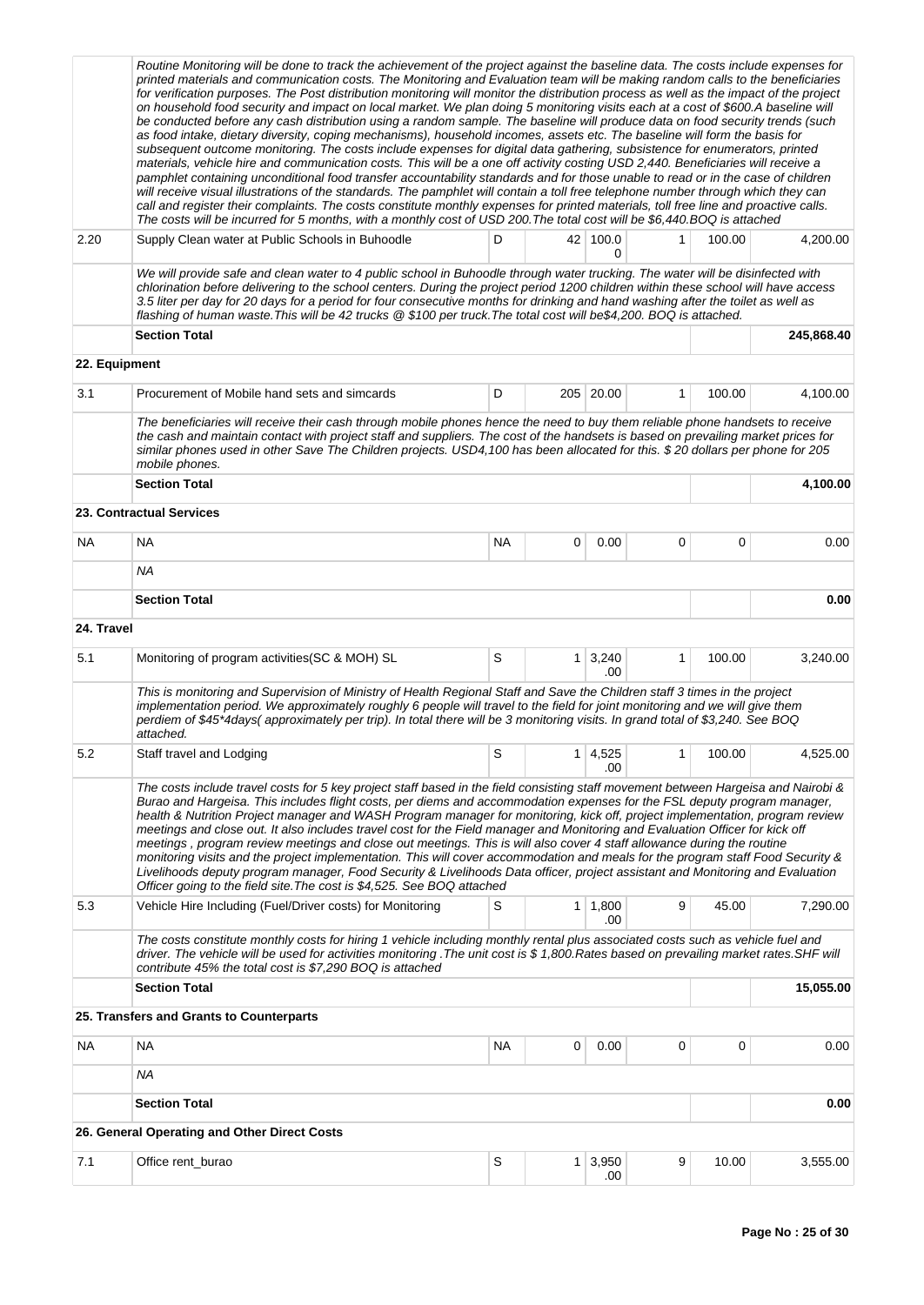| S<br>7.2<br>1 450.0<br>9<br>10.00<br>Office Utilities_burao<br>0<br>This covers the cost of electricity and water. This is meant to ensure the office has electricity which powers the laptops/desktops,<br>the servers thus enabling communication and also water for staff to drink and maintain a clean working environment. The unit<br>cost for is \$450(\$150-water bill and \$300 for electricity bill) and SHF will contribute 10%. See BOQ attached.<br>S<br>1 1,200<br>7.3<br>9<br>office Internet & Communication Costs_burao<br>10.00<br>.00<br>This will cover internet costs which enables the staff to communicate, exchange of project documents, storing of digital data<br>gathered and also liaison with the different stakeholders. The unit cost for is \$1200(\$900-internet and \$300 for communication)<br>and SHF will contribute 10%. See BOQ attached.<br>S<br>7.4<br>400.0<br>9<br>Office Supplies & Consumables_burao<br>1 <sup>1</sup><br>10.00<br>$\Omega$<br>This will cover the cost of office supplies which will be used by the project team when printing Term of reference for<br>documentation, training attendance sheets, work plans and monthly reports. The unit cost for is \$400 and SHF will contribute<br>10%.<br>7.5<br>Country Shared Costs - Premise costs<br>S<br>$1 \mid 32,59$<br>2.06<br>9<br>3.00<br>The Project will be required to make a contribution towards the rental costs, the Electricity and water, the security cost and<br>Internet cost of Central Office costs, zone office and 1 districts offices. The fair portion of the shared costs will be determined by<br>the Save The Children Costs Allocation Methodology (CAM). Fair allocation to this award is \$6,042.74 which is a contribution of<br>2.06% of the monthly cost of \$32,593 over the project life.<br>S<br>7.6<br>1 4,369<br>1<br>100.00<br><b>Bank Charges</b><br>.10<br>This will cover Dahabshil Bank commission 1% of the total amount being transferred. Save The Children has provided 1% of the<br>total project direct cost excluding cash transfers. Total SHF contribution is \$4,369.10<br>S<br>9<br>7.7<br>Country Shared Costs - Travel & Lodging<br>$1 \mid 1,000$<br>3.90<br>.00<br>This is costs associated with travel to Somalia for general tasks/activities that benefit the entire country office portfolio and for<br>which the Country Office could not operate effectively without. This will includes any flight costs, visa fee, airport taxes, meals<br>and accommodation that benefit the whole country office portfolio. Fair allocation to this award is \$351 which is a contribution of<br>3.9% of the monthly cost of \$1,000 over the project life.<br>7.8<br>1   6,601<br>9<br>Country Shared Costs - Vehicle & transport costs<br>0.60<br>s<br>.00<br>This is costs associated with vehicle usage for general tasks/activities that benefit the entire country office portfolio and for which<br>the Country Office could not operate effectively without. This will include any vehicle rental or lease, fuel, maintenance,<br>registration and insurance costs that benefit the whole country office portfolio. Fair allocation to this award is \$356.45 which is a<br>contribution of 0.6% of the monthly cost of \$6,601 over the project life.<br><b>Section Total</b><br>584.00<br><b>SubTotal</b><br>Direct<br>Support<br><b>PSC Cost</b><br><b>PSC Cost Percent</b><br>PSC Amount<br><b>Total Cost</b> | This covers office rent for the office in Burao . The office will be directly supporting the project activities. The program review<br>meetings, kick off meetings, close out meetings and budget variance meetings will held in this office. Where possible some<br>trainings will also be conducted in the office. The unit cost for is \$3,950 and SHF will contribute 10%. See BOQ attached. |  |  |            |
|------------------------------------------------------------------------------------------------------------------------------------------------------------------------------------------------------------------------------------------------------------------------------------------------------------------------------------------------------------------------------------------------------------------------------------------------------------------------------------------------------------------------------------------------------------------------------------------------------------------------------------------------------------------------------------------------------------------------------------------------------------------------------------------------------------------------------------------------------------------------------------------------------------------------------------------------------------------------------------------------------------------------------------------------------------------------------------------------------------------------------------------------------------------------------------------------------------------------------------------------------------------------------------------------------------------------------------------------------------------------------------------------------------------------------------------------------------------------------------------------------------------------------------------------------------------------------------------------------------------------------------------------------------------------------------------------------------------------------------------------------------------------------------------------------------------------------------------------------------------------------------------------------------------------------------------------------------------------------------------------------------------------------------------------------------------------------------------------------------------------------------------------------------------------------------------------------------------------------------------------------------------------------------------------------------------------------------------------------------------------------------------------------------------------------------------------------------------------------------------------------------------------------------------------------------------------------------------------------------------------------------------------------------------------------------------------------------------------------------------------------------------------------------------------------------------------------------------------------------------------------------------------------------------------------------------------------------------------------------------------------------------------------------------------------------------------------------------------------------------------------------------------------------------------------------------------------------------------------------------------------------------------------------------------------------------------------------------------------------------------------------------------------------------------------------------------------------------------------------------|--------------------------------------------------------------------------------------------------------------------------------------------------------------------------------------------------------------------------------------------------------------------------------------------------------------------------------------------------------------------------------------------------|--|--|------------|
|                                                                                                                                                                                                                                                                                                                                                                                                                                                                                                                                                                                                                                                                                                                                                                                                                                                                                                                                                                                                                                                                                                                                                                                                                                                                                                                                                                                                                                                                                                                                                                                                                                                                                                                                                                                                                                                                                                                                                                                                                                                                                                                                                                                                                                                                                                                                                                                                                                                                                                                                                                                                                                                                                                                                                                                                                                                                                                                                                                                                                                                                                                                                                                                                                                                                                                                                                                                                                                                                                          |                                                                                                                                                                                                                                                                                                                                                                                                  |  |  | 405.00     |
|                                                                                                                                                                                                                                                                                                                                                                                                                                                                                                                                                                                                                                                                                                                                                                                                                                                                                                                                                                                                                                                                                                                                                                                                                                                                                                                                                                                                                                                                                                                                                                                                                                                                                                                                                                                                                                                                                                                                                                                                                                                                                                                                                                                                                                                                                                                                                                                                                                                                                                                                                                                                                                                                                                                                                                                                                                                                                                                                                                                                                                                                                                                                                                                                                                                                                                                                                                                                                                                                                          |                                                                                                                                                                                                                                                                                                                                                                                                  |  |  |            |
|                                                                                                                                                                                                                                                                                                                                                                                                                                                                                                                                                                                                                                                                                                                                                                                                                                                                                                                                                                                                                                                                                                                                                                                                                                                                                                                                                                                                                                                                                                                                                                                                                                                                                                                                                                                                                                                                                                                                                                                                                                                                                                                                                                                                                                                                                                                                                                                                                                                                                                                                                                                                                                                                                                                                                                                                                                                                                                                                                                                                                                                                                                                                                                                                                                                                                                                                                                                                                                                                                          |                                                                                                                                                                                                                                                                                                                                                                                                  |  |  | 1,080.00   |
|                                                                                                                                                                                                                                                                                                                                                                                                                                                                                                                                                                                                                                                                                                                                                                                                                                                                                                                                                                                                                                                                                                                                                                                                                                                                                                                                                                                                                                                                                                                                                                                                                                                                                                                                                                                                                                                                                                                                                                                                                                                                                                                                                                                                                                                                                                                                                                                                                                                                                                                                                                                                                                                                                                                                                                                                                                                                                                                                                                                                                                                                                                                                                                                                                                                                                                                                                                                                                                                                                          |                                                                                                                                                                                                                                                                                                                                                                                                  |  |  |            |
|                                                                                                                                                                                                                                                                                                                                                                                                                                                                                                                                                                                                                                                                                                                                                                                                                                                                                                                                                                                                                                                                                                                                                                                                                                                                                                                                                                                                                                                                                                                                                                                                                                                                                                                                                                                                                                                                                                                                                                                                                                                                                                                                                                                                                                                                                                                                                                                                                                                                                                                                                                                                                                                                                                                                                                                                                                                                                                                                                                                                                                                                                                                                                                                                                                                                                                                                                                                                                                                                                          |                                                                                                                                                                                                                                                                                                                                                                                                  |  |  | 360.00     |
|                                                                                                                                                                                                                                                                                                                                                                                                                                                                                                                                                                                                                                                                                                                                                                                                                                                                                                                                                                                                                                                                                                                                                                                                                                                                                                                                                                                                                                                                                                                                                                                                                                                                                                                                                                                                                                                                                                                                                                                                                                                                                                                                                                                                                                                                                                                                                                                                                                                                                                                                                                                                                                                                                                                                                                                                                                                                                                                                                                                                                                                                                                                                                                                                                                                                                                                                                                                                                                                                                          |                                                                                                                                                                                                                                                                                                                                                                                                  |  |  |            |
|                                                                                                                                                                                                                                                                                                                                                                                                                                                                                                                                                                                                                                                                                                                                                                                                                                                                                                                                                                                                                                                                                                                                                                                                                                                                                                                                                                                                                                                                                                                                                                                                                                                                                                                                                                                                                                                                                                                                                                                                                                                                                                                                                                                                                                                                                                                                                                                                                                                                                                                                                                                                                                                                                                                                                                                                                                                                                                                                                                                                                                                                                                                                                                                                                                                                                                                                                                                                                                                                                          |                                                                                                                                                                                                                                                                                                                                                                                                  |  |  | 6,042.74   |
|                                                                                                                                                                                                                                                                                                                                                                                                                                                                                                                                                                                                                                                                                                                                                                                                                                                                                                                                                                                                                                                                                                                                                                                                                                                                                                                                                                                                                                                                                                                                                                                                                                                                                                                                                                                                                                                                                                                                                                                                                                                                                                                                                                                                                                                                                                                                                                                                                                                                                                                                                                                                                                                                                                                                                                                                                                                                                                                                                                                                                                                                                                                                                                                                                                                                                                                                                                                                                                                                                          |                                                                                                                                                                                                                                                                                                                                                                                                  |  |  |            |
|                                                                                                                                                                                                                                                                                                                                                                                                                                                                                                                                                                                                                                                                                                                                                                                                                                                                                                                                                                                                                                                                                                                                                                                                                                                                                                                                                                                                                                                                                                                                                                                                                                                                                                                                                                                                                                                                                                                                                                                                                                                                                                                                                                                                                                                                                                                                                                                                                                                                                                                                                                                                                                                                                                                                                                                                                                                                                                                                                                                                                                                                                                                                                                                                                                                                                                                                                                                                                                                                                          |                                                                                                                                                                                                                                                                                                                                                                                                  |  |  | 4,369.10   |
|                                                                                                                                                                                                                                                                                                                                                                                                                                                                                                                                                                                                                                                                                                                                                                                                                                                                                                                                                                                                                                                                                                                                                                                                                                                                                                                                                                                                                                                                                                                                                                                                                                                                                                                                                                                                                                                                                                                                                                                                                                                                                                                                                                                                                                                                                                                                                                                                                                                                                                                                                                                                                                                                                                                                                                                                                                                                                                                                                                                                                                                                                                                                                                                                                                                                                                                                                                                                                                                                                          |                                                                                                                                                                                                                                                                                                                                                                                                  |  |  |            |
|                                                                                                                                                                                                                                                                                                                                                                                                                                                                                                                                                                                                                                                                                                                                                                                                                                                                                                                                                                                                                                                                                                                                                                                                                                                                                                                                                                                                                                                                                                                                                                                                                                                                                                                                                                                                                                                                                                                                                                                                                                                                                                                                                                                                                                                                                                                                                                                                                                                                                                                                                                                                                                                                                                                                                                                                                                                                                                                                                                                                                                                                                                                                                                                                                                                                                                                                                                                                                                                                                          |                                                                                                                                                                                                                                                                                                                                                                                                  |  |  | 351.00     |
|                                                                                                                                                                                                                                                                                                                                                                                                                                                                                                                                                                                                                                                                                                                                                                                                                                                                                                                                                                                                                                                                                                                                                                                                                                                                                                                                                                                                                                                                                                                                                                                                                                                                                                                                                                                                                                                                                                                                                                                                                                                                                                                                                                                                                                                                                                                                                                                                                                                                                                                                                                                                                                                                                                                                                                                                                                                                                                                                                                                                                                                                                                                                                                                                                                                                                                                                                                                                                                                                                          |                                                                                                                                                                                                                                                                                                                                                                                                  |  |  |            |
|                                                                                                                                                                                                                                                                                                                                                                                                                                                                                                                                                                                                                                                                                                                                                                                                                                                                                                                                                                                                                                                                                                                                                                                                                                                                                                                                                                                                                                                                                                                                                                                                                                                                                                                                                                                                                                                                                                                                                                                                                                                                                                                                                                                                                                                                                                                                                                                                                                                                                                                                                                                                                                                                                                                                                                                                                                                                                                                                                                                                                                                                                                                                                                                                                                                                                                                                                                                                                                                                                          |                                                                                                                                                                                                                                                                                                                                                                                                  |  |  | 356.45     |
|                                                                                                                                                                                                                                                                                                                                                                                                                                                                                                                                                                                                                                                                                                                                                                                                                                                                                                                                                                                                                                                                                                                                                                                                                                                                                                                                                                                                                                                                                                                                                                                                                                                                                                                                                                                                                                                                                                                                                                                                                                                                                                                                                                                                                                                                                                                                                                                                                                                                                                                                                                                                                                                                                                                                                                                                                                                                                                                                                                                                                                                                                                                                                                                                                                                                                                                                                                                                                                                                                          |                                                                                                                                                                                                                                                                                                                                                                                                  |  |  |            |
|                                                                                                                                                                                                                                                                                                                                                                                                                                                                                                                                                                                                                                                                                                                                                                                                                                                                                                                                                                                                                                                                                                                                                                                                                                                                                                                                                                                                                                                                                                                                                                                                                                                                                                                                                                                                                                                                                                                                                                                                                                                                                                                                                                                                                                                                                                                                                                                                                                                                                                                                                                                                                                                                                                                                                                                                                                                                                                                                                                                                                                                                                                                                                                                                                                                                                                                                                                                                                                                                                          |                                                                                                                                                                                                                                                                                                                                                                                                  |  |  | 16,519.29  |
|                                                                                                                                                                                                                                                                                                                                                                                                                                                                                                                                                                                                                                                                                                                                                                                                                                                                                                                                                                                                                                                                                                                                                                                                                                                                                                                                                                                                                                                                                                                                                                                                                                                                                                                                                                                                                                                                                                                                                                                                                                                                                                                                                                                                                                                                                                                                                                                                                                                                                                                                                                                                                                                                                                                                                                                                                                                                                                                                                                                                                                                                                                                                                                                                                                                                                                                                                                                                                                                                                          |                                                                                                                                                                                                                                                                                                                                                                                                  |  |  | 514,018.38 |
|                                                                                                                                                                                                                                                                                                                                                                                                                                                                                                                                                                                                                                                                                                                                                                                                                                                                                                                                                                                                                                                                                                                                                                                                                                                                                                                                                                                                                                                                                                                                                                                                                                                                                                                                                                                                                                                                                                                                                                                                                                                                                                                                                                                                                                                                                                                                                                                                                                                                                                                                                                                                                                                                                                                                                                                                                                                                                                                                                                                                                                                                                                                                                                                                                                                                                                                                                                                                                                                                                          |                                                                                                                                                                                                                                                                                                                                                                                                  |  |  | 450,438.40 |
|                                                                                                                                                                                                                                                                                                                                                                                                                                                                                                                                                                                                                                                                                                                                                                                                                                                                                                                                                                                                                                                                                                                                                                                                                                                                                                                                                                                                                                                                                                                                                                                                                                                                                                                                                                                                                                                                                                                                                                                                                                                                                                                                                                                                                                                                                                                                                                                                                                                                                                                                                                                                                                                                                                                                                                                                                                                                                                                                                                                                                                                                                                                                                                                                                                                                                                                                                                                                                                                                                          |                                                                                                                                                                                                                                                                                                                                                                                                  |  |  | 63,579.98  |
|                                                                                                                                                                                                                                                                                                                                                                                                                                                                                                                                                                                                                                                                                                                                                                                                                                                                                                                                                                                                                                                                                                                                                                                                                                                                                                                                                                                                                                                                                                                                                                                                                                                                                                                                                                                                                                                                                                                                                                                                                                                                                                                                                                                                                                                                                                                                                                                                                                                                                                                                                                                                                                                                                                                                                                                                                                                                                                                                                                                                                                                                                                                                                                                                                                                                                                                                                                                                                                                                                          |                                                                                                                                                                                                                                                                                                                                                                                                  |  |  |            |
|                                                                                                                                                                                                                                                                                                                                                                                                                                                                                                                                                                                                                                                                                                                                                                                                                                                                                                                                                                                                                                                                                                                                                                                                                                                                                                                                                                                                                                                                                                                                                                                                                                                                                                                                                                                                                                                                                                                                                                                                                                                                                                                                                                                                                                                                                                                                                                                                                                                                                                                                                                                                                                                                                                                                                                                                                                                                                                                                                                                                                                                                                                                                                                                                                                                                                                                                                                                                                                                                                          |                                                                                                                                                                                                                                                                                                                                                                                                  |  |  | 7.00       |
|                                                                                                                                                                                                                                                                                                                                                                                                                                                                                                                                                                                                                                                                                                                                                                                                                                                                                                                                                                                                                                                                                                                                                                                                                                                                                                                                                                                                                                                                                                                                                                                                                                                                                                                                                                                                                                                                                                                                                                                                                                                                                                                                                                                                                                                                                                                                                                                                                                                                                                                                                                                                                                                                                                                                                                                                                                                                                                                                                                                                                                                                                                                                                                                                                                                                                                                                                                                                                                                                                          |                                                                                                                                                                                                                                                                                                                                                                                                  |  |  | 35,981.29  |
|                                                                                                                                                                                                                                                                                                                                                                                                                                                                                                                                                                                                                                                                                                                                                                                                                                                                                                                                                                                                                                                                                                                                                                                                                                                                                                                                                                                                                                                                                                                                                                                                                                                                                                                                                                                                                                                                                                                                                                                                                                                                                                                                                                                                                                                                                                                                                                                                                                                                                                                                                                                                                                                                                                                                                                                                                                                                                                                                                                                                                                                                                                                                                                                                                                                                                                                                                                                                                                                                                          |                                                                                                                                                                                                                                                                                                                                                                                                  |  |  | 549,999.67 |

| Location              | <b>Estimated</b><br>percentage<br>of budget<br>for each<br><b>location</b> | <b>Estimated number of beneficiaries</b><br>for each location |                                    |                   |  | <b>Activity Name</b>                                                                                                                                                                                                                                                                                                                                                                                                                                         |
|-----------------------|----------------------------------------------------------------------------|---------------------------------------------------------------|------------------------------------|-------------------|--|--------------------------------------------------------------------------------------------------------------------------------------------------------------------------------------------------------------------------------------------------------------------------------------------------------------------------------------------------------------------------------------------------------------------------------------------------------------|
|                       |                                                                            |                                                               | Men   Women   Boys   Girls   Total |                   |  |                                                                                                                                                                                                                                                                                                                                                                                                                                                              |
| Togdheer -> Buuhoodle |                                                                            | 100 2,425                                                     |                                    | 4,136 3,709 3,994 |  | 14,26 Activity 1.1.1 : Outpatient consultations: Qualified<br>4 MOH staff (nurses, midwifes etc.) will provide<br>outpatient consultations, including diagnosis and<br>treatment of common illnesses, like diarrhea,<br>pneumonia and malaria, including route<br>immunisation for children and PLWs. Given<br>AWD/cholera is so prominent, health worker will<br>be trained on identification of AWD and case<br>management and control of cases. All cases |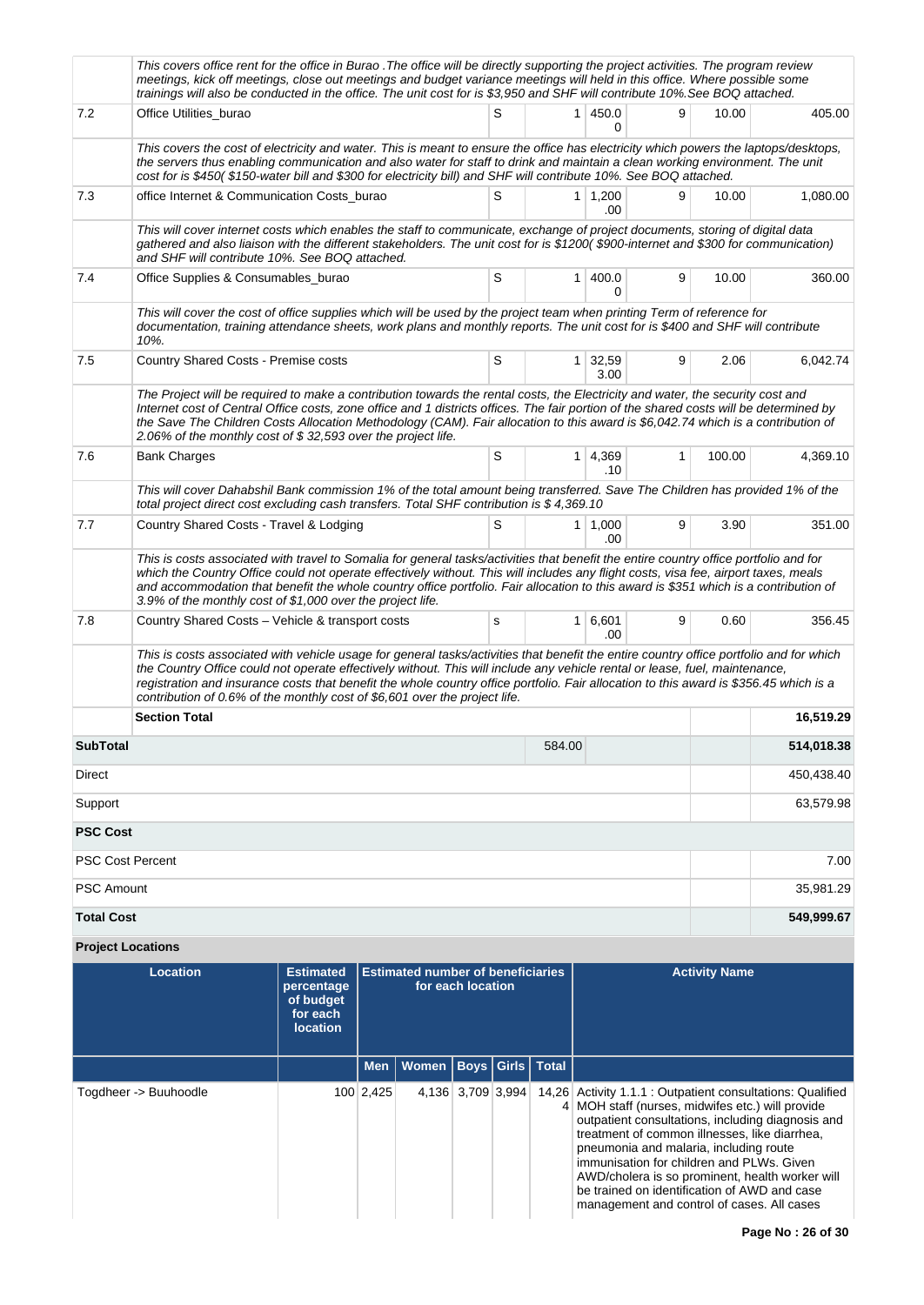presenting with AWD/cholera will be given prompt rehydration through the administration of oral rehydration salts (ORS) or intravenous fluids, depending of the severity of cases. For children up to five years, supplementary administration of zinc has a proven effective in reducing duration of diarrhea as well as reduction in successive diarrhea episodes. In order to ensure timely access to treatment, cases will be immediately referred to existing cholera treatment centres for further care if needed. Services will be provided through 3 static facilities in urban areas - two Health Centres (Sooljoogto & Horufadhi HCs) and Buhodle hospital. The team will be equipped with essential drugs, vaccines, and the necessary medical equipment and supplies. Financial incentives will be provided to MOH facility personnel. It should be noted that the health services will be integrated with the nutrition services to ensure smooth referrals between the different services. Children under 5 and PLWs will be screened for malnutrition during outpatient consultations and referred accordingly. Through the 3 support health facilities, SC will conduct 12,124 outpatient consultations. SC will also ensure there is a referral network for health related emergencies whereby CHWs will refer patients to nearby health centres, referral

health centres who further refer to regional hospital for secondary care. SC will provide support of fuel and salary for the driver for referral of obstetric emergencies and for birth spacing. Obstetric emergencies will be referred to hospital and provided with free CEmONC services

Activity 1.1.1 : Community screening for malnutrition and referral: A network of Community Nutriton Volunteers (CNVs) will undertake mass community-level screening and referral for treatment of acute malnutrition. This will be conducted for all children under five years of age as well as pregnant and lactating women. Screenings for malnutrition will also be conducted at the health facilities during outpatient consultations, as well as in targeted schools. Children 6-59 months with MUAC of 11.5 to 12.4 cm and/or weight for height z-scores  $=<$  -2 and  $>$  -3, and pregnant and lactating women with a MUAC less than 21.0 cm are categorized as MAM and referred to TSFP. Children over 6 months of age with MUAC of <11.5cm and/or bilateral pitting edema, who have appetite and are free of medical complication are categorized as Severe Acute Malnutrition (SAM) and referred directly to OTP. Community Nutrition Volunteers (CNVs) will also conduct home visits to do follow up of children admitted in the program. The MUAC assessment will be done both by trained community nutrition volunteers and at OTP/TSFP centres, whereas the W/Hz scores will be assessed at nutrition centres.

Activity 1.1.1 : Rehabilitation of borehole: Rehabilitation and upgrading of Buhodle borehole through installation of hybrid power supply and construction of Mini-water system package: SCI will upgrade the existing borehole at Buhoodle through construction of new elevated water tank with 48 cubic meter, supply new pipeline from the borehole to the distribution point at the water kiosk that will be constructed for the IDP communities 500m away from the borehole, bigger submersible will be installed and the existing main riser pipes will replaced with 2 inch new GI Pipes. Also hybrid system of power supply will be created through installation of Solar power and submersible pump that can operate both the generator and solar system, so that communities will have alternative source of power consequently ensuring that the most vulnerable communities will have access with

**Page No : 27 of 30**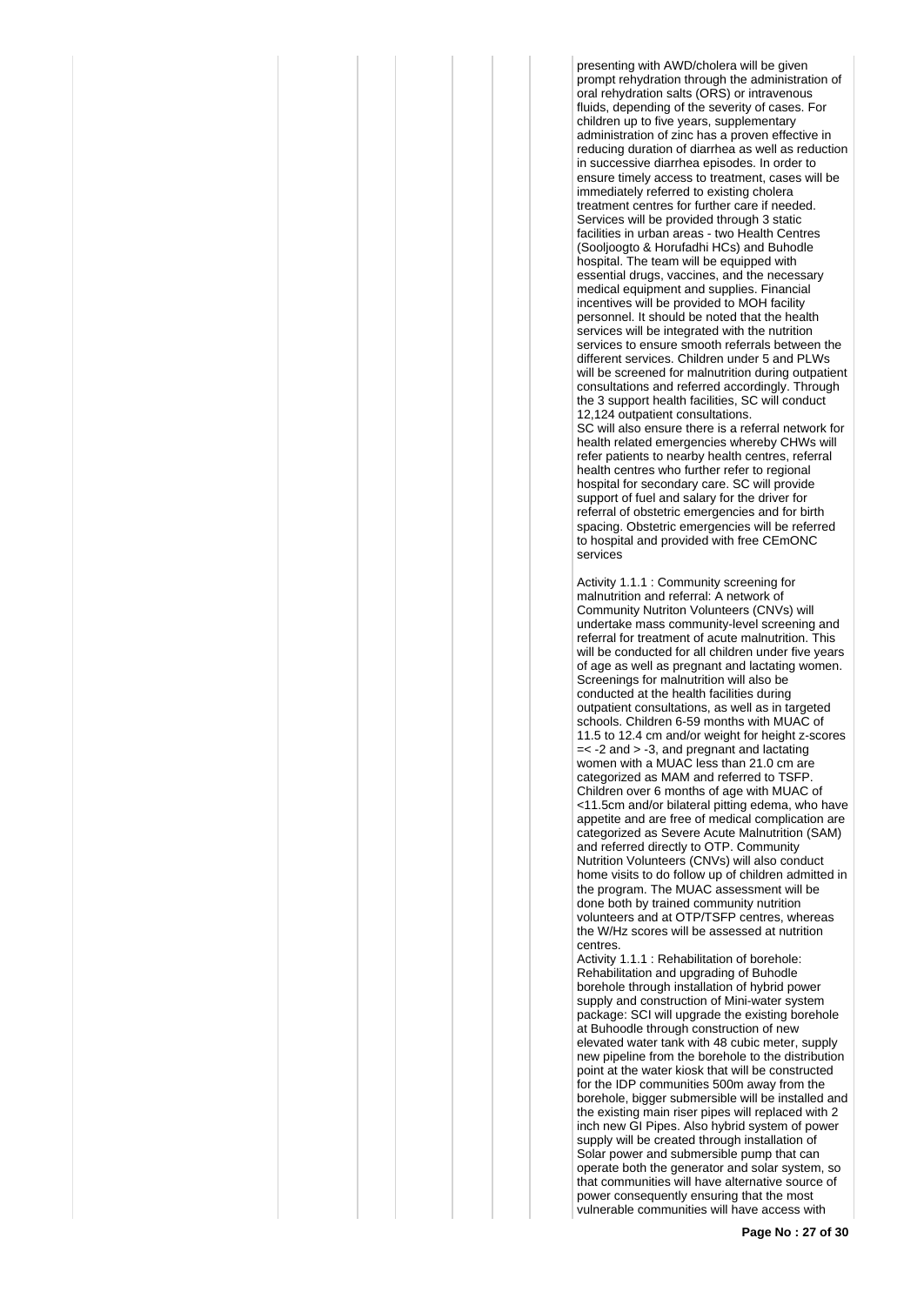cheap and avoidable water.

Activity 1.1.1 : Identification of beneficiaries: poor and vulnerable households will be selected to receive unconditional cash transfers especially prioritizing those that have one of the following within their household: children with acute malnutrition newly identified in screening; children in stabilization centers; children in outpatient therapeutic feeding centers or a member of the family recently affected by AWD. Sensitization sessions with communities and authorities will be held, in order to ensure the understanding of the project's aims and develop and agree selection and targeting criteria. Project committees composed of community representatives and local leaders will be strengthened to engage effectively with the project sensitization campaigns. Gender equity will be ensured in establishing project committees. Suppliers, including money transfer agents (mobile phone firm) will be trained on beneficiary identification process during distributions and the project compliance requirements.

Distribute unconditional cash transfer: SC will distribute unconditional cash grants to 205 vulnerable households through mobile cash transfer, building on SC's current experience with mobile transfers, reaching approx. 43,000 HHs). Cash grants will be distributed on a monthly basis, according to a schedule agreed upon with beneficiaries, authorities, and mobile phone companies. Beneficiaries will receive 3 transfers of US\$78 at the rate of at least 80% of the current MEB based on the latest guidance provided by the Cash & Markets Working Group (June 2017).

Post distribution monitoring: Regular postdistribution and market price monitoring and monitoring by independent monitors. SC will employ cash transfer tools and protocols that have been implemented in past projects to improve understanding on the context, measure impact and enhance accountability to beneficiaries and general compliance with SC and donor financial requirements. Activity 1.1.1 : SCI will provide safe and clean

water to 4 public school in Buhoodle through water trucking. The water will be disinfected with chlorination before delivering to the school centers. During the project period 800 children within these school will have access 3.5l/p/d for a period of four consecutive months for drinking and hand washing after the toilet as well as flashing of human waste

Activity 1.1.2 : Procurement of Water Bladders: Save the children will procure 5 x 10,000 liters water bladders with house pipes and will be distributed to the communities where means of storage is not available. Water bladders will be used during water trucking activities in the dry season so that clean and safe storage is maintained. SCI will sign MoU with the water management committee of the village as well as the village committee so that the bladder is handed over to them and they keep it in a safe place. The MoU will clearly indicate that all the members of the communities will have the same access with the resource prioritizing the most vulnerable members of the community Activity 1.1.2 : OTPs (outpatient therapeutic programme) will be supported in 3 static facilities in Buhodle in order to admit and treat 274 children (137 boy and 137 girls) with SAM. Treatment will be administered by trained nutrition nurses. After admission SAM children will be monitored on weekly basis to monitor weight, do routine medical check-up and provide micro-nutrient supplementation and de-worming. Children without complication will be managed outpatient with Plumpy'Nut, and rations given weekly as per the weight. Children admitted in the program will also be provided routine drugs

**Page No : 28 of 30**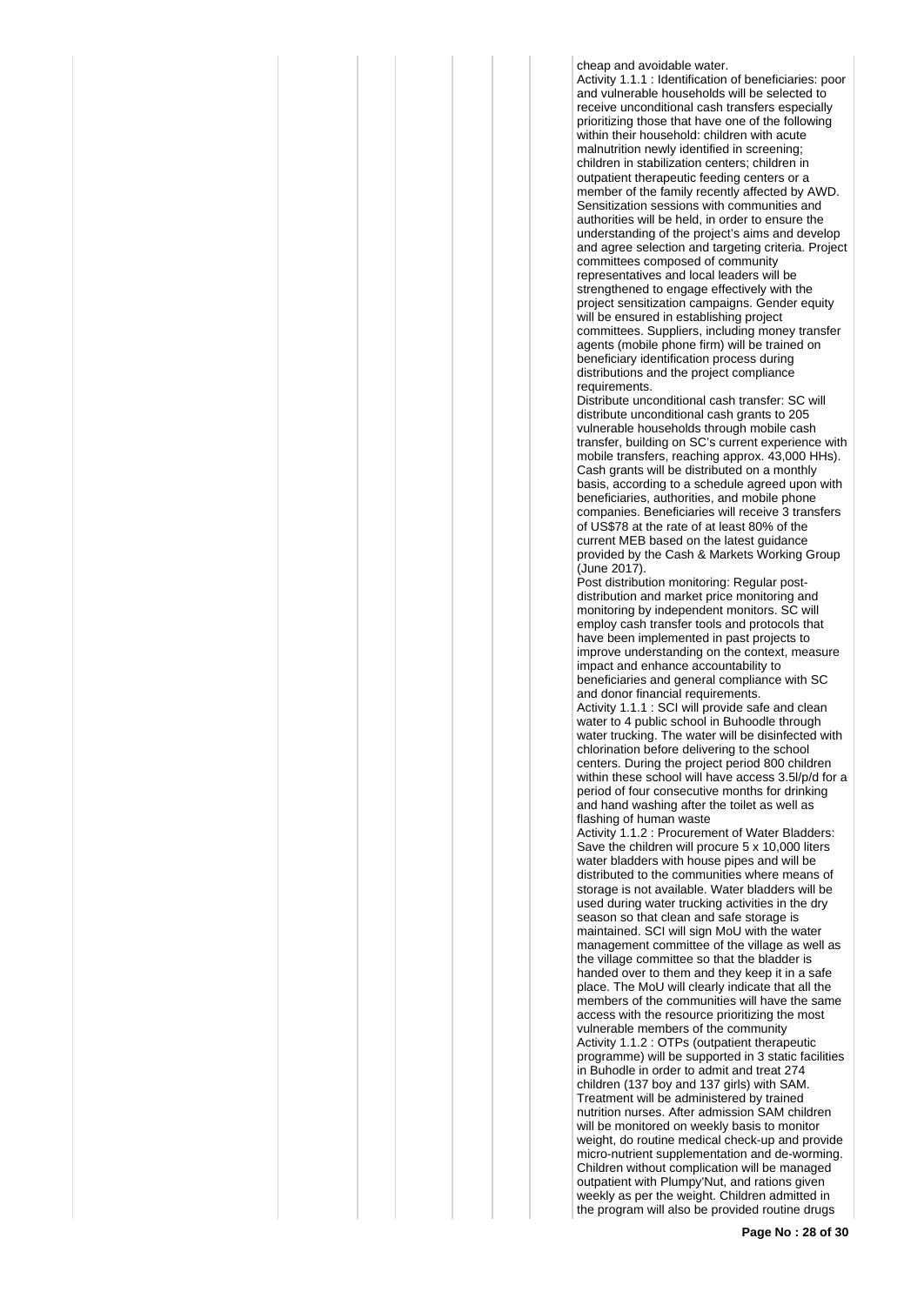as per the IMAM guidelines upon recovery. Based on the discharge criteria (when MUAC >=12.5 and/or weight for height z-scores => -2 for two consecutive weeks) for the OTP, children will be admitted to the TSFP program to ensure that children do not relapse. Caretakers will receive instruction on how to give the therapeutic food. Severe acute malnourished children with complications will be referred for inpatient care at Stabilization Centres with transport provided by Stabilization Center (SC). With regards to nutrition supplies for SAM treatment, we do not currently have an active PCA with UNICEF that covers Togdheer region. We have been trying to request UNICEF that we submit documents for PCA but they have not approved this so we shall need to procure all nutrition supplies required under this project.

Activity 1.1.2 : Maternal healthcare services: Provision of preventative and curative care through trained health workers for women of reproductive age, including provision of antenatal care, post natal care, safe deliveries by Skilled Birth Attendant (SBAs, and referrals for complicated deliveries. Survivors of rape will be referred for clinical management of rape to Burao hospital.

Activity 1.1.3 : Therapeutic Supplementary Feeding Programme (TSFP) sites will be supported in 3 static facilities in Buhodle to admit and treat 494 children (242 boys and 252 girls) with MAM. Community Volunteers will be supported to carry out home visits where necessary. Children under five and PLWs with moderate acute malnutrition will be admitted to TSFP where treatment will be administered by a trained nutritionist. This will be conducted every fortnight in accordance with the Somalia IMAM guidelines for the treatment of moderate acute malnutrition. During follow-up, weight progress monitoring, routine treatment medication, deworming, micro nutrient supplementation and immunization services, and RUSF will be provided. Household investigation for children who are deteriorating will be conducted per case by the community nutrition Volunteers (CNVs) and nutrition workers. All enrolled mothers shall be provided with a dry ration premix of fortified Corn-Soya Blend Plus (CSB+) and vegetable oil. Treatment supplies of CSB+ and supplementary Plumpy'Nut (Ready-to-use supplementary food (RUSF)) for TSFP as per the WFP food basket will be used in line with the routine medication, micro nutrient supplementation. Children will be discharged when MUAC >=12.5 and/or weight for height z-scores => -2 for two consecutive visits and after 6 weeks' minimum stay in TSFP. Activity 1.1.3 : SCI will provide safe and clean water to 3 health and nutrition centers in Buhoodle through water trucking with a period of eight (8) consecutive months to ensure access to clean potable water for the most vulnerable and most susceptible to disease, namely children and PLWs, whilst the rehabilitation of strategic water sources is undertake. Each center will receive 2 trucks of water with 8 cubic meter capacity for each month. By the end each center will receive 16 trucks of water equivalent with 128 cubic meter. The water will be disinfected through chlorination before delivering to the beneficiaries Activity 1.1.4 : Therapeutic Supplementary Feeding Programme (TSFP) sites will be supported in 3 static facilities in Buhodle to admit and treat 444 PLW with MAM. Community Volunteers wil be supported to carry out home visits where necessary. Children under five and PLWs with moderate acute malnutrition will be admitted to TSFP where treatment will be administered by a trained nutrition. Children will be screened, enrolled and managed fortnightly. During follow-up, weight progress monitoring, routine treatment medication, de-worming, micro nutrient supplementation and immunization